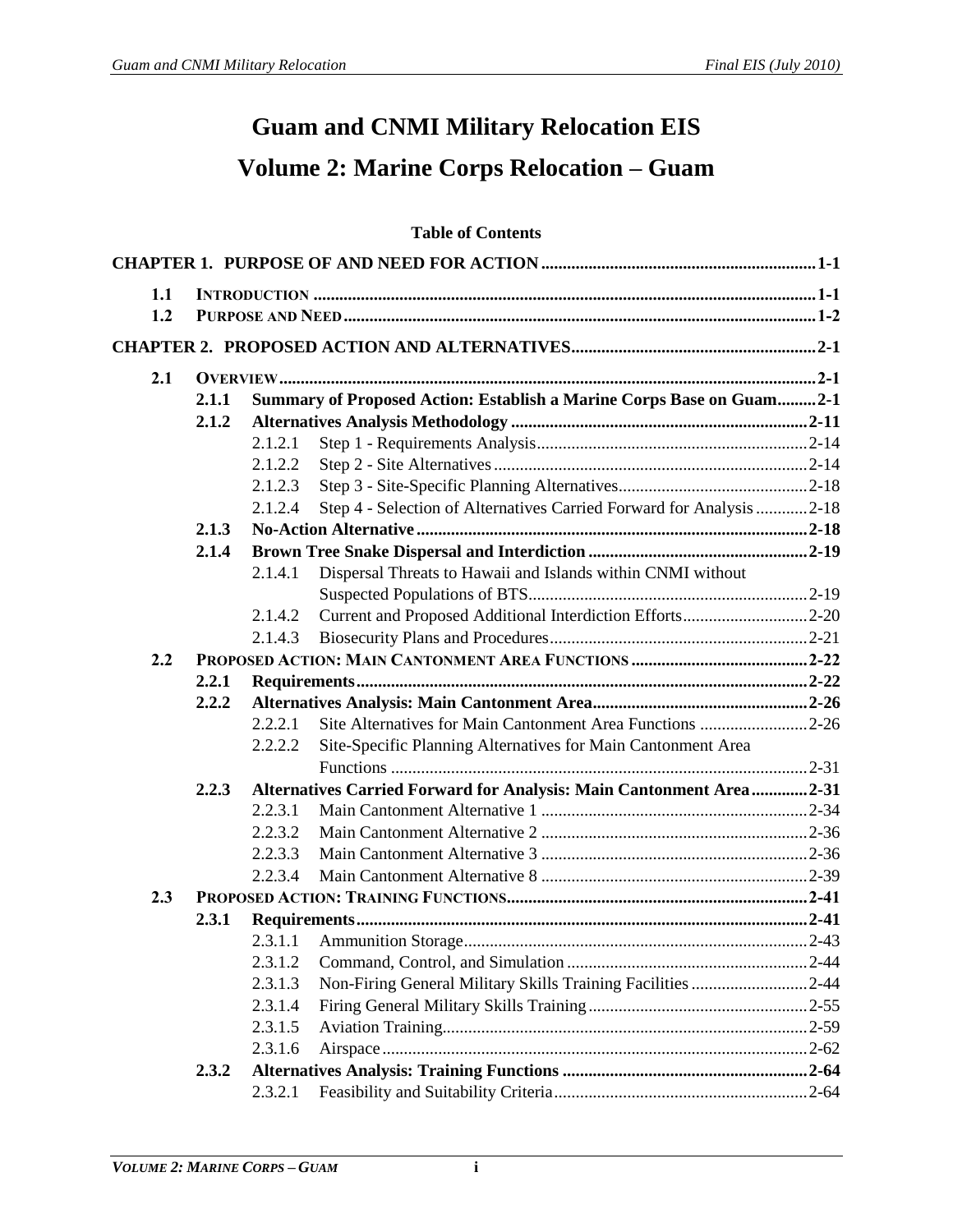|     |       | 2.3.2.2            |                                                                       |  |
|-----|-------|--------------------|-----------------------------------------------------------------------|--|
|     |       | 2.3.2.3            |                                                                       |  |
|     |       | 2.3.2.4            | Non-Firing General Military Skills Training Alternatives 2-69         |  |
|     |       | 2.3.2.5            | Firing General Military Skills Training Alternatives 2-71             |  |
|     |       | 2.3.2.6            |                                                                       |  |
|     | 2.3.3 |                    | Alternatives Carried Forward for Analysis: Training Functions2-85     |  |
|     |       | 2.3.3.1            |                                                                       |  |
|     |       | 2.3.3.2            |                                                                       |  |
|     |       | 2.3.3.3            |                                                                       |  |
|     |       | 2.3.3.4            |                                                                       |  |
|     |       | 2.3.3.5            |                                                                       |  |
|     |       | 2.3.3.6            |                                                                       |  |
| 2.4 |       |                    |                                                                       |  |
|     | 2.4.1 |                    |                                                                       |  |
|     |       | 2.4.1.1            |                                                                       |  |
|     |       | 2.4.1.2            |                                                                       |  |
|     |       | 2.4.1.3            |                                                                       |  |
|     | 2.4.2 |                    |                                                                       |  |
|     | 2.4.3 |                    | Alternatives Carried Forward for Analysis: Airfield Functions2-97     |  |
| 2.5 |       |                    |                                                                       |  |
|     | 2.5.1 |                    |                                                                       |  |
|     |       | 2.5.1.1            |                                                                       |  |
|     |       | 2.5.1.2            |                                                                       |  |
|     |       |                    |                                                                       |  |
|     | 2.5.2 |                    |                                                                       |  |
|     |       | 2.5.2.1            | Waterfront Project: Amphibious Task Force Ship Berthing and           |  |
|     |       |                    |                                                                       |  |
|     |       | 2.5.2.2            |                                                                       |  |
|     |       | 2.5.2.3            |                                                                       |  |
|     |       | 2.5.2.4            |                                                                       |  |
|     |       | 2.5.2.5            |                                                                       |  |
|     | 2.5.3 |                    | Alternatives Carried Forward for Analysis: Waterfront Functions 2-137 |  |
| 2.6 |       |                    |                                                                       |  |
|     | 2.6.1 |                    |                                                                       |  |
|     |       | 2.6.1.1            | Least Environmentally Damaging Practicable Alternative (LEDPA)2-138   |  |
|     |       | 2.6.1.2            |                                                                       |  |
|     |       | 2.6.1.3            | Alternatives Carried Forward for Cantonment Area/Housing              |  |
|     |       |                    |                                                                       |  |
|     |       | 2.6.1.4            | Alternatives Carried Forward for Training Functions 2-140             |  |
|     |       | 2.6.1.5            | Alternatives Carried Forward for Airfield Functions 2-142             |  |
|     |       | 2.6.1.6            | Alternatives Carried Forward for Waterfront Functions 2-142           |  |
|     | 2.6.2 |                    |                                                                       |  |
|     |       | 2.6.2.1            |                                                                       |  |
|     |       | 2.6.2.2            |                                                                       |  |
|     |       | 2.6.2.3            |                                                                       |  |
|     |       | 2.6.2.4<br>2.6.2.5 |                                                                       |  |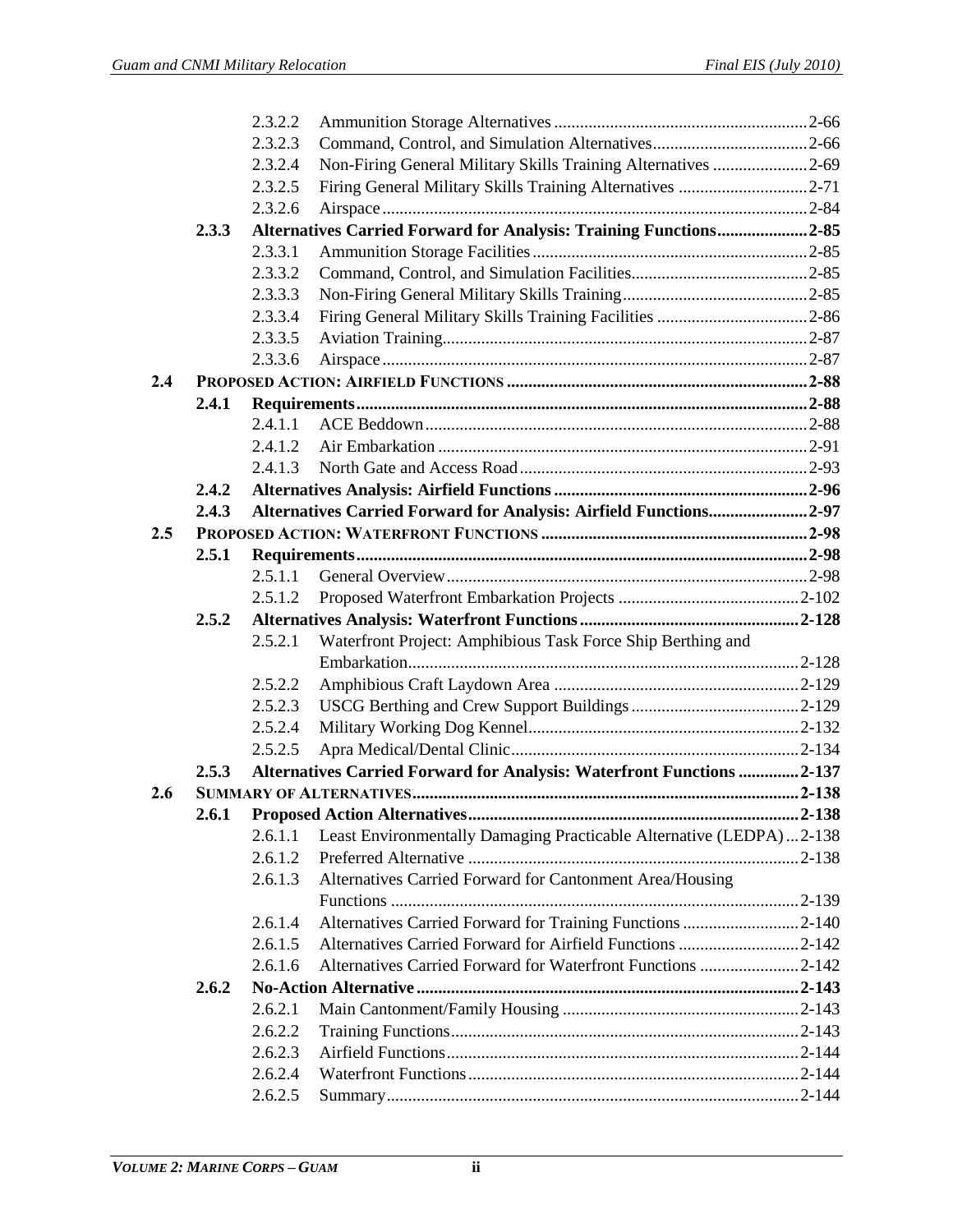| 3.1 |       |         |  |
|-----|-------|---------|--|
|     | 3.1.1 |         |  |
|     |       | 3.1.1.1 |  |
|     |       | 3.1.1.2 |  |
|     |       | 3.1.1.3 |  |
|     |       | 3.1.1.4 |  |
|     | 3.1.2 |         |  |
|     |       | 3.1.2.1 |  |
|     |       | 3.1.2.2 |  |
|     |       | 3.1.2.3 |  |
|     |       | 3.1.2.4 |  |
|     |       | 3.1.2.5 |  |
|     | 3.1.3 |         |  |
|     |       | 3.1.3.1 |  |
|     |       | 3.1.3.2 |  |
|     |       | 3.1.3.3 |  |
|     |       | 3.1.3.4 |  |
|     | 3.1.4 |         |  |
|     |       | 3.1.4.1 |  |
|     |       | 3.1.4.2 |  |
|     |       |         |  |
|     |       | 3.1.4.3 |  |
|     | 3.1.5 |         |  |
|     |       | 3.1.5.1 |  |
|     |       | 3.1.5.2 |  |
| 3.2 |       |         |  |
|     | 3.2.1 |         |  |
|     |       | 3.2.1.1 |  |
|     |       | 3.2.1.2 |  |
|     |       | 3.2.1.3 |  |
|     | 3.2.2 |         |  |
|     |       | 3.2.2.1 |  |
|     |       | 3.2.2.2 |  |
|     |       | 3.2.2.3 |  |
|     |       | 3.2.2.4 |  |
|     |       | 3.2.2.5 |  |
|     |       | 3.2.2.6 |  |
|     | 3.2.3 |         |  |
|     |       | 3.2.3.1 |  |
|     |       | 3.2.3.2 |  |
|     |       | 3.2.3.3 |  |
|     |       | 3.2.3.4 |  |
|     |       | 3.2.3.5 |  |
|     |       | 3.2.3.6 |  |
|     | 3.2.4 |         |  |
|     |       | 3.2.4.1 |  |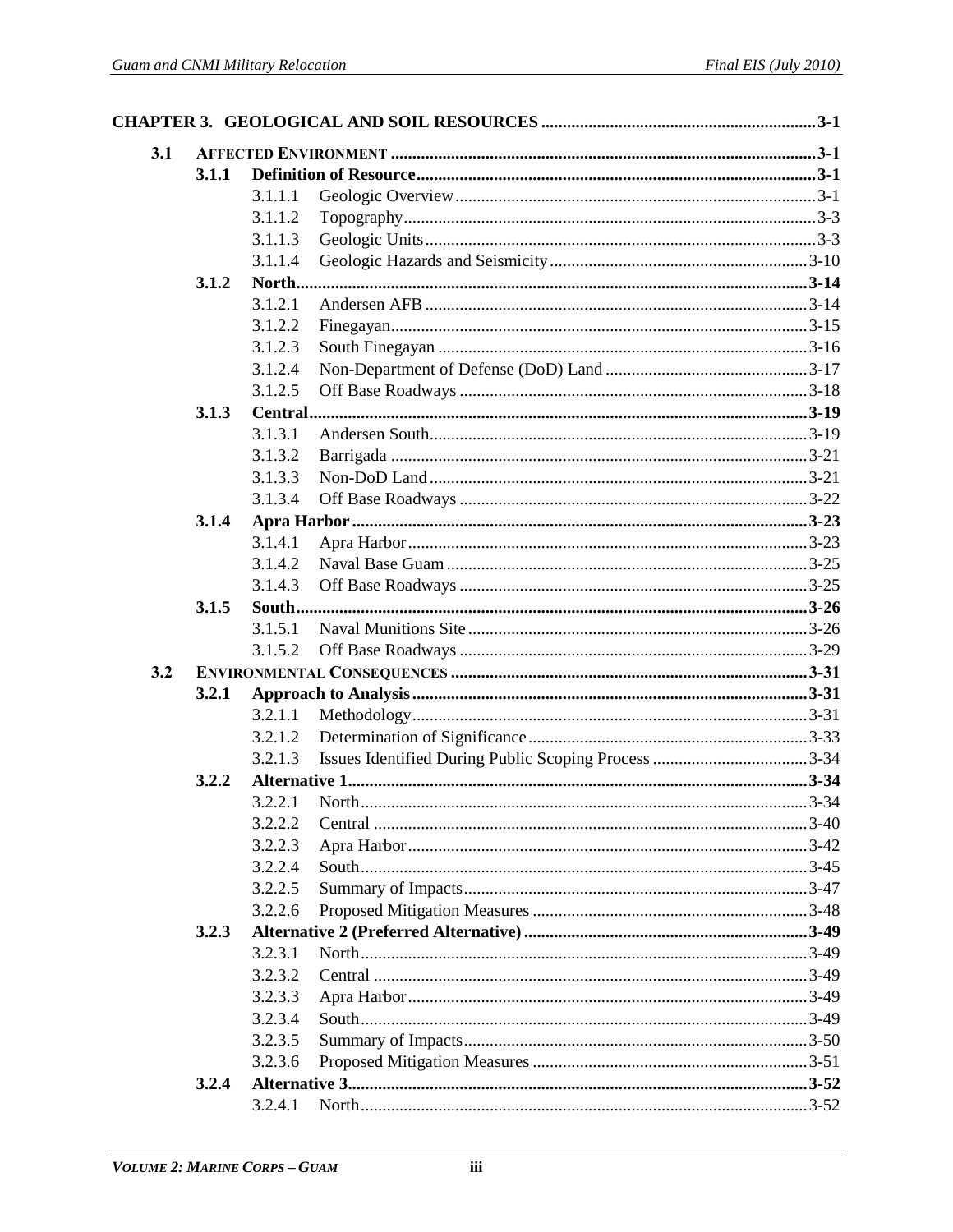|     |       | 3.2.4.2 |  |
|-----|-------|---------|--|
|     |       | 3.2.4.3 |  |
|     |       | 3.2.4.4 |  |
|     |       | 3.2.4.5 |  |
|     |       | 3.2.4.6 |  |
|     | 3.2.5 |         |  |
|     |       | 3.2.5.1 |  |
|     |       | 3.2.5.2 |  |
|     |       | 3.2.5.3 |  |
|     |       | 3.2.5.4 |  |
|     |       | 3.2.5.5 |  |
|     |       | 3.2.5.6 |  |
|     | 3.2.6 |         |  |
|     | 3.2.7 |         |  |
|     | 3.2.8 |         |  |
|     |       |         |  |
| 4.1 |       |         |  |
|     | 4.1.1 |         |  |
|     |       | 4.1.1.1 |  |
|     |       | 4.1.1.2 |  |
|     |       | 4.1.1.3 |  |
|     |       | 4.1.1.4 |  |
|     |       | 4.1.1.5 |  |
|     | 4.1.2 |         |  |
|     |       | 4.1.2.1 |  |
|     |       | 4.1.2.2 |  |
|     |       | 4.1.2.3 |  |
|     |       | 4.1.2.4 |  |
|     | 4.1.3 |         |  |
|     |       | 4.1.3.1 |  |
|     |       | 4.1.3.2 |  |
|     |       | 4.1.3.3 |  |
|     |       | 4.1.3.4 |  |
|     | 4.1.4 |         |  |
|     |       | 4.1.4.1 |  |
|     |       | 4.1.4.2 |  |
|     |       | 4.1.4.3 |  |
|     | 4.1.5 |         |  |
|     |       | 4.1.5.1 |  |
|     |       | 4.1.5.2 |  |
|     |       | 4.1.5.3 |  |
| 4.2 |       |         |  |
|     | 4.2.1 |         |  |
|     |       | 4.2.1.1 |  |
|     |       | 4.2.1.2 |  |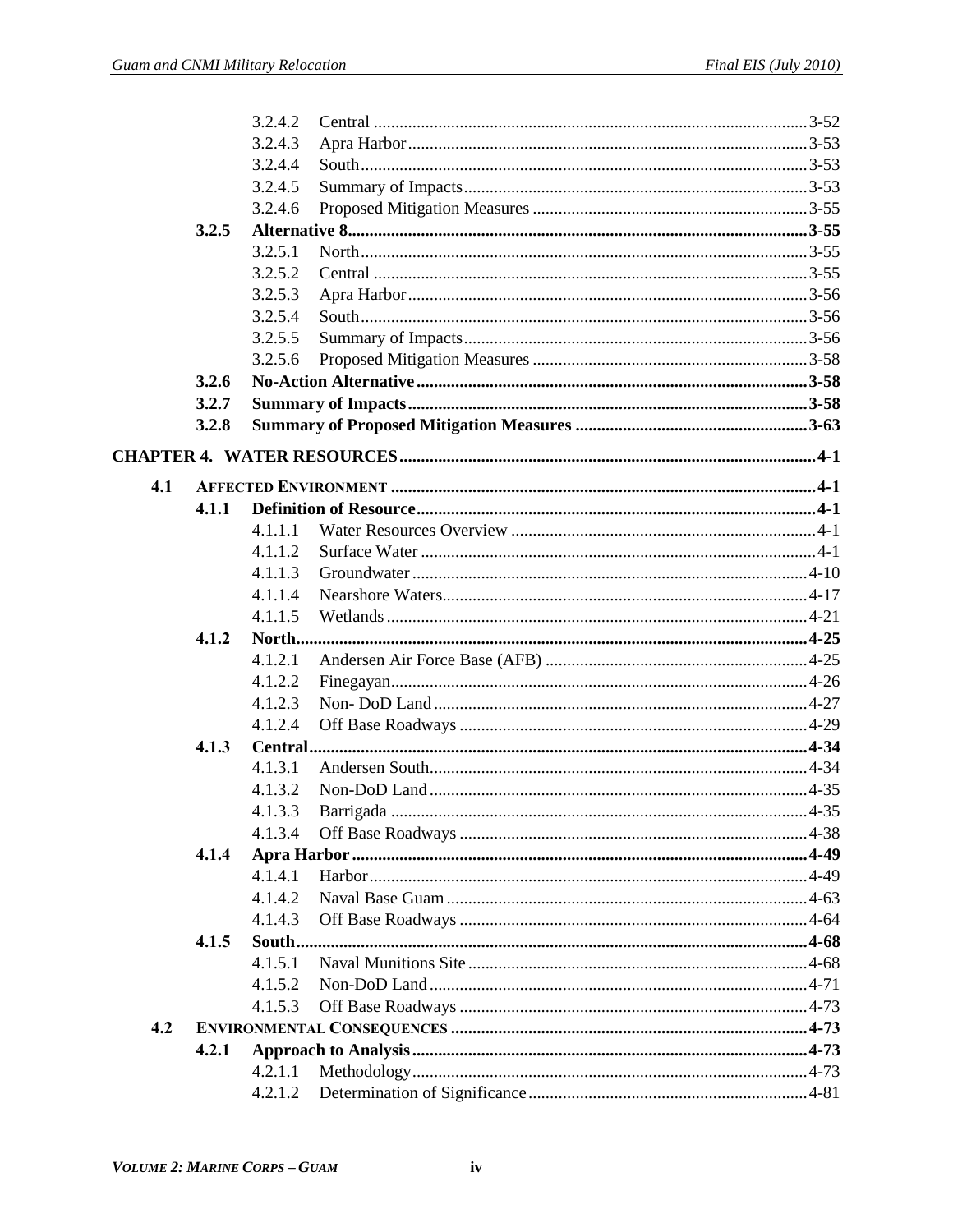|       | 4.2.1.3 |                                                                    |  |
|-------|---------|--------------------------------------------------------------------|--|
| 4.2.2 |         |                                                                    |  |
|       | 4.2.2.1 |                                                                    |  |
|       | 4.2.2.2 |                                                                    |  |
|       | 4.2.2.3 |                                                                    |  |
|       | 4.2.2.4 |                                                                    |  |
|       | 4.2.2.5 |                                                                    |  |
|       | 4.2.2.6 |                                                                    |  |
| 4.2.3 |         |                                                                    |  |
|       | 4.2.3.1 |                                                                    |  |
|       | 4.2.3.2 |                                                                    |  |
|       | 4.2.3.3 |                                                                    |  |
|       | 4.2.3.4 |                                                                    |  |
|       | 4.2.3.5 |                                                                    |  |
|       | 4.2.3.6 |                                                                    |  |
| 4.2.4 |         |                                                                    |  |
|       | 4.2.4.1 |                                                                    |  |
|       | 4.2.4.2 |                                                                    |  |
|       | 4.2.4.3 |                                                                    |  |
|       | 4.2.4.4 |                                                                    |  |
|       | 4.2.4.5 |                                                                    |  |
|       | 4.2.4.6 |                                                                    |  |
| 4.2.5 |         |                                                                    |  |
|       | 4.2.5.1 |                                                                    |  |
|       | 4.2.5.2 |                                                                    |  |
|       | 4.2.5.3 |                                                                    |  |
|       | 4.2.5.4 |                                                                    |  |
|       | 4.2.5.5 |                                                                    |  |
|       | 4.2.5.6 |                                                                    |  |
| 4.2.6 |         |                                                                    |  |
|       | 4.2.6.1 |                                                                    |  |
|       | 4.2.6.2 |                                                                    |  |
|       | 4.2.6.3 |                                                                    |  |
|       | 4.2.6.4 |                                                                    |  |
| 4.2.7 |         |                                                                    |  |
| 4.2.8 |         |                                                                    |  |
| 4.2.9 |         | Least Environmentally Damaging Practicable Alternative (LEDPA) for |  |
|       |         |                                                                    |  |
|       | 4.2.9.1 | Ship Berthing for Amphibious Task Force Ships and Associated       |  |
|       |         |                                                                    |  |
|       | 4.2.9.2 |                                                                    |  |
|       | 4.2.9.3 |                                                                    |  |
|       | 4.2.9.4 |                                                                    |  |
|       | 4.2.9.5 | LEDPA Summary for Potential Impacts to Jurisdictional Wetlands     |  |
|       |         |                                                                    |  |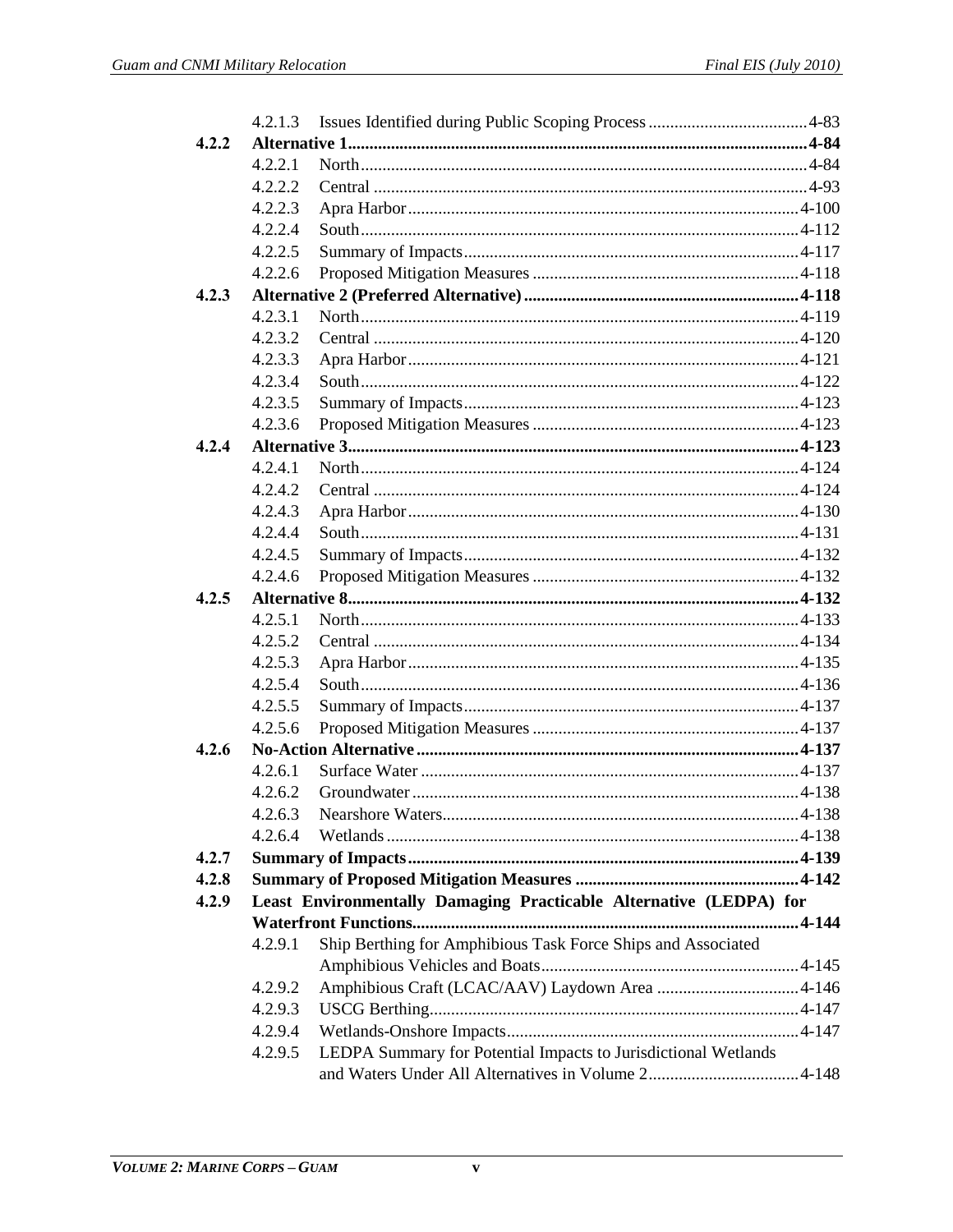| 5.1 |       |         |  |
|-----|-------|---------|--|
|     | 5.1.1 |         |  |
|     |       | 5.1.1.1 |  |
|     |       | 5.1.1.2 |  |
|     |       | 5.1.1.3 |  |
|     |       | 5.1.1.4 |  |
|     |       | 5.1.1.5 |  |
|     |       | 5.1.1.6 |  |
|     | 5.1.2 |         |  |
|     |       | 5.1.2.1 |  |
|     |       | 5.1.2.2 |  |
|     |       | 5.1.2.3 |  |
|     |       | 5.1.2.4 |  |
|     | 5.1.3 |         |  |
|     |       | 5.1.3.1 |  |
|     |       | 5.1.3.2 |  |
|     |       | 5.1.3.3 |  |
|     |       | 5.1.3.4 |  |
|     | 5.1.4 |         |  |
|     |       | 5.1.4.1 |  |
|     |       | 5.1.4.2 |  |
|     |       | 5.1.4.3 |  |
|     | 5.1.5 |         |  |
|     |       | 5.1.5.1 |  |
|     |       | 5.1.5.2 |  |
| 5.2 |       |         |  |
|     | 5.2.1 |         |  |
|     |       | 5.2.1.1 |  |
|     |       | 5.2.1.2 |  |
|     |       | 5.2.1.3 |  |
|     | 5.2.2 |         |  |
|     |       | 5.2.2.1 |  |
|     |       | 5.2.2.2 |  |
|     |       | 5.2.2.3 |  |
|     |       | 5.2.2.4 |  |
|     |       | 5.2.2.5 |  |
|     |       | 5.2.2.6 |  |
|     | 5.2.3 |         |  |
|     |       | 5.2.3.1 |  |
|     |       | 5.2.3.2 |  |
|     |       | 5.2.3.3 |  |
|     |       | 5.2.3.4 |  |
|     |       | 5.2.3.5 |  |
|     |       | 5.2.3.6 |  |
|     | 5.2.4 |         |  |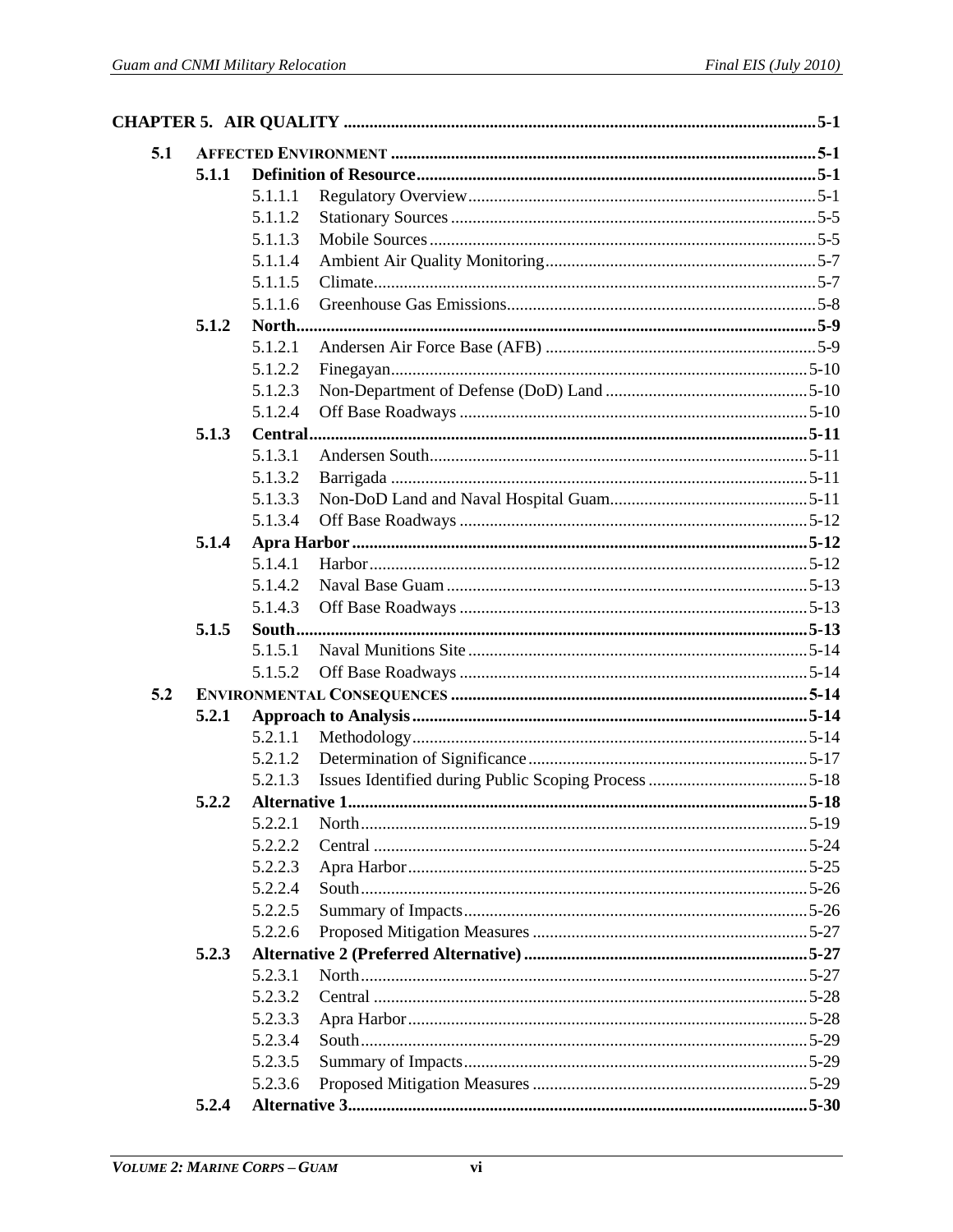|     |                | 5.2.4.1 |  |
|-----|----------------|---------|--|
|     |                | 5.2.4.2 |  |
|     |                | 5.2.4.3 |  |
|     |                | 5.2.4.4 |  |
|     |                | 5.2.4.5 |  |
|     |                | 5.2.4.6 |  |
|     | 5.2.5          |         |  |
|     |                | 5.2.5.1 |  |
|     |                | 5.2.5.2 |  |
|     |                | 5.2.5.3 |  |
|     |                | 5.2.5.4 |  |
|     |                | 5.2.5.5 |  |
|     |                | 5.2.5.6 |  |
|     | 5.2.6          |         |  |
|     | 5.2.7          |         |  |
|     |                |         |  |
|     |                |         |  |
| 6.1 |                |         |  |
|     | 6.1.1<br>6.1.2 |         |  |
|     |                | 6.1.2.1 |  |
|     |                | 6.1.2.2 |  |
|     |                | 6.1.2.3 |  |
|     |                | 6.1.2.4 |  |
|     | 6.1.3          |         |  |
|     |                | 6.1.3.1 |  |
|     |                | 6.1.3.2 |  |
|     |                | 6.1.3.3 |  |
|     |                | 6.1.3.4 |  |
|     | 6.1.4          |         |  |
|     |                | 6.1.4.1 |  |
|     |                | 6.1.4.2 |  |
|     |                | 6.1.4.3 |  |
|     | 6.1.5          |         |  |
|     |                | 6.1.5.1 |  |
|     |                | 6.1.5.2 |  |
| 6.2 |                |         |  |
|     | 6.2.1          |         |  |
|     |                | 6.2.1.1 |  |
|     |                | 6.2.1.2 |  |
|     |                | 6.2.1.3 |  |
|     | 6.2.2          |         |  |
|     |                | 6.2.2.1 |  |
|     |                | 6.2.2.2 |  |
|     |                | 6.2.2.3 |  |
|     |                | 6.2.2.4 |  |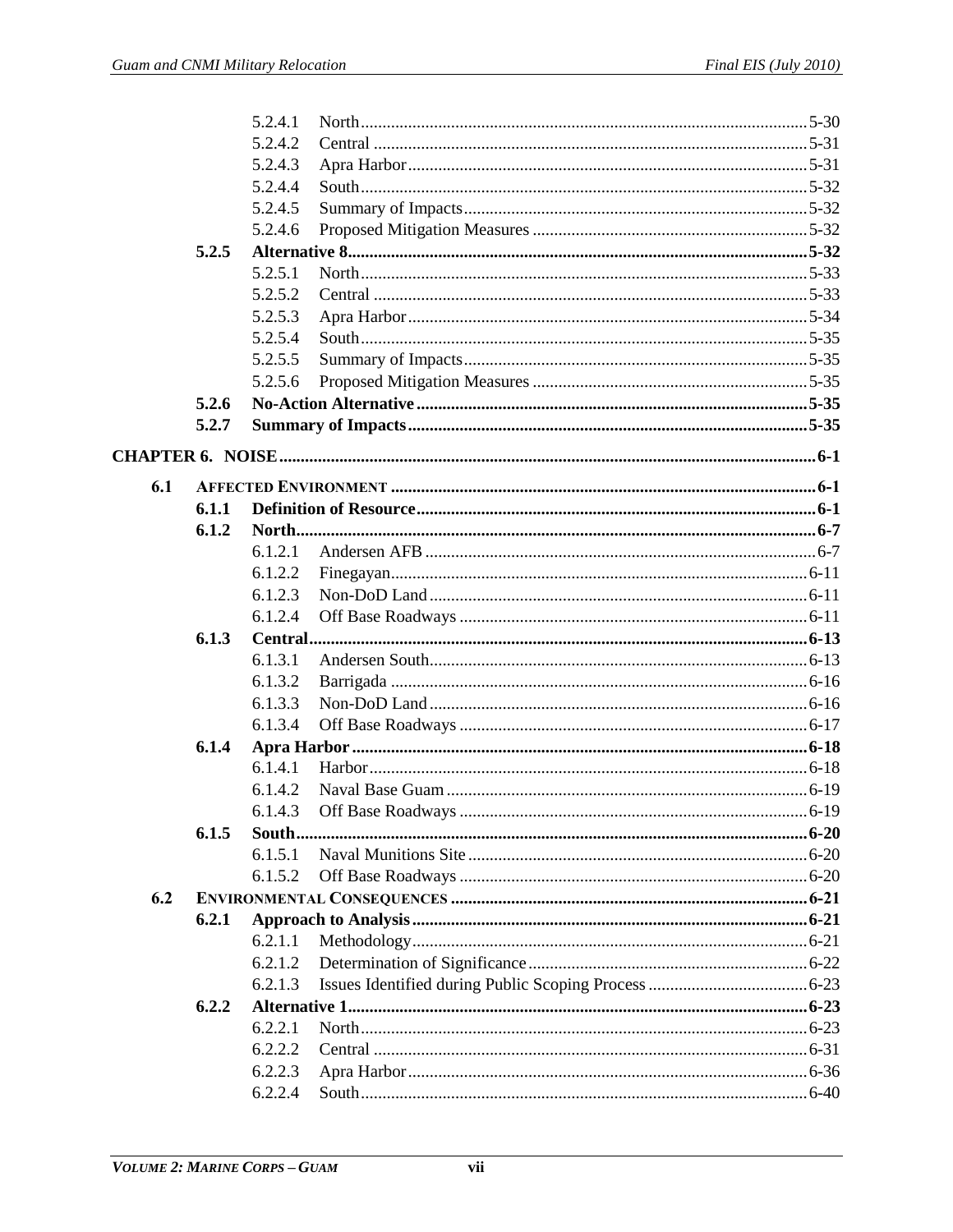|     |                | 6.2.2.5 |  |
|-----|----------------|---------|--|
|     |                | 6.2.2.6 |  |
|     | 6.2.3          |         |  |
|     |                | 6.2.3.1 |  |
|     |                | 6.2.3.2 |  |
|     |                | 6.2.3.3 |  |
|     |                | 6.2.3.4 |  |
|     |                | 6.2.3.5 |  |
|     |                | 6.2.3.6 |  |
|     | 6.2.4          |         |  |
|     |                | 6.2.4.1 |  |
|     |                | 6.2.4.2 |  |
|     |                | 6.2.4.3 |  |
|     |                | 6.2.4.4 |  |
|     |                | 6.2.4.5 |  |
|     |                | 6.2.4.6 |  |
|     | 6.2.5          |         |  |
|     |                | 6.2.5.1 |  |
|     |                | 6.2.5.2 |  |
|     |                | 6.2.5.3 |  |
|     |                | 6.2.5.4 |  |
|     |                | 6.2.5.5 |  |
|     | 6.2.6          |         |  |
|     |                |         |  |
|     | 6.2.7          |         |  |
|     |                |         |  |
|     |                |         |  |
| 7.1 | 7.1.1          |         |  |
|     |                | 7.1.1.1 |  |
|     |                | 7.1.1.2 |  |
|     |                |         |  |
|     | 7.1.2<br>7.1.3 |         |  |
| 7.2 |                |         |  |
|     | 7.2.1          |         |  |
|     |                | 7.2.1.1 |  |
|     |                | 7.2.1.2 |  |
|     | 7.2.2          |         |  |
|     |                | 7.2.2.1 |  |
|     |                | 7.2.2.2 |  |
|     |                | 7.2.2.3 |  |
|     | 7.2.3          |         |  |
|     |                | 7.2.3.1 |  |
|     |                | 7.2.3.2 |  |
|     |                | 7.2.3.3 |  |
|     |                | 7.2.3.4 |  |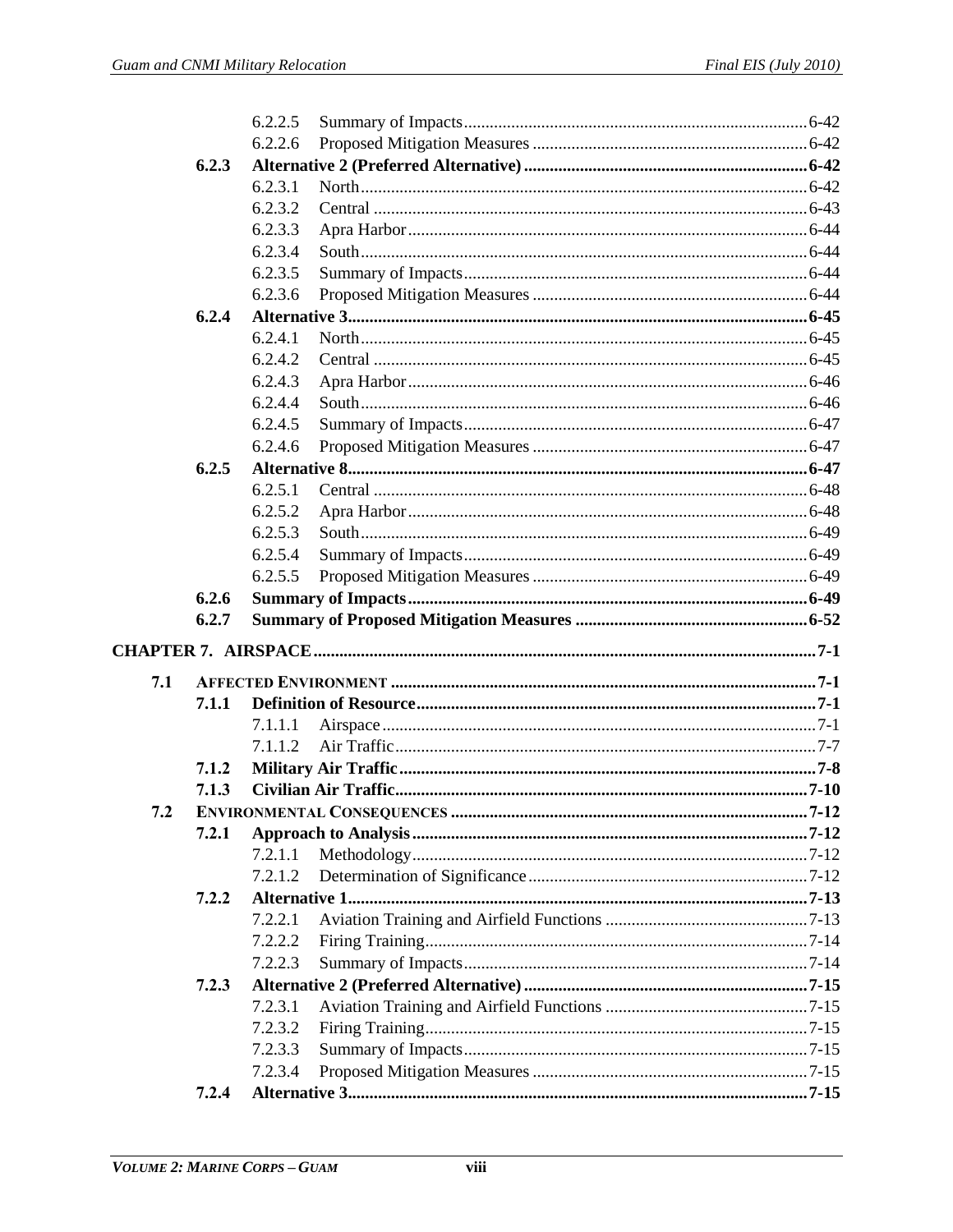|     |       | 7.2.4.1 |                                                               |  |
|-----|-------|---------|---------------------------------------------------------------|--|
|     |       | 7.2.4.2 |                                                               |  |
|     |       | 7.2.4.3 |                                                               |  |
|     |       | 7.2.4.4 |                                                               |  |
|     | 7.2.5 |         |                                                               |  |
|     |       | 7.2.5.1 |                                                               |  |
|     |       | 7.2.5.2 |                                                               |  |
|     |       | 7.2.5.3 |                                                               |  |
|     | 7.2.6 |         |                                                               |  |
|     | 7.2.7 |         |                                                               |  |
|     | 7.2.8 |         |                                                               |  |
|     |       |         |                                                               |  |
| 8.1 |       |         |                                                               |  |
|     | 8.1.1 |         |                                                               |  |
|     |       | 8.1.1.1 |                                                               |  |
|     |       | 8.1.1.2 |                                                               |  |
|     |       | 8.1.1.3 |                                                               |  |
|     |       | 8.1.1.4 |                                                               |  |
|     |       | 8.1.1.5 |                                                               |  |
|     | 8.1.2 |         |                                                               |  |
|     |       | 8.1.2.1 |                                                               |  |
|     |       | 8.1.2.2 |                                                               |  |
|     |       | 8.1.2.3 |                                                               |  |
|     |       | 8.1.2.4 |                                                               |  |
|     | 8.1.3 |         |                                                               |  |
|     |       | 8.1.3.1 |                                                               |  |
|     |       | 8.1.3.2 |                                                               |  |
|     |       | 8.1.3.3 |                                                               |  |
|     |       | 8.1.3.4 |                                                               |  |
|     | 8.1.4 |         |                                                               |  |
|     |       | 8.1.4.1 |                                                               |  |
|     |       |         |                                                               |  |
|     |       | 8.1.4.3 |                                                               |  |
|     | 8.1.5 |         |                                                               |  |
|     |       | 8.1.5.1 |                                                               |  |
|     |       | 8.1.5.2 |                                                               |  |
|     |       | 8.1.5.3 |                                                               |  |
| 8.2 |       |         |                                                               |  |
|     | 8.2.1 |         |                                                               |  |
|     |       | 8.2.1.1 | Determination of Significance - Land Ownership/Management8-56 |  |
|     |       | 8.2.1.2 |                                                               |  |
|     | 8.2.2 |         |                                                               |  |
|     | 8.2.3 |         |                                                               |  |
|     |       | 8.2.3.1 |                                                               |  |
|     |       | 8.2.3.2 |                                                               |  |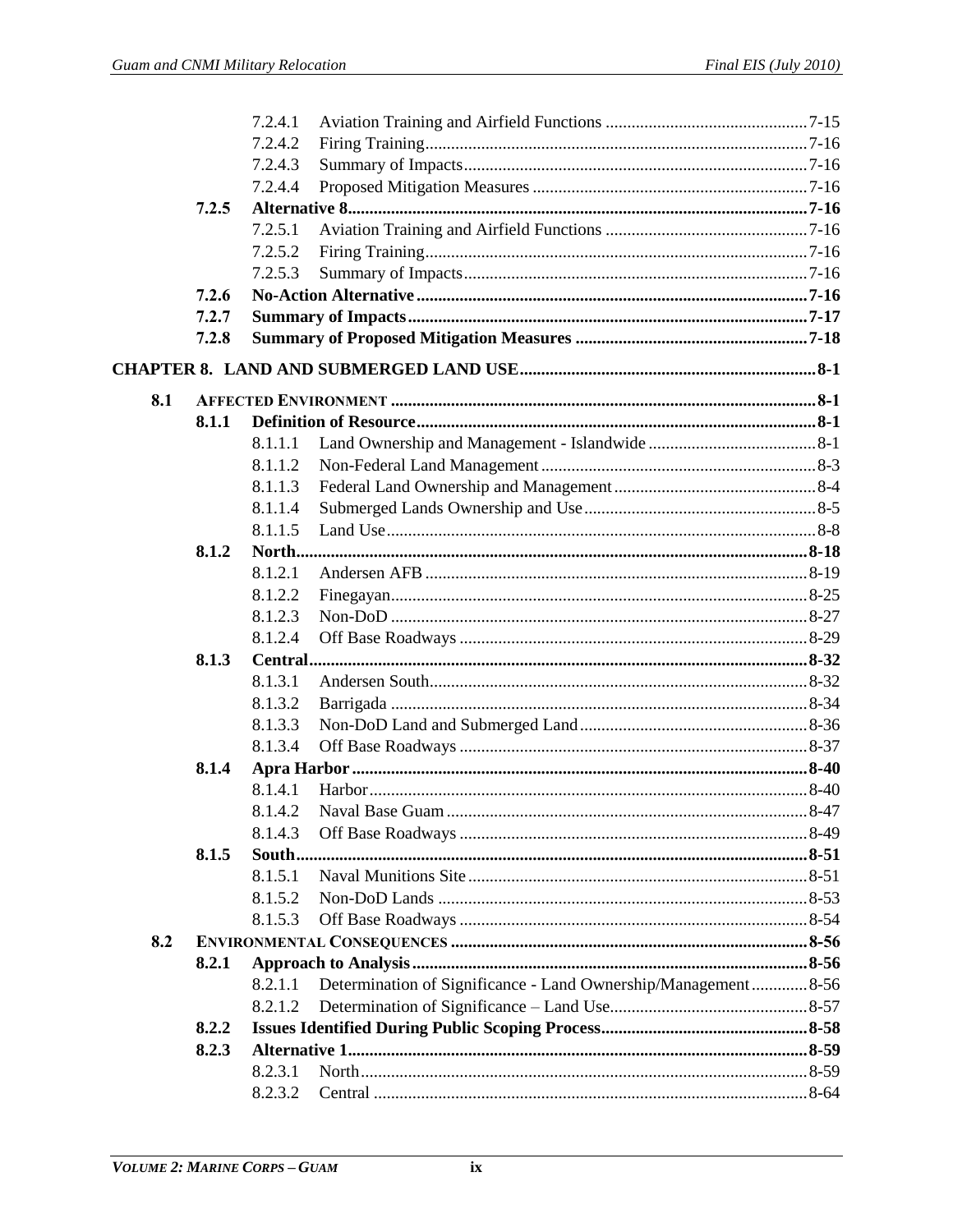|     |       | 8.2.3.3 |  |
|-----|-------|---------|--|
|     |       | 8.2.3.4 |  |
|     |       | 8.2.3.5 |  |
|     |       | 8.2.3.6 |  |
|     | 8.2.4 |         |  |
|     |       | 8.2.4.1 |  |
|     |       | 8.2.4.2 |  |
|     |       | 8.2.4.3 |  |
|     |       | 8.2.4.4 |  |
|     |       | 8.2.4.5 |  |
|     |       | 8.2.4.6 |  |
|     | 8.2.5 |         |  |
|     |       | 8.2.5.1 |  |
|     |       | 8.2.5.2 |  |
|     |       | 8.2.5.3 |  |
|     |       | 8.2.5.4 |  |
|     |       | 8.2.5.5 |  |
|     |       | 8.2.5.6 |  |
|     | 8.2.6 |         |  |
|     |       | 8.2.6.1 |  |
|     |       | 8.2.6.2 |  |
|     |       | 8.2.6.3 |  |
|     |       | 8.2.6.4 |  |
|     |       | 8.2.6.5 |  |
|     |       | 8.2.6.6 |  |
|     | 8.2.7 |         |  |
|     |       | 8.2.7.1 |  |
|     |       | 8.2.7.2 |  |
|     |       | 8.2.7.3 |  |
|     |       | 8.2.7.4 |  |
|     |       | 8.2.7.5 |  |
|     | 8.2.8 |         |  |
|     | 8.2.9 |         |  |
|     |       |         |  |
| 9.1 |       |         |  |
|     | 9.1.1 |         |  |
|     | 9.1.2 |         |  |
|     |       | 9.1.2.1 |  |
|     |       | 9.1.2.2 |  |
|     |       | 9.1.2.3 |  |
|     |       | 9.1.2.4 |  |
|     |       | 9.1.2.5 |  |
|     | 9.1.3 |         |  |
|     |       | 9.1.3.1 |  |
|     |       | 9.1.3.2 |  |
|     |       |         |  |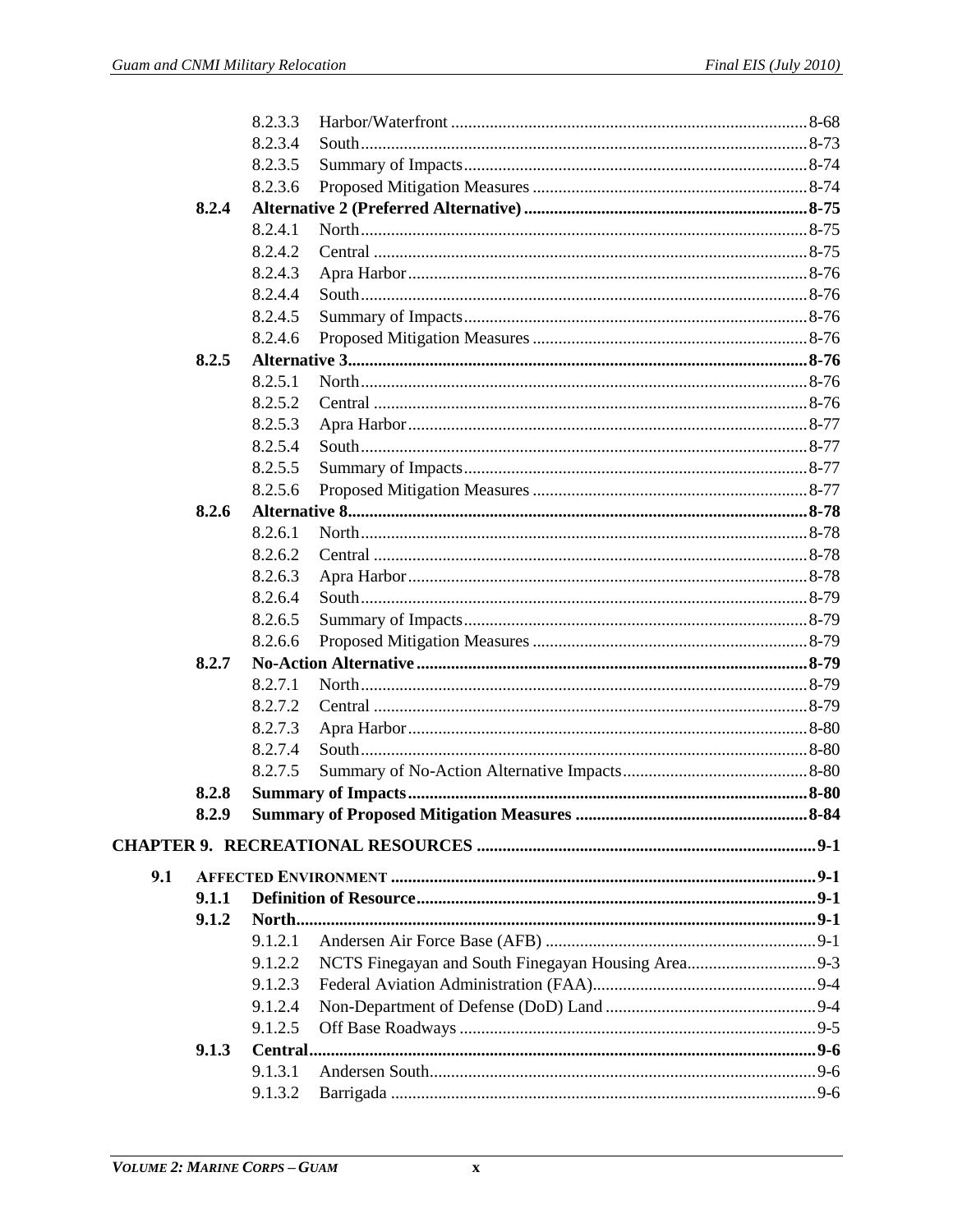| <b>10.1</b> |       |                    |  |
|-------------|-------|--------------------|--|
|             |       |                    |  |
|             | 9.2.8 |                    |  |
|             | 9.2.7 |                    |  |
|             | 9.2.6 |                    |  |
|             |       | 9.2.5.6            |  |
|             |       | 9.2.5.5            |  |
|             |       | 9.2.5.4            |  |
|             |       | 9.2.5.3            |  |
|             |       | 9.2.5.2            |  |
|             | 9.2.5 |                    |  |
|             |       | 9.2.4.6            |  |
|             |       | 9.2.4.5            |  |
|             |       | 9.2.4.4            |  |
|             |       | 9.2.4.3            |  |
|             |       | 9.2.4.1            |  |
|             | 9.2.4 |                    |  |
|             |       | 9.2.3.6            |  |
|             |       | 9.2.3.5            |  |
|             |       | 9.2.3.4            |  |
|             |       | 9.2.3.3            |  |
|             |       | 9.2.3.2            |  |
|             |       | 9.2.3.1            |  |
|             | 9.2.3 |                    |  |
|             |       | 9.2.2.5            |  |
|             |       | 9.2.2.3<br>9.2.2.4 |  |
|             |       | 9.2.2.2            |  |
|             |       | 9.2.2.1            |  |
|             | 9.2.2 |                    |  |
|             |       | 9.2.1.3            |  |
|             |       | 9.2.1.2            |  |
|             |       | 9.2.1.1            |  |
|             | 9.2.1 |                    |  |
| 9.2         |       |                    |  |
|             |       | 9.1.5.3            |  |
|             |       | 9.1.5.2            |  |
|             |       | 9.1.5.1            |  |
|             | 9.1.5 |                    |  |
|             |       | 9.1.4.3            |  |
|             |       | 9.1.4.2            |  |
|             |       | 9.1.4.1            |  |
|             | 9.1.4 |                    |  |
|             |       | 9.1.3.4            |  |
|             |       | 9.1.3.3            |  |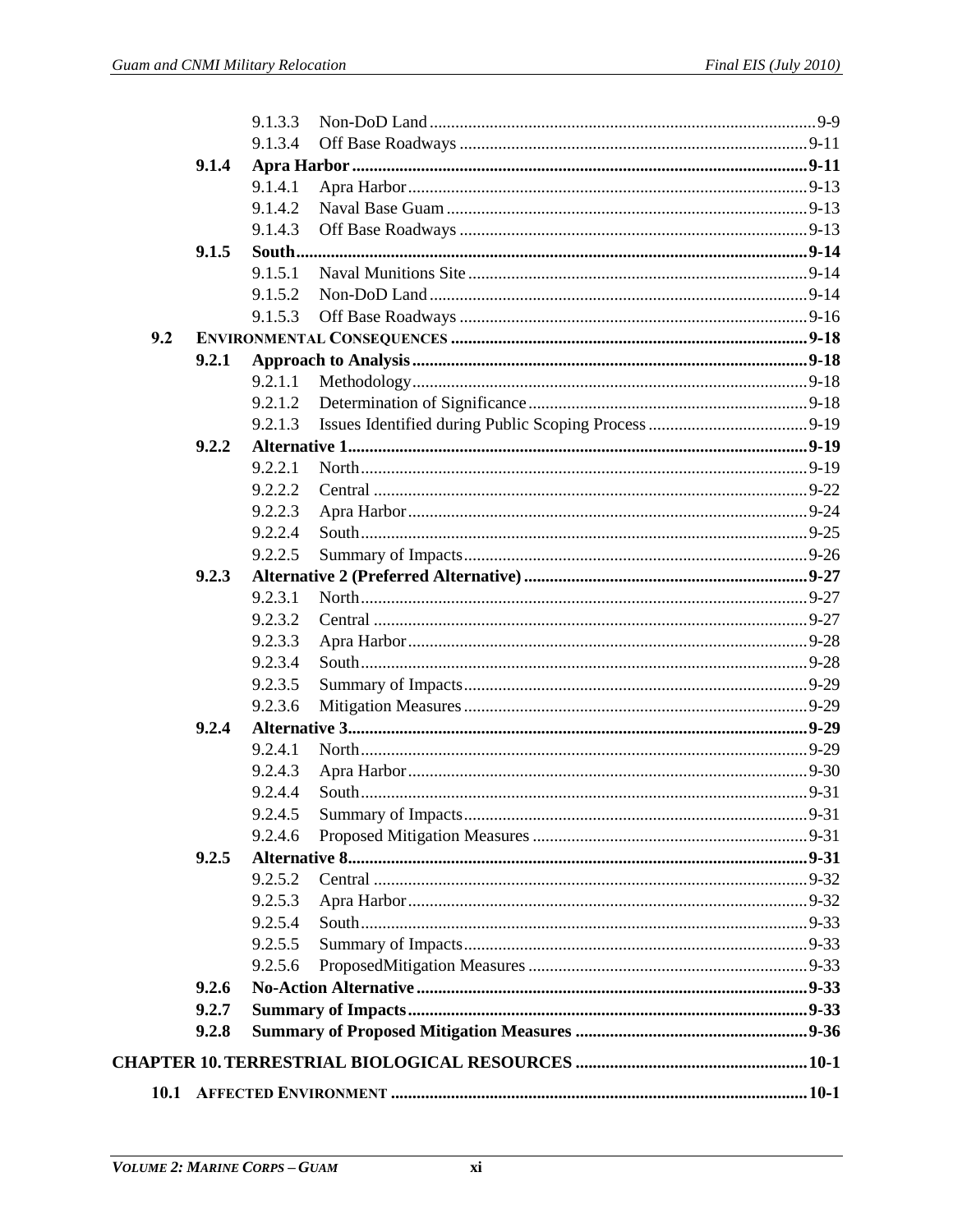| 10.1.2 |  |  |
|--------|--|--|
|        |  |  |
|        |  |  |
|        |  |  |
|        |  |  |
|        |  |  |
|        |  |  |
|        |  |  |
|        |  |  |
|        |  |  |
| 10.1.5 |  |  |
|        |  |  |
|        |  |  |
|        |  |  |
|        |  |  |
|        |  |  |
| 10.2.1 |  |  |
|        |  |  |
|        |  |  |
|        |  |  |
| 10.2.2 |  |  |
|        |  |  |
|        |  |  |
|        |  |  |
|        |  |  |
|        |  |  |
|        |  |  |
|        |  |  |
|        |  |  |
|        |  |  |
|        |  |  |
|        |  |  |
|        |  |  |
|        |  |  |
|        |  |  |
|        |  |  |
|        |  |  |
|        |  |  |
|        |  |  |
|        |  |  |
|        |  |  |
|        |  |  |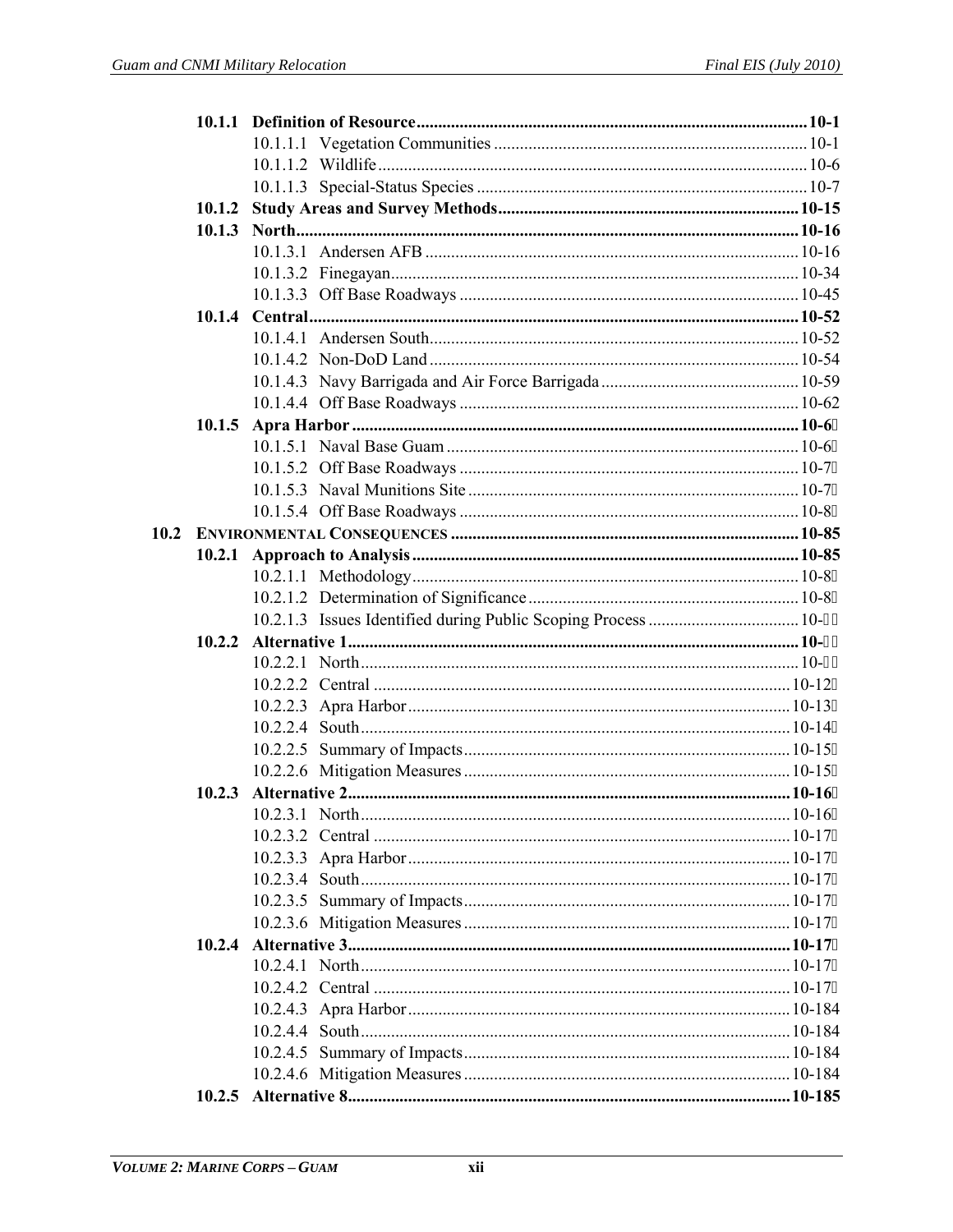| 10.2.6 |  |
|--------|--|
|        |  |
|        |  |
|        |  |
|        |  |
|        |  |
|        |  |
|        |  |
|        |  |
|        |  |
|        |  |
|        |  |
|        |  |
|        |  |
| 11.1.2 |  |
| 11.1.3 |  |
|        |  |
|        |  |
|        |  |
|        |  |
|        |  |
|        |  |
|        |  |
|        |  |
|        |  |
|        |  |
|        |  |
|        |  |
|        |  |
|        |  |
|        |  |
|        |  |
|        |  |
|        |  |
|        |  |
|        |  |
|        |  |
|        |  |
|        |  |
|        |  |
|        |  |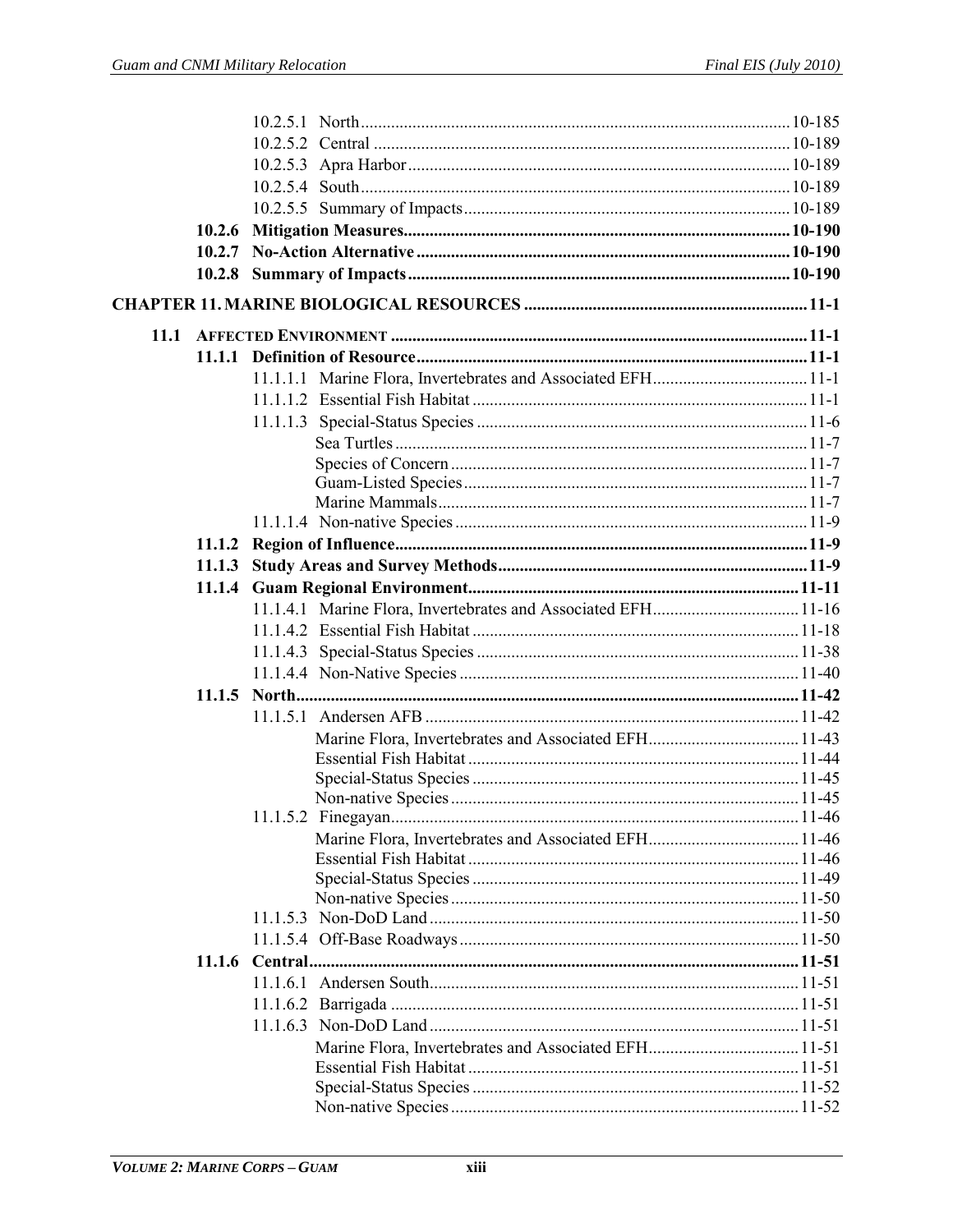|  | Marine Flora, Invertebrates and Associated EFH 11-74 |
|--|------------------------------------------------------|
|  |                                                      |
|  |                                                      |
|  |                                                      |
|  |                                                      |
|  | Marine Flora, Invertebrates and Associated EFH 11-78 |
|  |                                                      |
|  |                                                      |
|  |                                                      |
|  |                                                      |
|  | Marine Flora, Invertebrates and Associated EFH 11-80 |
|  |                                                      |
|  |                                                      |
|  |                                                      |
|  |                                                      |
|  |                                                      |
|  | Marine Flora, Invertebrates and Associated EFH 11-84 |
|  |                                                      |
|  |                                                      |
|  |                                                      |
|  |                                                      |
|  | Marine Flora, Invertebrates and Associated EFH 11-85 |
|  |                                                      |
|  |                                                      |
|  |                                                      |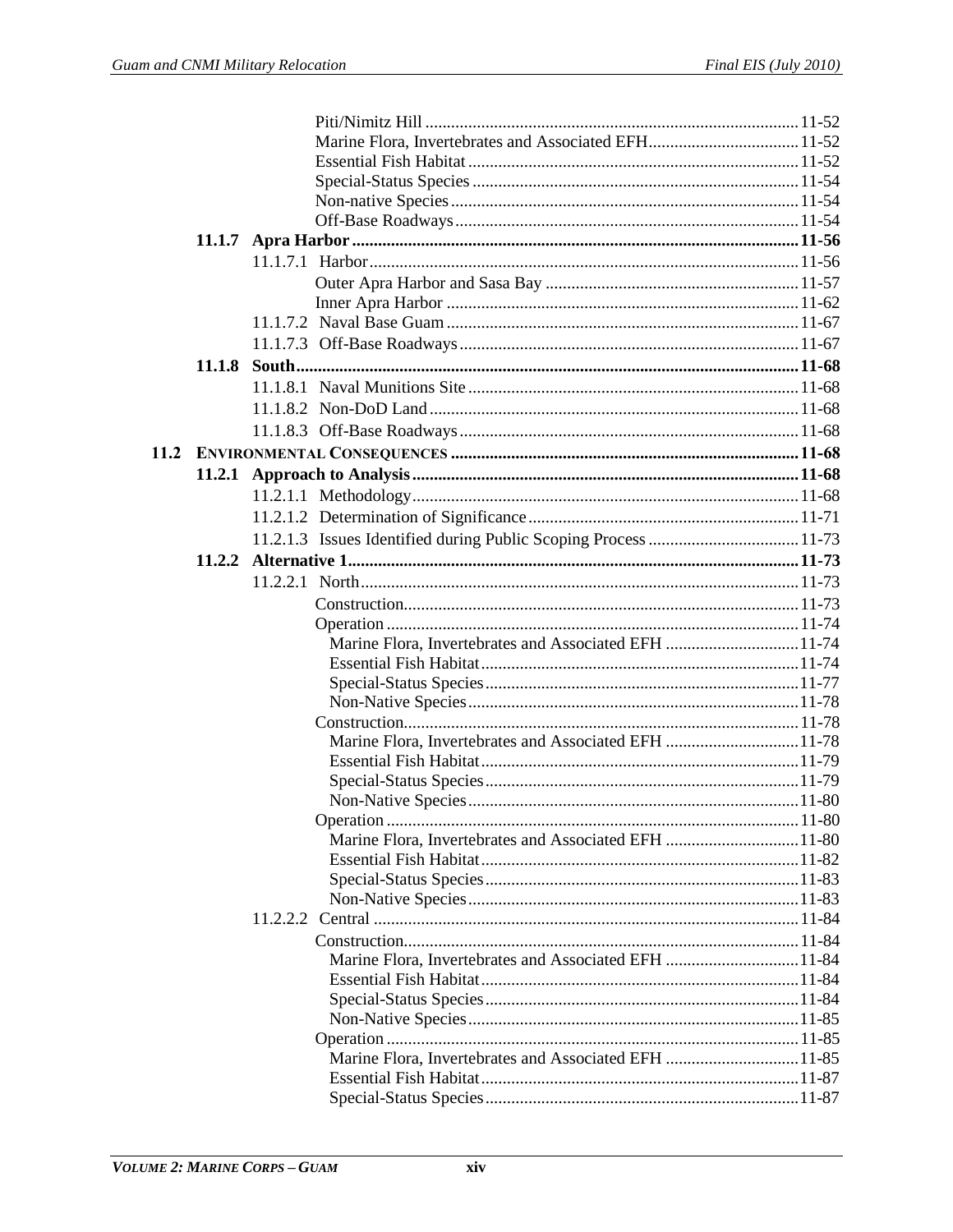|        | Marine Flora, Invertebrates and Associated EFH 11-93  |  |
|--------|-------------------------------------------------------|--|
|        |                                                       |  |
|        |                                                       |  |
|        |                                                       |  |
|        |                                                       |  |
|        | Marine Flora, Invertebrates and Associated EFH 11-99  |  |
|        |                                                       |  |
|        |                                                       |  |
|        |                                                       |  |
|        |                                                       |  |
|        | Marine Flora, Invertebrates and Associated EFH 11-102 |  |
|        |                                                       |  |
|        |                                                       |  |
|        |                                                       |  |
|        |                                                       |  |
|        | Marine Flora, Invertebrates and Associated EFH 11-107 |  |
|        |                                                       |  |
|        |                                                       |  |
|        |                                                       |  |
|        |                                                       |  |
|        |                                                       |  |
|        |                                                       |  |
|        |                                                       |  |
|        |                                                       |  |
|        |                                                       |  |
|        |                                                       |  |
|        |                                                       |  |
|        |                                                       |  |
|        |                                                       |  |
|        |                                                       |  |
|        |                                                       |  |
|        |                                                       |  |
|        |                                                       |  |
|        |                                                       |  |
|        |                                                       |  |
|        |                                                       |  |
|        |                                                       |  |
|        |                                                       |  |
|        |                                                       |  |
|        |                                                       |  |
| 11.2.5 |                                                       |  |
|        |                                                       |  |
|        |                                                       |  |
|        |                                                       |  |
|        |                                                       |  |
|        |                                                       |  |
|        |                                                       |  |
|        |                                                       |  |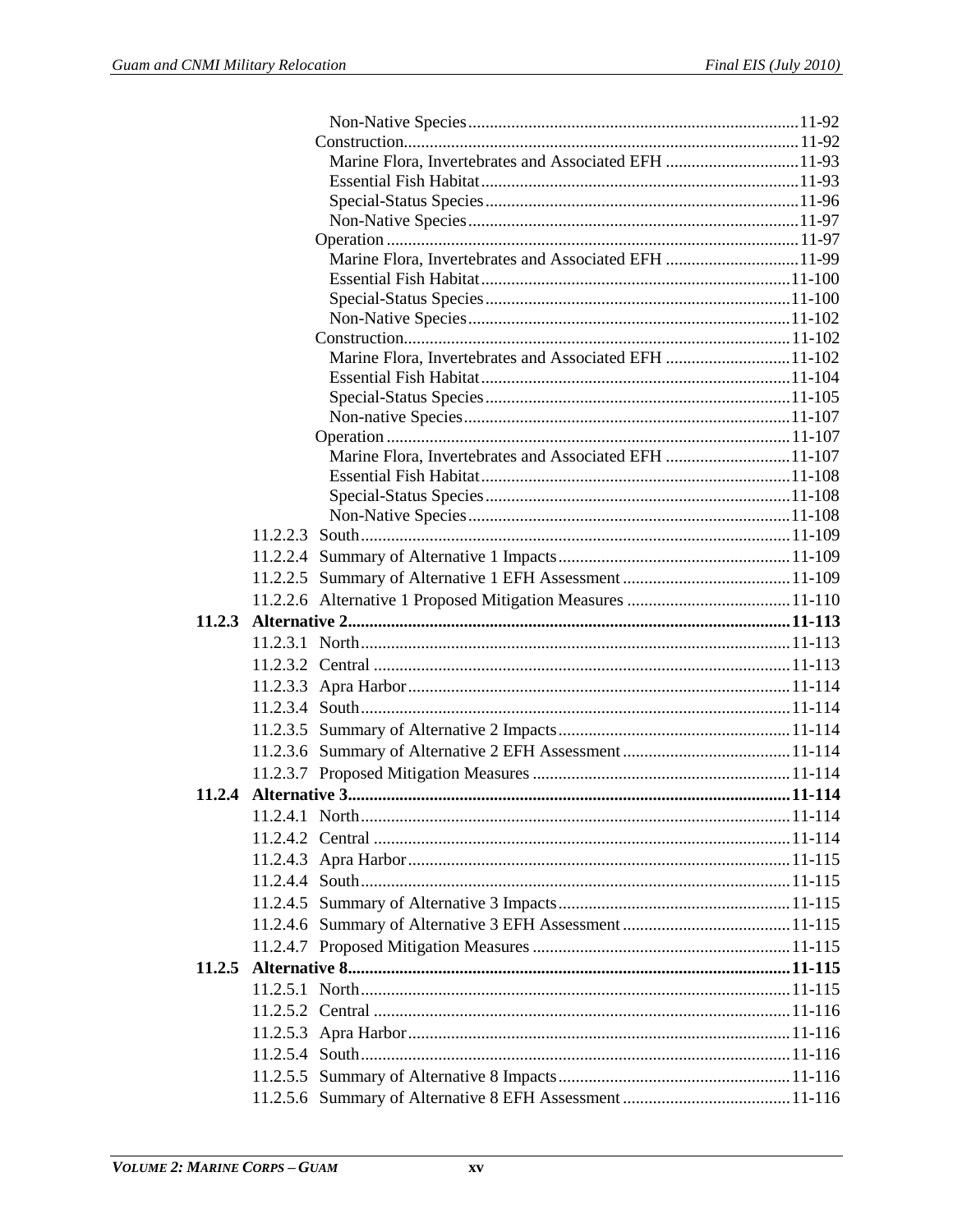| 12.1 |  |  |
|------|--|--|
|      |  |  |
|      |  |  |
|      |  |  |
|      |  |  |
|      |  |  |
|      |  |  |
|      |  |  |
|      |  |  |
|      |  |  |
|      |  |  |
|      |  |  |
|      |  |  |
|      |  |  |
|      |  |  |
|      |  |  |
|      |  |  |
|      |  |  |
|      |  |  |
|      |  |  |
|      |  |  |
|      |  |  |
|      |  |  |
|      |  |  |
|      |  |  |
|      |  |  |
|      |  |  |
|      |  |  |
|      |  |  |
|      |  |  |
|      |  |  |
|      |  |  |
|      |  |  |
|      |  |  |
|      |  |  |
|      |  |  |
|      |  |  |
|      |  |  |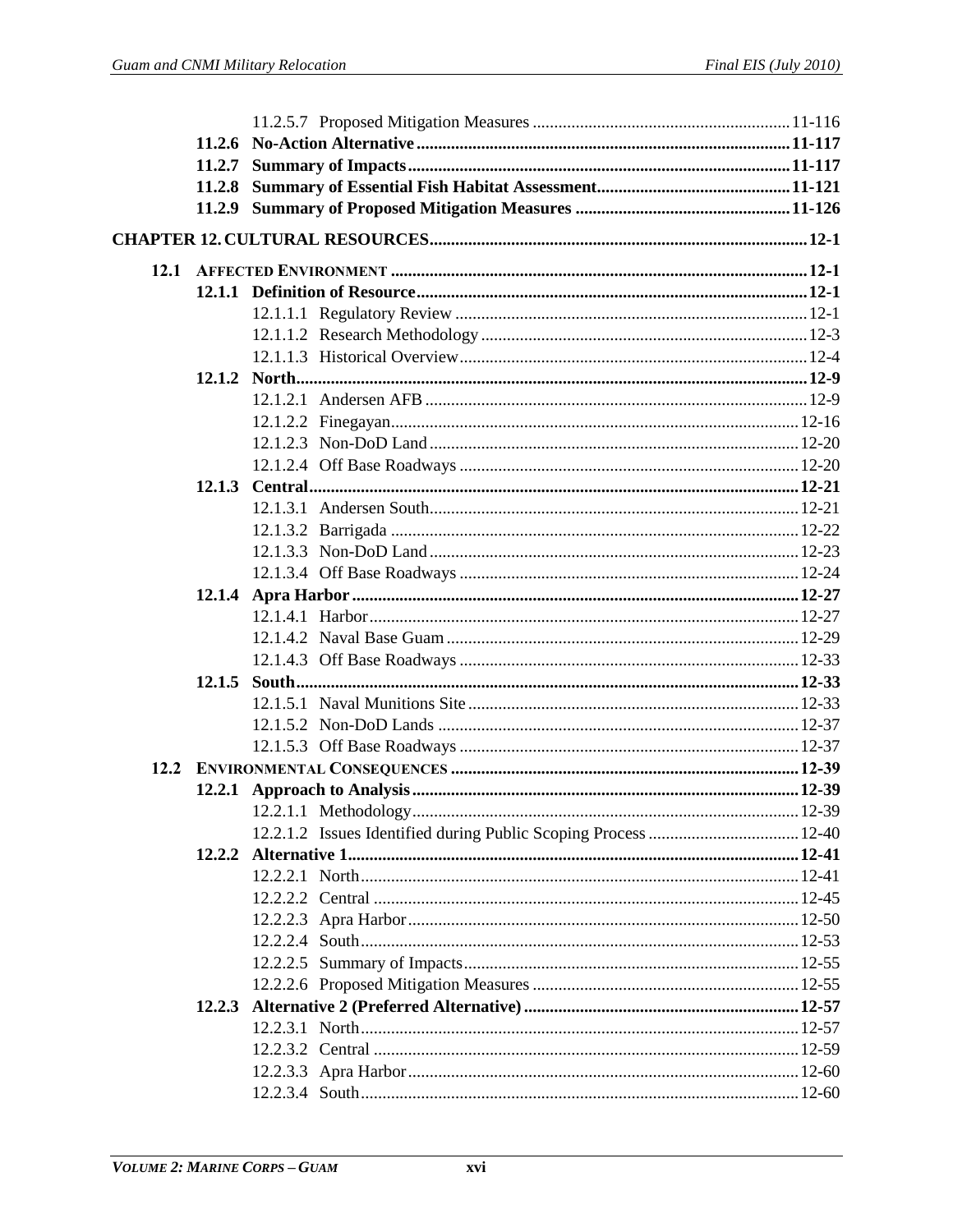|      | 12.2.4 |  |
|------|--------|--|
|      |        |  |
|      |        |  |
|      |        |  |
|      |        |  |
|      |        |  |
|      |        |  |
|      |        |  |
|      |        |  |
| 13.1 |        |  |
|      |        |  |
|      |        |  |
|      |        |  |
|      |        |  |
|      |        |  |
|      |        |  |
|      |        |  |
|      |        |  |
|      |        |  |
|      |        |  |
|      |        |  |
|      |        |  |
|      |        |  |
|      |        |  |
|      |        |  |
|      | 13.1.4 |  |
|      |        |  |
|      |        |  |
| 13.2 |        |  |
|      |        |  |
|      |        |  |
|      |        |  |
|      |        |  |
|      |        |  |
|      |        |  |
|      |        |  |
|      |        |  |
|      |        |  |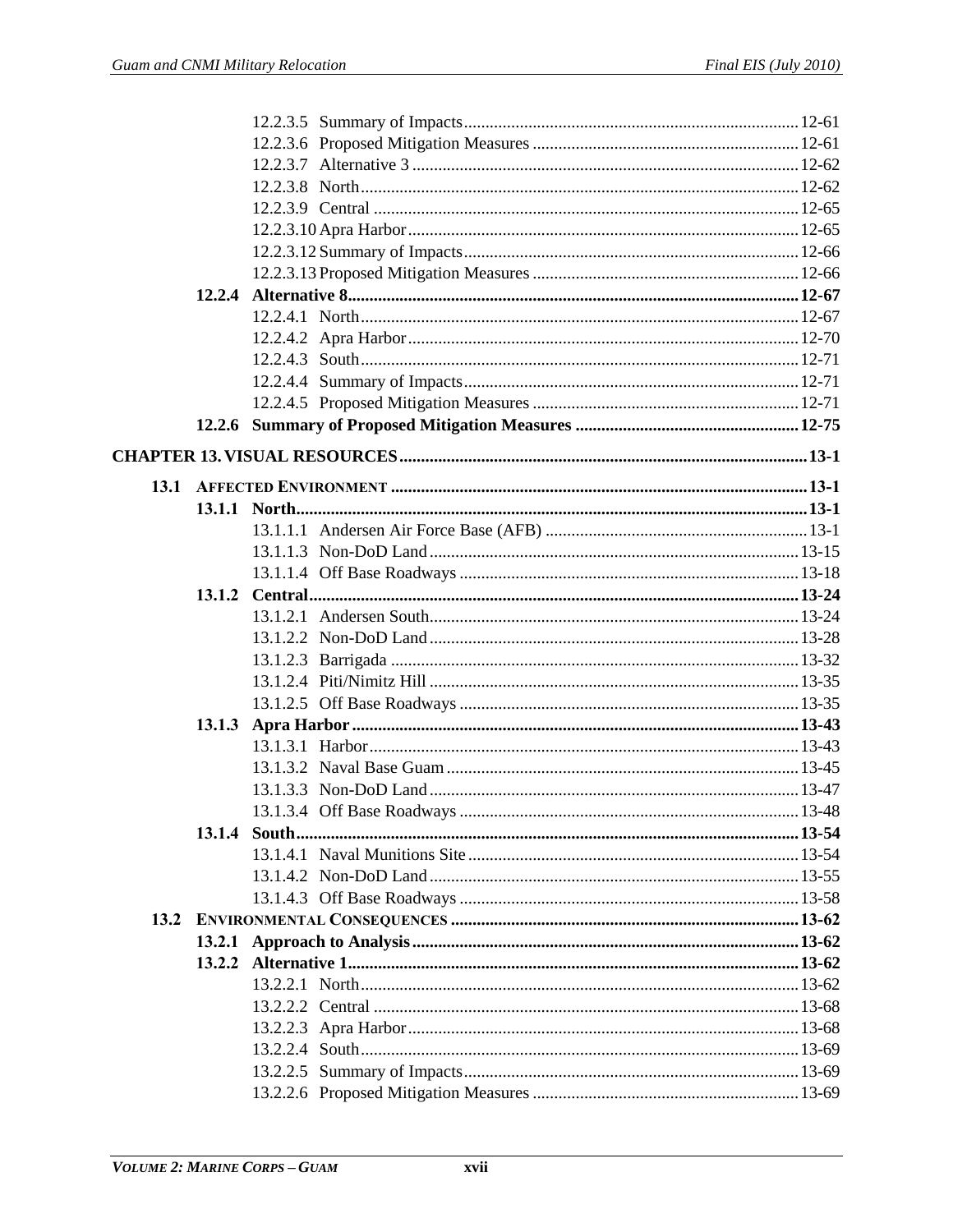|      | 13.2.4 |  |
|------|--------|--|
|      |        |  |
|      |        |  |
|      |        |  |
|      |        |  |
|      |        |  |
|      |        |  |
|      |        |  |
|      |        |  |
|      |        |  |
|      |        |  |
|      |        |  |
|      |        |  |
|      |        |  |
|      |        |  |
|      |        |  |
|      |        |  |
|      |        |  |
|      |        |  |
| 14.1 |        |  |
|      |        |  |
|      |        |  |
|      |        |  |
|      |        |  |
|      |        |  |
|      |        |  |
|      |        |  |
|      |        |  |
|      |        |  |
|      |        |  |
|      |        |  |
| 14.2 |        |  |
|      |        |  |
|      |        |  |
|      |        |  |
|      |        |  |
|      |        |  |
|      |        |  |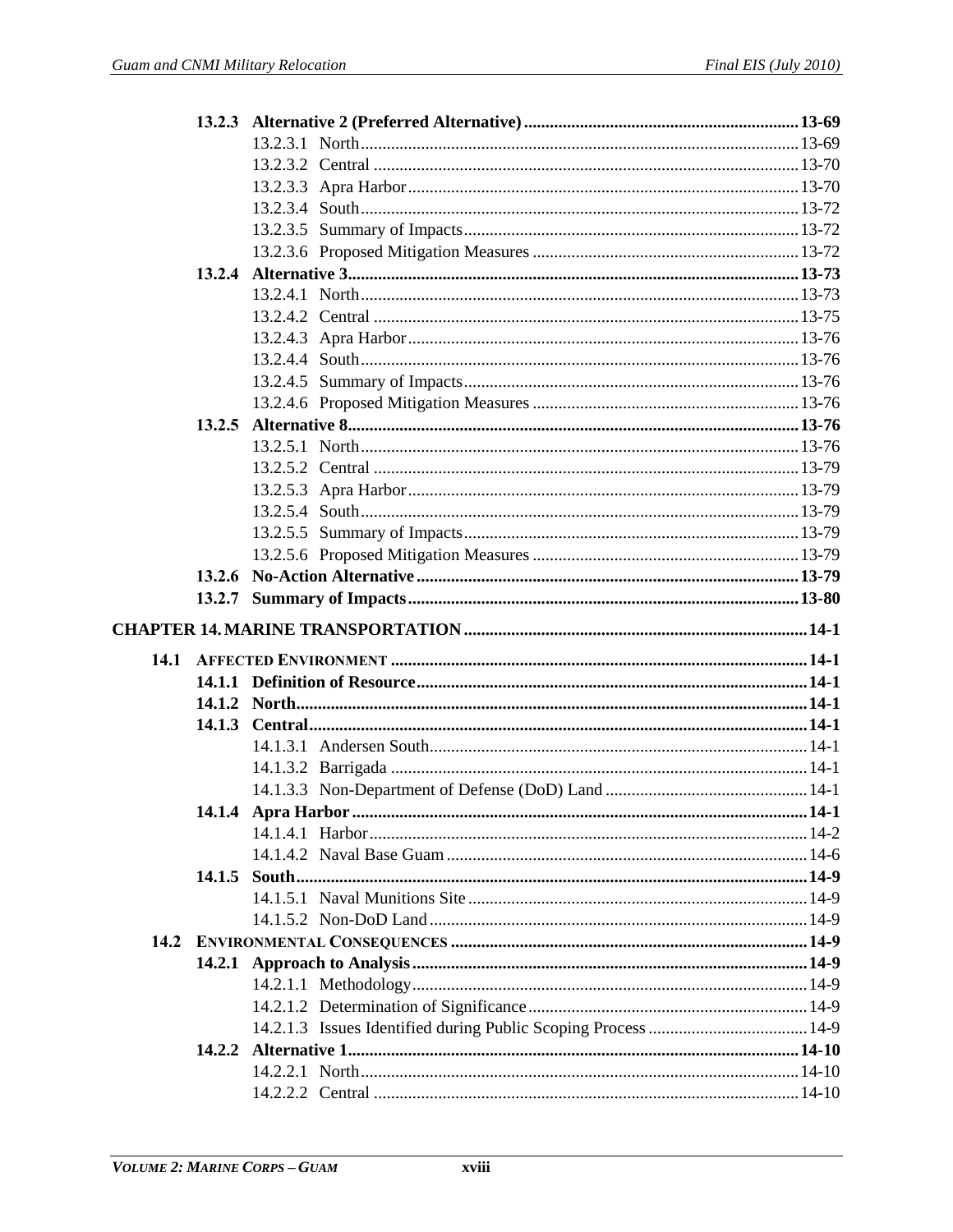|      | 14.2.5 |  |
|------|--------|--|
|      |        |  |
|      |        |  |
|      |        |  |
|      |        |  |
|      |        |  |
|      |        |  |
|      |        |  |
|      |        |  |
|      |        |  |
|      |        |  |
|      |        |  |
|      |        |  |
| 16.1 |        |  |
|      |        |  |
|      |        |  |
|      |        |  |
|      |        |  |
|      |        |  |
|      |        |  |
|      |        |  |
|      |        |  |
|      |        |  |
|      |        |  |
|      |        |  |
|      |        |  |
|      |        |  |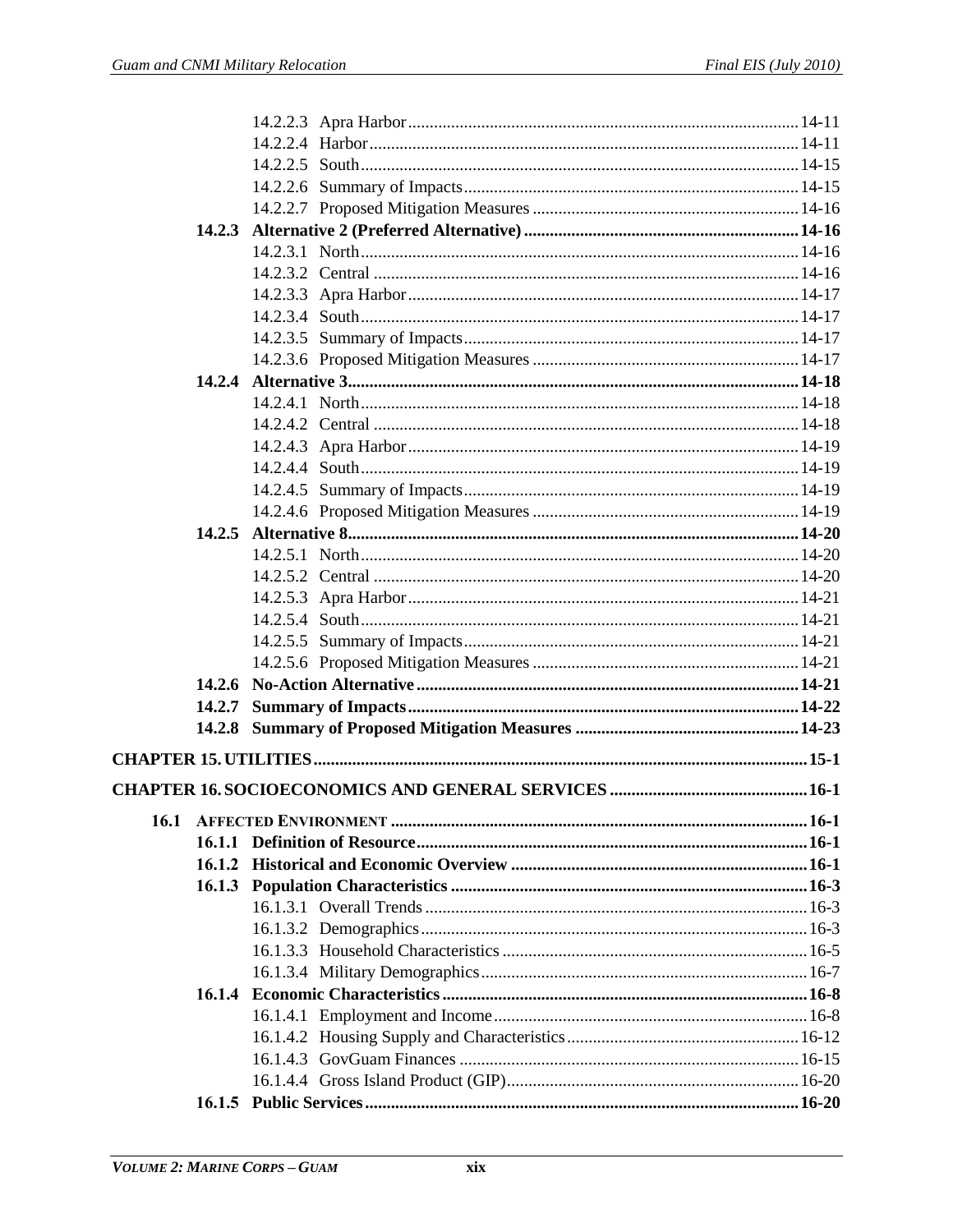|      |        | 16.1.6.5 Military-Civilian Social Issues on Okinawa that Affect Public  |  |
|------|--------|-------------------------------------------------------------------------|--|
|      |        |                                                                         |  |
|      |        |                                                                         |  |
|      |        |                                                                         |  |
|      |        |                                                                         |  |
|      |        |                                                                         |  |
|      |        |                                                                         |  |
|      |        | 16.1.7.1 Historical Land Tenure and Administration on Guam  16-39       |  |
|      |        | 16.1.7.2 Current Land Tenure and Administration on Guam 16-43           |  |
|      |        |                                                                         |  |
|      |        |                                                                         |  |
|      |        |                                                                         |  |
|      |        |                                                                         |  |
|      |        |                                                                         |  |
|      | 16.1.8 |                                                                         |  |
|      |        | 16.1.8.1 Regional Overview of Community Facilities and General Services |  |
|      |        |                                                                         |  |
|      |        |                                                                         |  |
|      |        |                                                                         |  |
|      |        |                                                                         |  |
|      |        |                                                                         |  |
| 16.2 |        |                                                                         |  |
|      |        |                                                                         |  |
|      |        |                                                                         |  |
|      |        |                                                                         |  |
|      |        |                                                                         |  |
|      |        |                                                                         |  |
|      |        |                                                                         |  |
|      |        |                                                                         |  |
|      |        |                                                                         |  |
|      |        |                                                                         |  |
|      | 16.2.3 |                                                                         |  |
|      |        |                                                                         |  |
|      |        |                                                                         |  |
|      |        |                                                                         |  |
|      |        |                                                                         |  |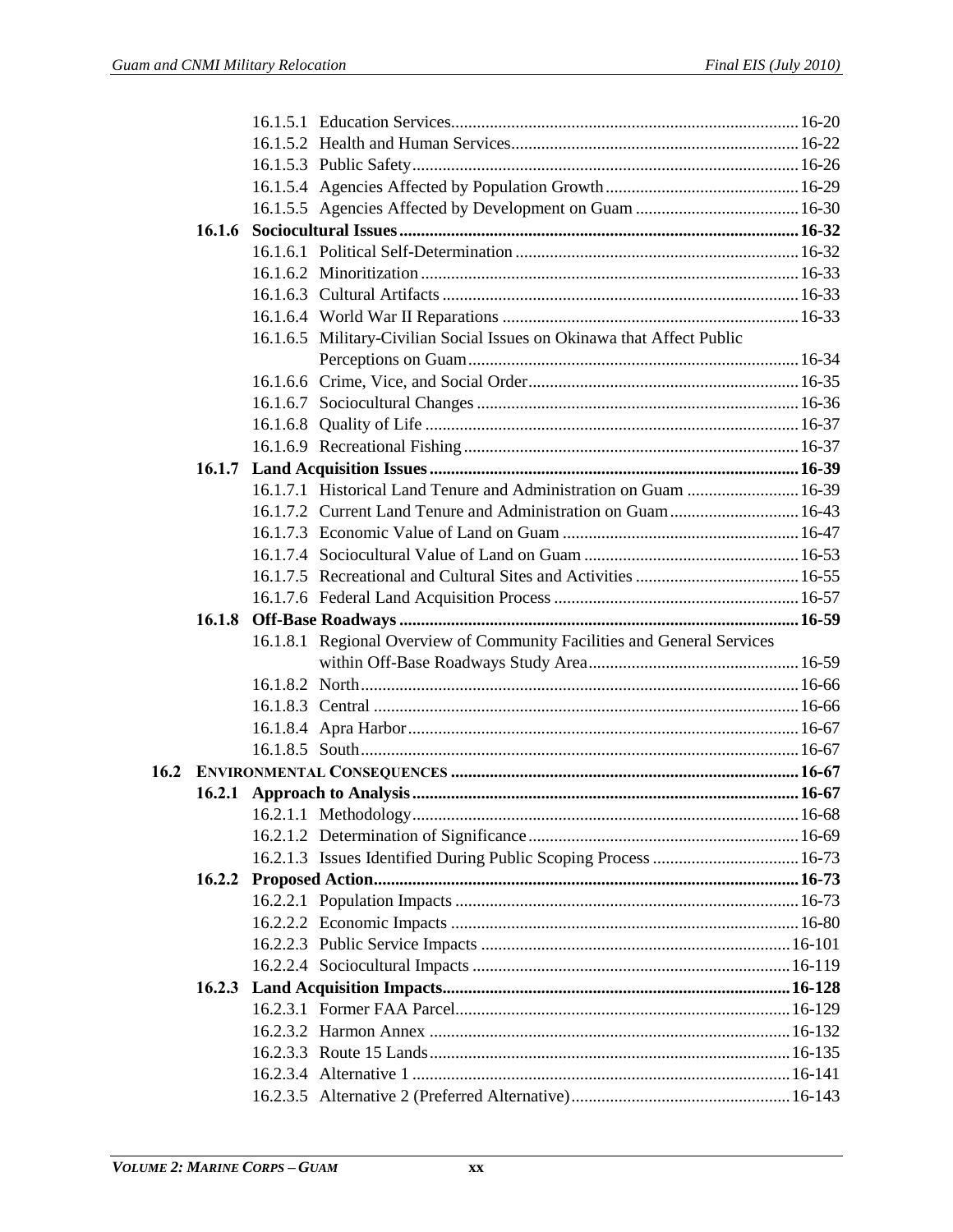|      | 16.2.4 |                                                                         |  |
|------|--------|-------------------------------------------------------------------------|--|
|      |        |                                                                         |  |
|      |        |                                                                         |  |
|      |        |                                                                         |  |
|      |        |                                                                         |  |
|      |        |                                                                         |  |
|      |        |                                                                         |  |
|      |        |                                                                         |  |
|      |        |                                                                         |  |
|      |        |                                                                         |  |
|      |        |                                                                         |  |
|      |        |                                                                         |  |
|      |        |                                                                         |  |
|      |        |                                                                         |  |
| 17.1 |        |                                                                         |  |
|      |        |                                                                         |  |
|      |        |                                                                         |  |
|      |        |                                                                         |  |
|      |        | 17.1.2.2 Guam Environmental Protection Agency Laws and Regulations 17-6 |  |
|      |        |                                                                         |  |
|      |        |                                                                         |  |
|      |        |                                                                         |  |
|      |        |                                                                         |  |
|      |        |                                                                         |  |
|      | 17.2.1 |                                                                         |  |
|      |        |                                                                         |  |
|      |        |                                                                         |  |
|      |        |                                                                         |  |
|      |        |                                                                         |  |
|      |        |                                                                         |  |
|      |        |                                                                         |  |
|      |        |                                                                         |  |
|      |        |                                                                         |  |
|      |        |                                                                         |  |
|      |        |                                                                         |  |
|      |        |                                                                         |  |
|      |        |                                                                         |  |
|      |        |                                                                         |  |
|      |        |                                                                         |  |
| 18.1 |        |                                                                         |  |
|      |        |                                                                         |  |
|      |        |                                                                         |  |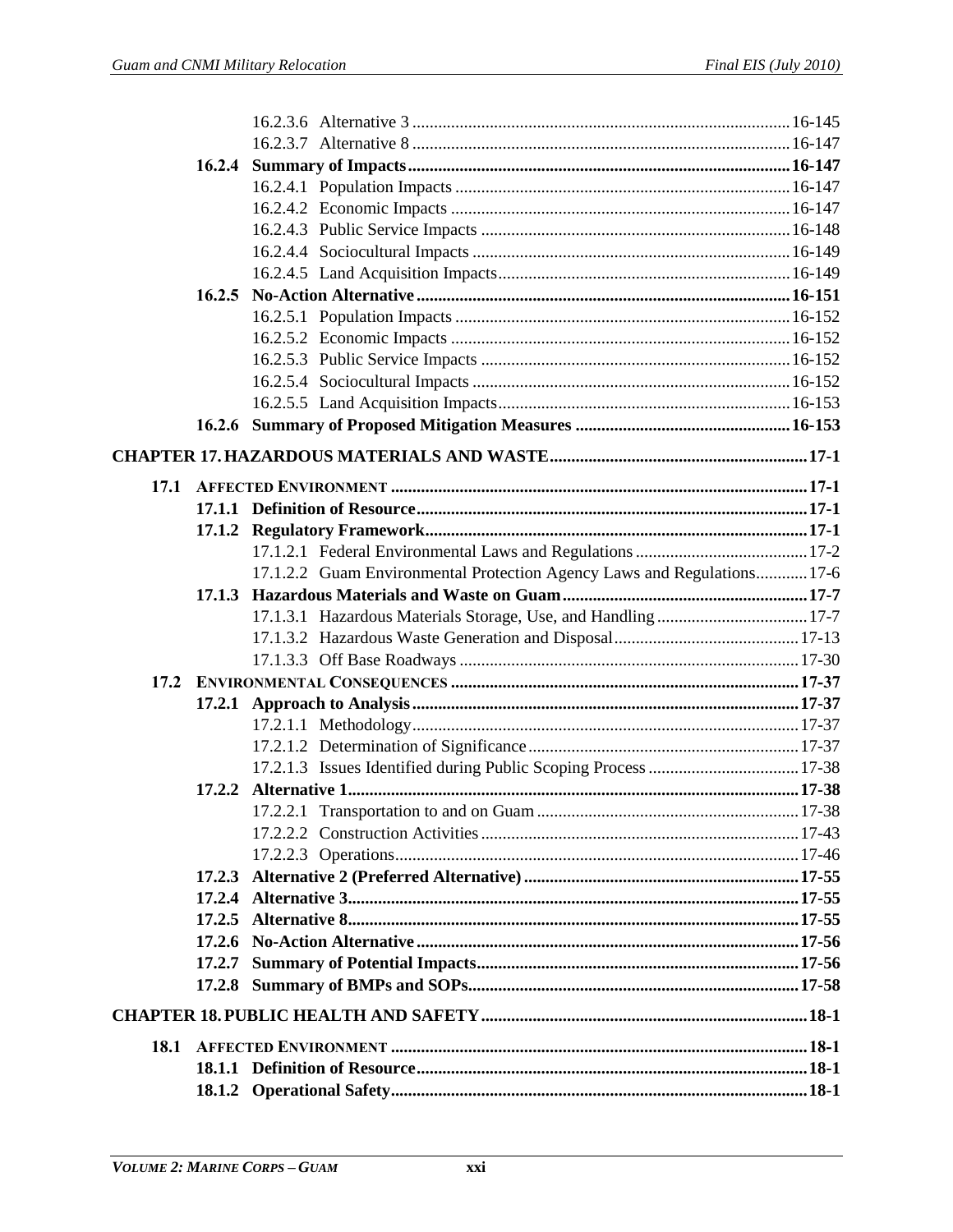|  | 18.1.4.9 Sexually Transmitted Diseases (STDs) other than AIDS  18-7 |  |
|--|---------------------------------------------------------------------|--|
|  |                                                                     |  |
|  |                                                                     |  |
|  |                                                                     |  |
|  |                                                                     |  |
|  |                                                                     |  |
|  |                                                                     |  |
|  |                                                                     |  |
|  |                                                                     |  |
|  |                                                                     |  |
|  |                                                                     |  |
|  |                                                                     |  |
|  |                                                                     |  |
|  |                                                                     |  |
|  |                                                                     |  |
|  |                                                                     |  |
|  |                                                                     |  |
|  |                                                                     |  |
|  |                                                                     |  |
|  |                                                                     |  |
|  |                                                                     |  |
|  |                                                                     |  |
|  |                                                                     |  |
|  |                                                                     |  |
|  |                                                                     |  |
|  |                                                                     |  |
|  |                                                                     |  |
|  |                                                                     |  |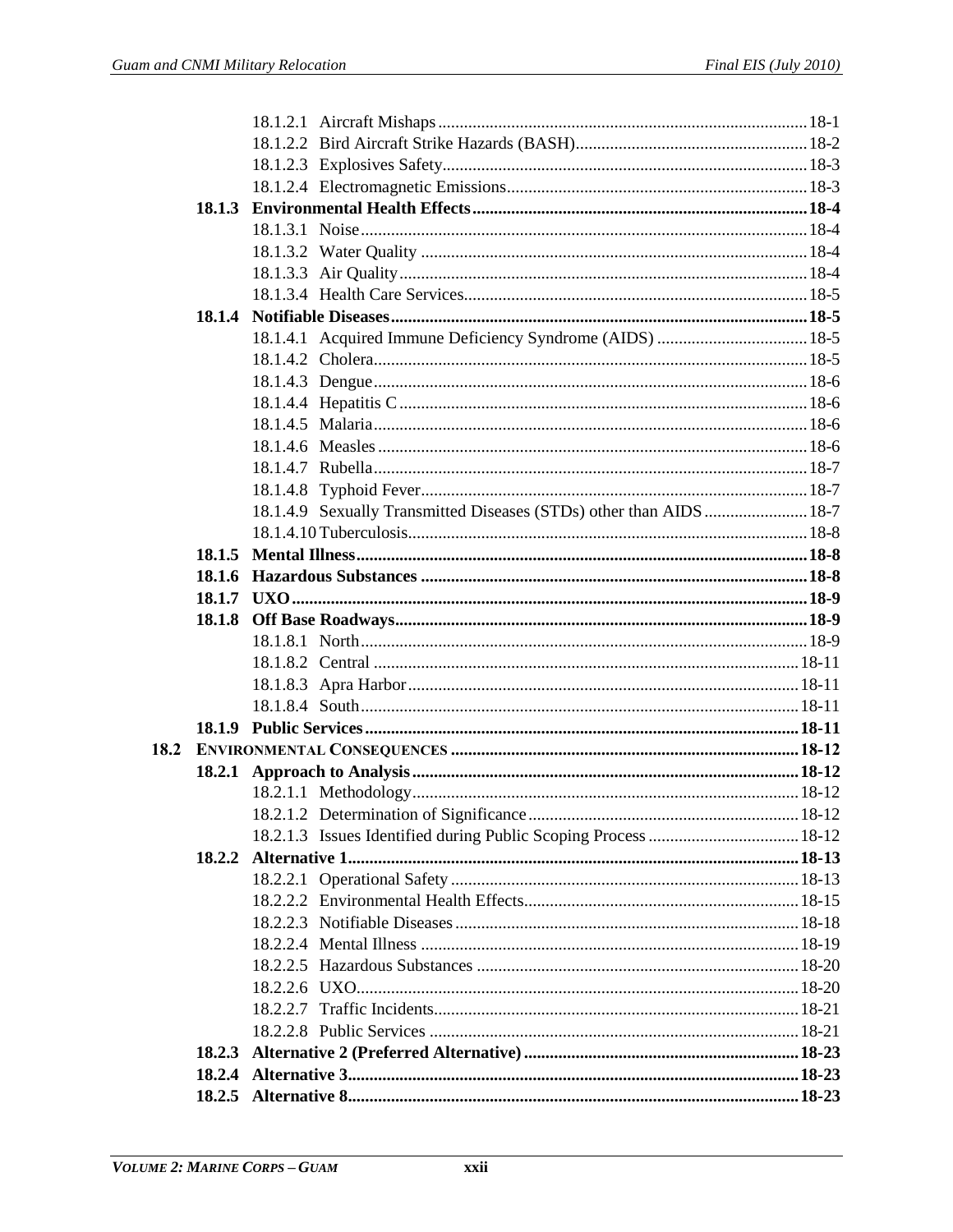|      | 18.2.7 |                                                                               |  |
|------|--------|-------------------------------------------------------------------------------|--|
|      |        |                                                                               |  |
|      |        | <b>CHAPTER 19. ENVIRONMENTAL JUSTICE AND THE PROTECTION OF CHILDREN  19-1</b> |  |
| 19.1 |        |                                                                               |  |
|      |        |                                                                               |  |
|      |        |                                                                               |  |
|      |        |                                                                               |  |
|      |        |                                                                               |  |
|      |        |                                                                               |  |
|      |        |                                                                               |  |
|      |        |                                                                               |  |
|      |        |                                                                               |  |
|      |        |                                                                               |  |
|      |        |                                                                               |  |
|      |        |                                                                               |  |
|      | 19.2.2 |                                                                               |  |
|      |        |                                                                               |  |
|      |        |                                                                               |  |
|      |        |                                                                               |  |
|      |        |                                                                               |  |
|      |        |                                                                               |  |
|      |        |                                                                               |  |
|      |        |                                                                               |  |
|      |        |                                                                               |  |
|      |        |                                                                               |  |
|      |        |                                                                               |  |
|      |        |                                                                               |  |
|      |        |                                                                               |  |
|      |        |                                                                               |  |
|      |        |                                                                               |  |
|      |        |                                                                               |  |
|      |        |                                                                               |  |
|      |        |                                                                               |  |
|      |        |                                                                               |  |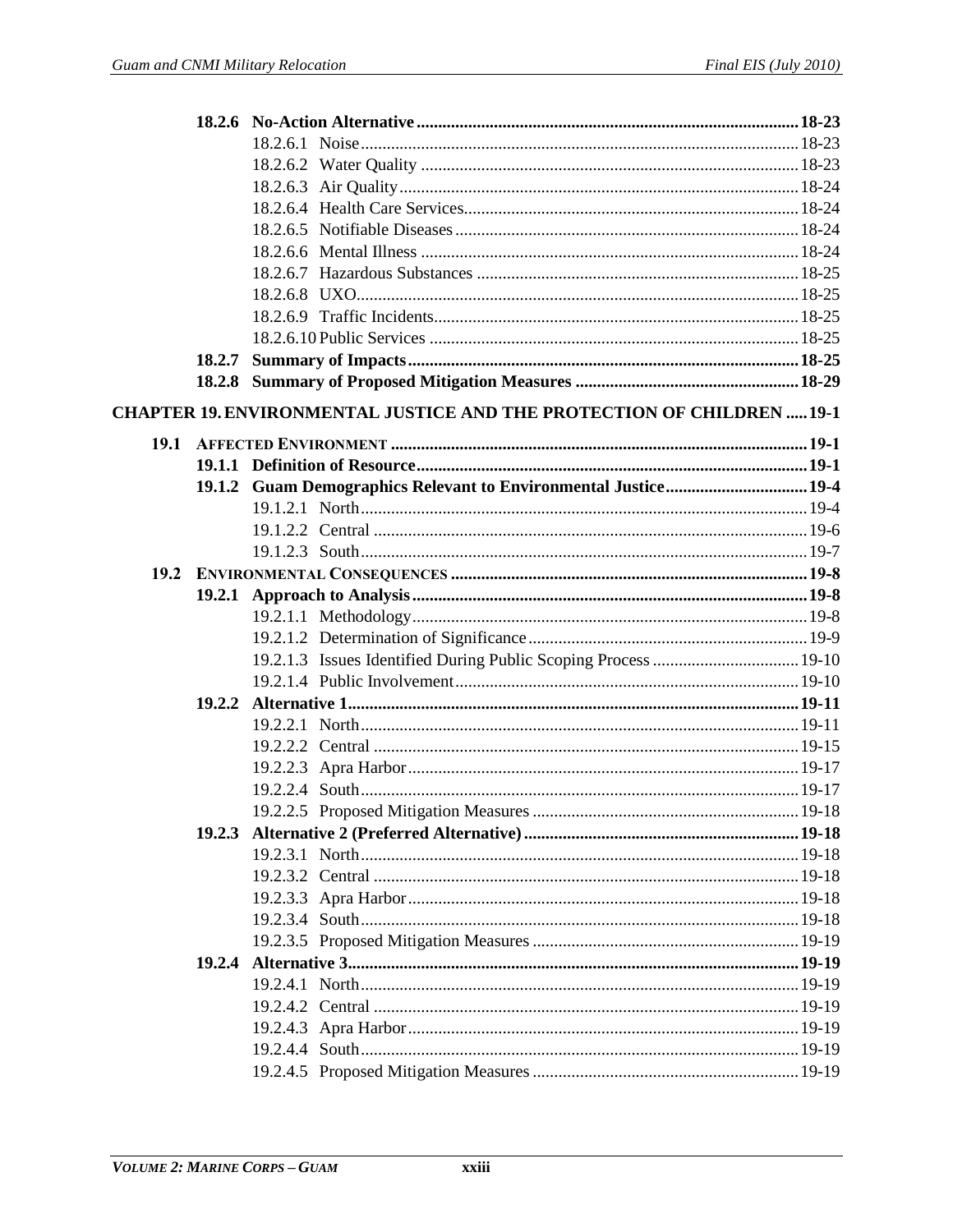|      | 19.2.7 |  |
|------|--------|--|
|      |        |  |
|      |        |  |
| 20.1 |        |  |
| 20.2 |        |  |
| 20.3 |        |  |
| 20.4 |        |  |
| 20.5 |        |  |
| 20.6 |        |  |
| 20.7 |        |  |
| 20.8 |        |  |
|      |        |  |
|      |        |  |
|      |        |  |
|      |        |  |
|      |        |  |
|      |        |  |
|      |        |  |
|      |        |  |
|      |        |  |
|      |        |  |
|      |        |  |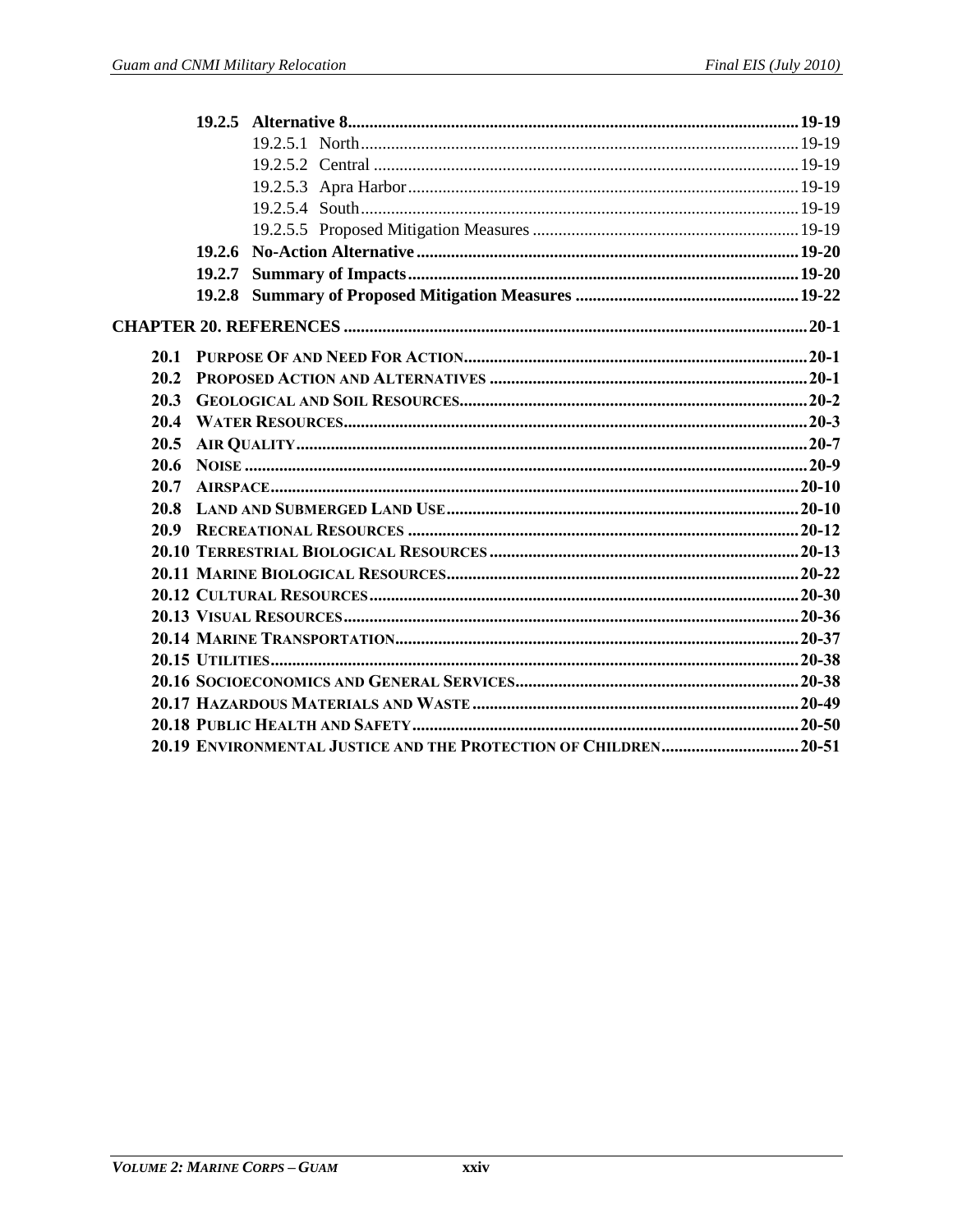## **List of Figures**

| <b>Figure</b>                                                                                               | <b>Page</b> |
|-------------------------------------------------------------------------------------------------------------|-------------|
|                                                                                                             |             |
| 2.1-2. Summary of Proposed Action and Alternatives Carried Forward for the Marine Corps Relocation, Guam2-6 |             |
|                                                                                                             |             |
|                                                                                                             |             |
|                                                                                                             |             |
|                                                                                                             |             |
|                                                                                                             |             |
|                                                                                                             |             |
|                                                                                                             |             |
|                                                                                                             |             |
|                                                                                                             |             |
|                                                                                                             |             |
|                                                                                                             |             |
|                                                                                                             |             |
|                                                                                                             |             |
|                                                                                                             |             |
|                                                                                                             |             |
| 2.3-6. Site Plan for MOUT and Supporting Facilities at Andersen South with Range Complex Alternative A 2-52 |             |
| 2.3-7. Site Plan for MOUT and Supporting Facilities at Andersen South with Range Complex Alternative B2-53  |             |
|                                                                                                             |             |
|                                                                                                             |             |
|                                                                                                             |             |
|                                                                                                             |             |
|                                                                                                             |             |
|                                                                                                             |             |
|                                                                                                             |             |
|                                                                                                             |             |
|                                                                                                             |             |
|                                                                                                             |             |
|                                                                                                             |             |
|                                                                                                             |             |
|                                                                                                             |             |
|                                                                                                             |             |
|                                                                                                             |             |
|                                                                                                             |             |
|                                                                                                             |             |
|                                                                                                             |             |
|                                                                                                             |             |
|                                                                                                             |             |
|                                                                                                             |             |
|                                                                                                             |             |
|                                                                                                             |             |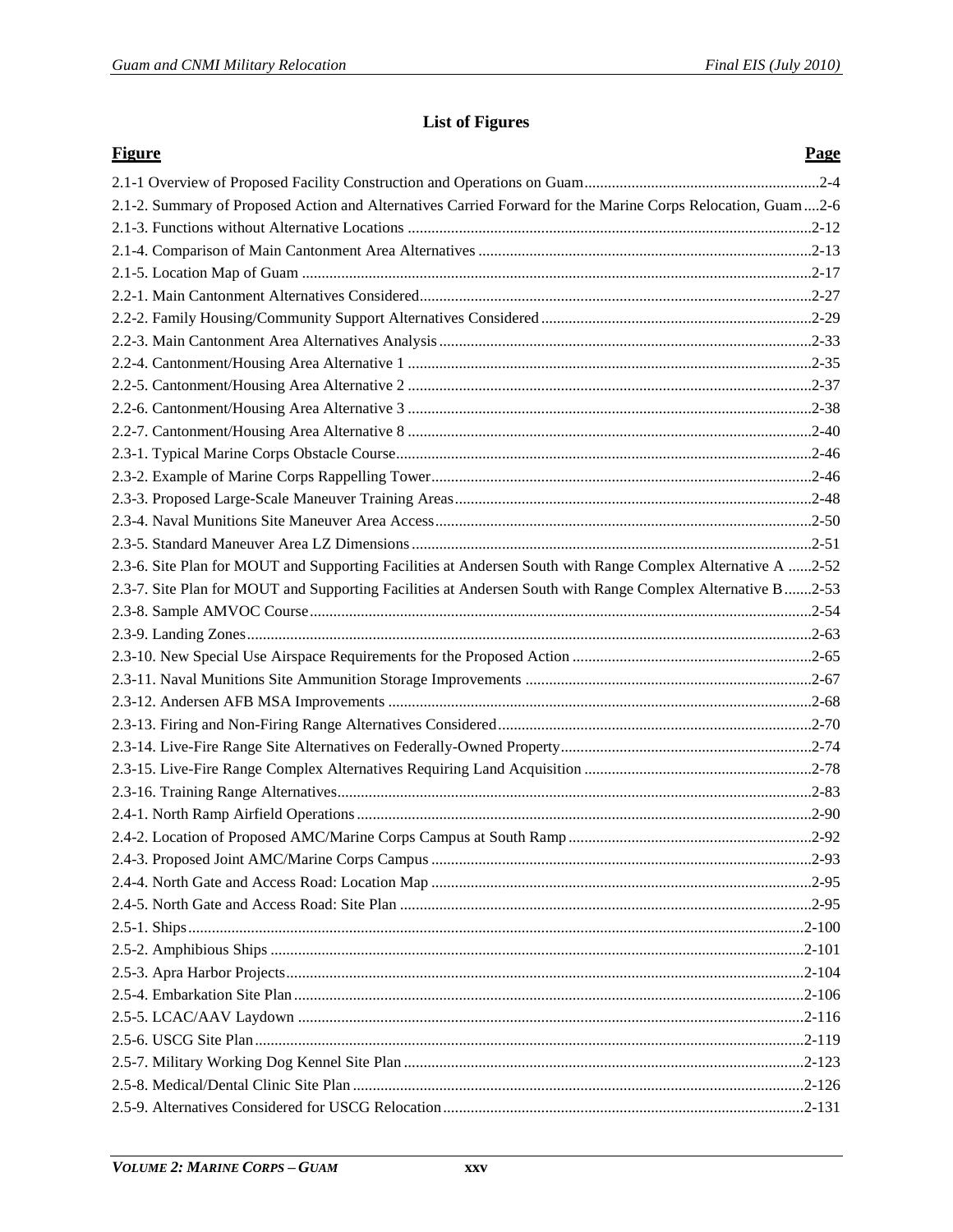| 4.1-7. NWI Wetlands and NRCS Hydric Soils on NCTS Finegayan, South Finegayan, Former FAA Parcel, and                                                                                    |  |
|-----------------------------------------------------------------------------------------------------------------------------------------------------------------------------------------|--|
|                                                                                                                                                                                         |  |
|                                                                                                                                                                                         |  |
|                                                                                                                                                                                         |  |
|                                                                                                                                                                                         |  |
|                                                                                                                                                                                         |  |
|                                                                                                                                                                                         |  |
|                                                                                                                                                                                         |  |
|                                                                                                                                                                                         |  |
|                                                                                                                                                                                         |  |
|                                                                                                                                                                                         |  |
|                                                                                                                                                                                         |  |
|                                                                                                                                                                                         |  |
|                                                                                                                                                                                         |  |
|                                                                                                                                                                                         |  |
|                                                                                                                                                                                         |  |
|                                                                                                                                                                                         |  |
|                                                                                                                                                                                         |  |
|                                                                                                                                                                                         |  |
|                                                                                                                                                                                         |  |
|                                                                                                                                                                                         |  |
|                                                                                                                                                                                         |  |
|                                                                                                                                                                                         |  |
| 4.1-30. Sample Locations and Compositing Scheme for Sediment Characterization for Construction Dredging<br>Feasibility Study at Charlie, Sierra, and SRF Wharves, Apra Harbor, 20064-53 |  |
| 4.1-31. Sediment Sample Locations at Polaris Point and SRF Wharves, Apra Harbor, 2010 4-56                                                                                              |  |
|                                                                                                                                                                                         |  |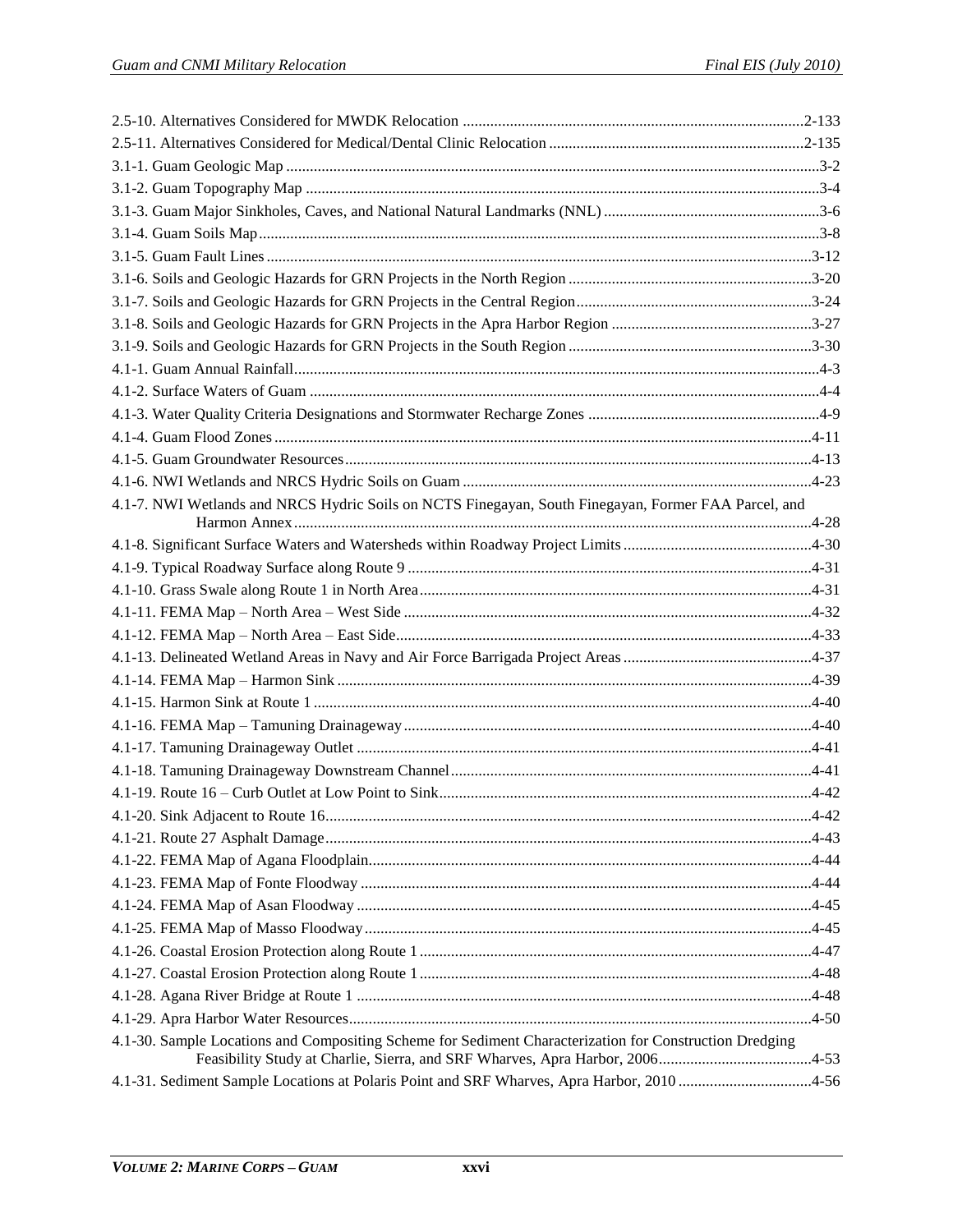| 4.1-32. Dredged Matieral Sampling and Tier III Analysis Evaluation for Apra Harbor Projects (P-436m P-518), |  |
|-------------------------------------------------------------------------------------------------------------|--|
|                                                                                                             |  |
|                                                                                                             |  |
|                                                                                                             |  |
|                                                                                                             |  |
|                                                                                                             |  |
|                                                                                                             |  |
|                                                                                                             |  |
|                                                                                                             |  |
|                                                                                                             |  |
|                                                                                                             |  |
|                                                                                                             |  |
|                                                                                                             |  |
| 4.2-5. Project Footprint and Wetland Areas under Alternatives 3 and 8, Air Force Barrigada 4-129            |  |
|                                                                                                             |  |
|                                                                                                             |  |
|                                                                                                             |  |
|                                                                                                             |  |
|                                                                                                             |  |
|                                                                                                             |  |
|                                                                                                             |  |
|                                                                                                             |  |
| 6.2-4. Noise Contours and Complaint Risk Contours for the Breacher House and Hand Grenade Range 6-34        |  |
|                                                                                                             |  |
|                                                                                                             |  |
|                                                                                                             |  |
| 6.2-9. Projected Small Caliber Operational Noise Contours and ADNL Noise Contours with Barrier Attenuation  |  |
|                                                                                                             |  |
|                                                                                                             |  |
|                                                                                                             |  |
|                                                                                                             |  |
|                                                                                                             |  |
|                                                                                                             |  |
|                                                                                                             |  |
|                                                                                                             |  |
|                                                                                                             |  |
|                                                                                                             |  |
|                                                                                                             |  |
|                                                                                                             |  |
|                                                                                                             |  |
|                                                                                                             |  |
|                                                                                                             |  |
|                                                                                                             |  |
|                                                                                                             |  |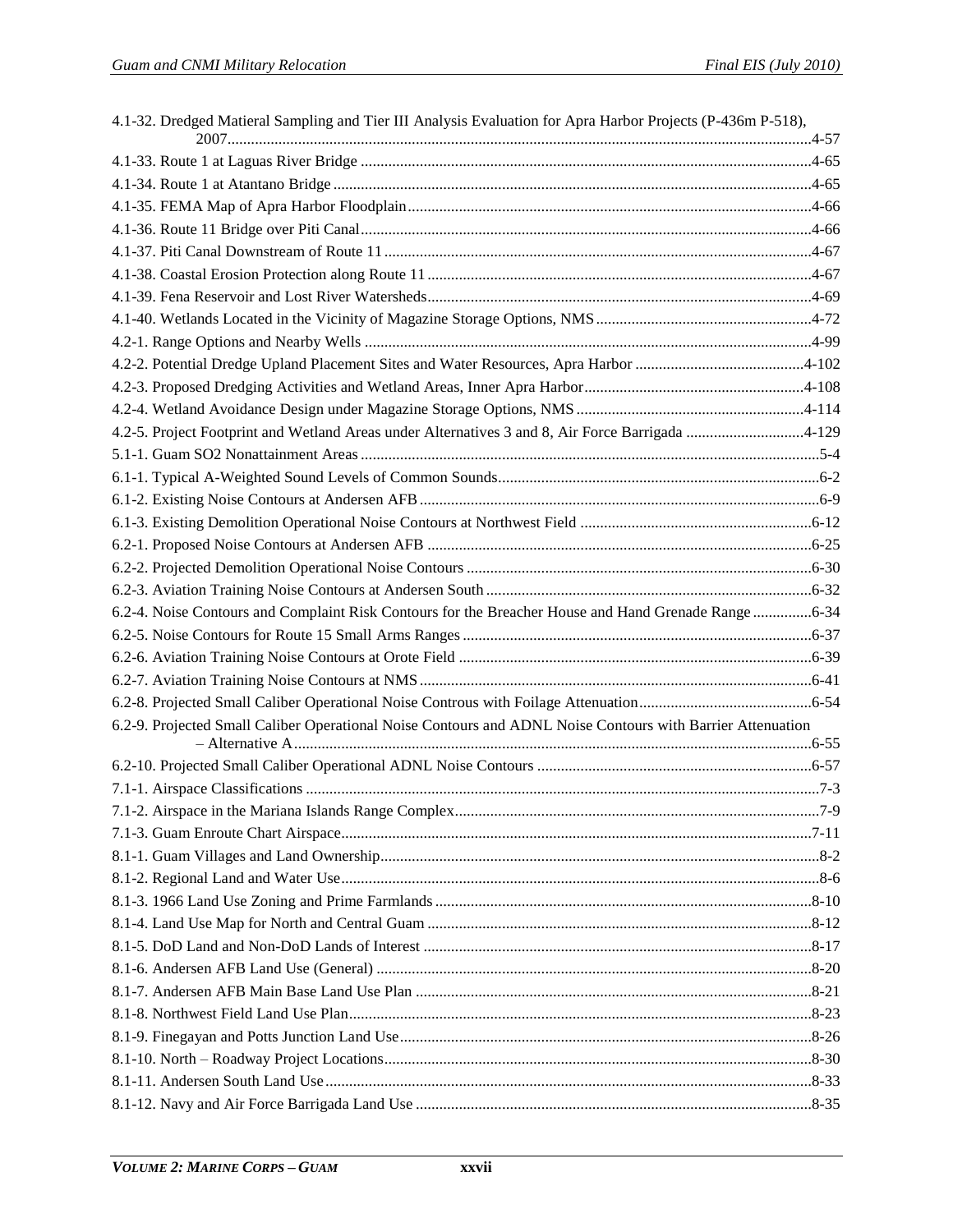| 9.1-4. Recreational Resources on and in the Vicinity of Andersen South, Navy Barrigada, and Air Force                                                                                              |  |
|----------------------------------------------------------------------------------------------------------------------------------------------------------------------------------------------------|--|
|                                                                                                                                                                                                    |  |
|                                                                                                                                                                                                    |  |
|                                                                                                                                                                                                    |  |
|                                                                                                                                                                                                    |  |
|                                                                                                                                                                                                    |  |
|                                                                                                                                                                                                    |  |
|                                                                                                                                                                                                    |  |
| 10.1-4a. Recovery habitat for Guam Micronesian Kingfisher, Mariana Crow, and Mariana Fruit Bat10-13                                                                                                |  |
|                                                                                                                                                                                                    |  |
|                                                                                                                                                                                                    |  |
|                                                                                                                                                                                                    |  |
|                                                                                                                                                                                                    |  |
|                                                                                                                                                                                                    |  |
| 10.1-9a. Recovery Habitat for Guam Rail and Seriuanthes nelsonii on or in the Vicinity of Andersen AFB10-26                                                                                        |  |
| 10.1-9b. Recovery Habitat, for Guam Rail and Serianthes Tree on or in the Vicinity of Andersen AFB 10-27                                                                                           |  |
|                                                                                                                                                                                                    |  |
| 10.1-11a. Occurrences of Special-Status Species and Recovery habitat for Guam Micronesian Kingfisher,<br>Mariana Crow, and Mariana Fruit Bat on or in the Vicinity of NCTS Finegayan 10-33         |  |
| 10.1-11b. Occurrences of Special-Status Species and Recovery Habitat for Guam Rail and Serianthes nelsonii -                                                                                       |  |
| 10.1-12. Vegetation Communities – Former FAA Parcel, South Finegayan, GLUP 77, and Harmon Annex 10-40                                                                                              |  |
| 10.1-13a. Recovery Habitat for Guam Micronesian Kingfisher, Mariana Crow, and Mariana Fruit Bat on or in<br>the Vicinity of the Former FAA Parcel, South Finegayan, GLUP 77, and Harmon Annex10-43 |  |
| 10.1-13b. Recovery Habitat for Guam Rail and Serianthes nelsonii - Former FAA Parcel, South Finegayan,                                                                                             |  |
|                                                                                                                                                                                                    |  |
|                                                                                                                                                                                                    |  |
|                                                                                                                                                                                                    |  |
|                                                                                                                                                                                                    |  |
|                                                                                                                                                                                                    |  |
| 10.1-19a. Occurrences of Special-status Species and Recovery Habitat for Guam Micronesian Kingfisher,<br>Mariana Crow, and Mariana Fruit Bat - Andersen South and Route 15 Lands 10-56             |  |
| 10.1-19b. Occurrences of Special-status Species and Recovery Habitat for Guam Rail and Serianthes Tree on or                                                                                       |  |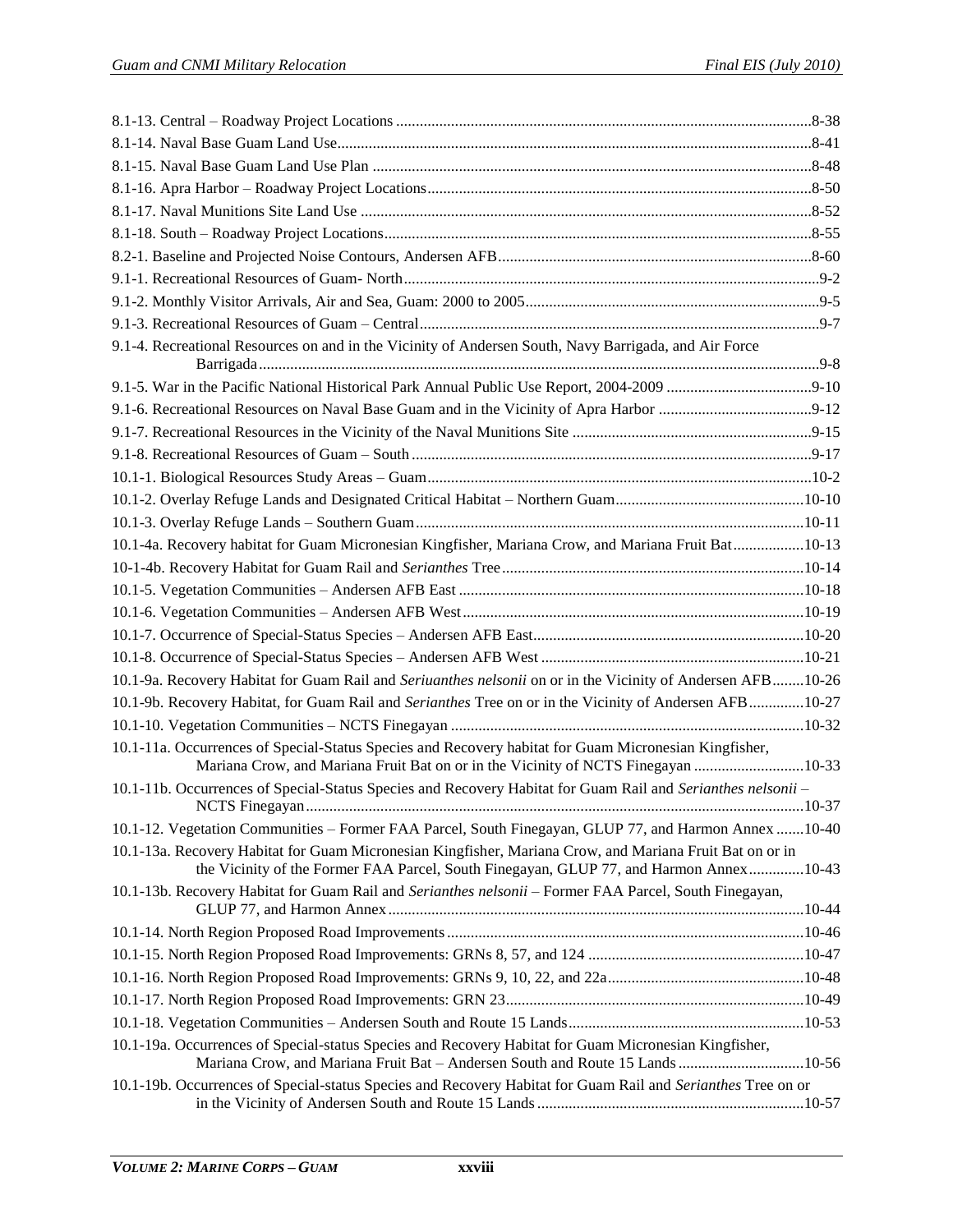| 10.1-20a. Vegetation Communities and Special-Status Species at Navy Barrigada and Air Force Barrigada10-60                                                                                                 |  |
|------------------------------------------------------------------------------------------------------------------------------------------------------------------------------------------------------------|--|
|                                                                                                                                                                                                            |  |
|                                                                                                                                                                                                            |  |
|                                                                                                                                                                                                            |  |
|                                                                                                                                                                                                            |  |
| 10.1-24. Occurrence of Special-Status Species and Recovery Habitat for Guam Rail-Naval Base Guam10-71                                                                                                      |  |
| 10.1-25. Apra Harbor Region Proposed Road Improvements: GRNs 4, 5, 24, 26, 35, 50, and 5110-73                                                                                                             |  |
|                                                                                                                                                                                                            |  |
| 10.1-27a. Occurrences of Special-Status Species and Recovery Habitat for Guam Micronesian Kingfisher,                                                                                                      |  |
| 10.1-27b. Occurrences of Special-Status Species and Recovery Habitat for Guam Rail and Serianthes nelsonii -                                                                                               |  |
|                                                                                                                                                                                                            |  |
|                                                                                                                                                                                                            |  |
|                                                                                                                                                                                                            |  |
|                                                                                                                                                                                                            |  |
|                                                                                                                                                                                                            |  |
| 10.2-5a. Potential Impacts to Recovery Habitat and Critical Habitat for Guam Micronesian Kingfisher, Mariana                                                                                               |  |
| 10.2-5b. Potential Impacts to Recovery Habitat for Guam Rail and Serianthes nelsonii on or in the Vicinity of                                                                                              |  |
| 10.2-6. Recovery Habitat and Critical Habitat for Guam Micronesian Kingfisher and Mariana Fruit Bat and<br>Noise Contours of Baseline and Proposed Andersen AFB Aircraft Operations 10-102                 |  |
| 10.2-7. Recovery Habitat for the Mariana Crow and Noise Contours of Baseline and Proposed Andersen AFB                                                                                                     |  |
| 10.2-8. Potential Vegetation Impacts - Alternative 1 (NCTS Finegayan, Former FAA Parcel, South Finegayan,                                                                                                  |  |
| 10.2-9a. Potential Special-Status Species Impacts and Recovery Habitat for Guam Micronesian Kingfisher,<br>Mariana Crow, and Mariana Fruit Bat - Alternative 1 (NCTS Finegayan, South Finegayan,           |  |
| 10.2-9b. Potential Impacts to Special-Status Species and Recovery Habitat for Guam Rail and Serianthes<br>nelsonii - Alternative 1 (NCTS Finegayan, South Finegayan, Former FAA Parcel, and Harmon         |  |
| 10.2-10. Potential Vegetation Impacts - Andersen South and Route 15 Lands (Range Complex Alternative A)10-122                                                                                              |  |
| 10.2-11a. Potential Impacts to Special-Status Species and Recovery Habitat for Guam Micronesian Kingfisher,<br>Mariana Crow, and Mariana Fruit Bat on or in Vicinity of Andersen South and Route 15 Lands  |  |
| 10.2-11b. Potential Impacts to Special-Status Species and Recovery Habitat for Guam Rail and Serianthes<br>nelsonii at Andersen South and Route 15 Lands (Range Complex Alternative A) 10-127              |  |
| 10.2-12. Potential Vegetation Impacts - Andersen South and Route 15 Lands (Range Complex Alternative B)10-132                                                                                              |  |
| 10.2-13a. Potential Impacts to Special-Status Species and Recovery Habitat for Guam Micronesian Kingfisher,<br>Mariana Crow, and Mariana Fruit Bat at Andersen South and Route 15 Lands (Range Complex     |  |
| 10.2-13b. Potential Impacts to Special-Status Species and Recovery Habitat for Guam Rail and Serianthes Tree<br>on or in Vicinity of Andersen South and Route 15 Lands (Range Complex Alternative B)10-135 |  |
|                                                                                                                                                                                                            |  |
| 10.2-15. Potential Impacts to ESA-Listed Species and Recovery Habitat for Guam Rail - Naval Base Guam10-141                                                                                                |  |
|                                                                                                                                                                                                            |  |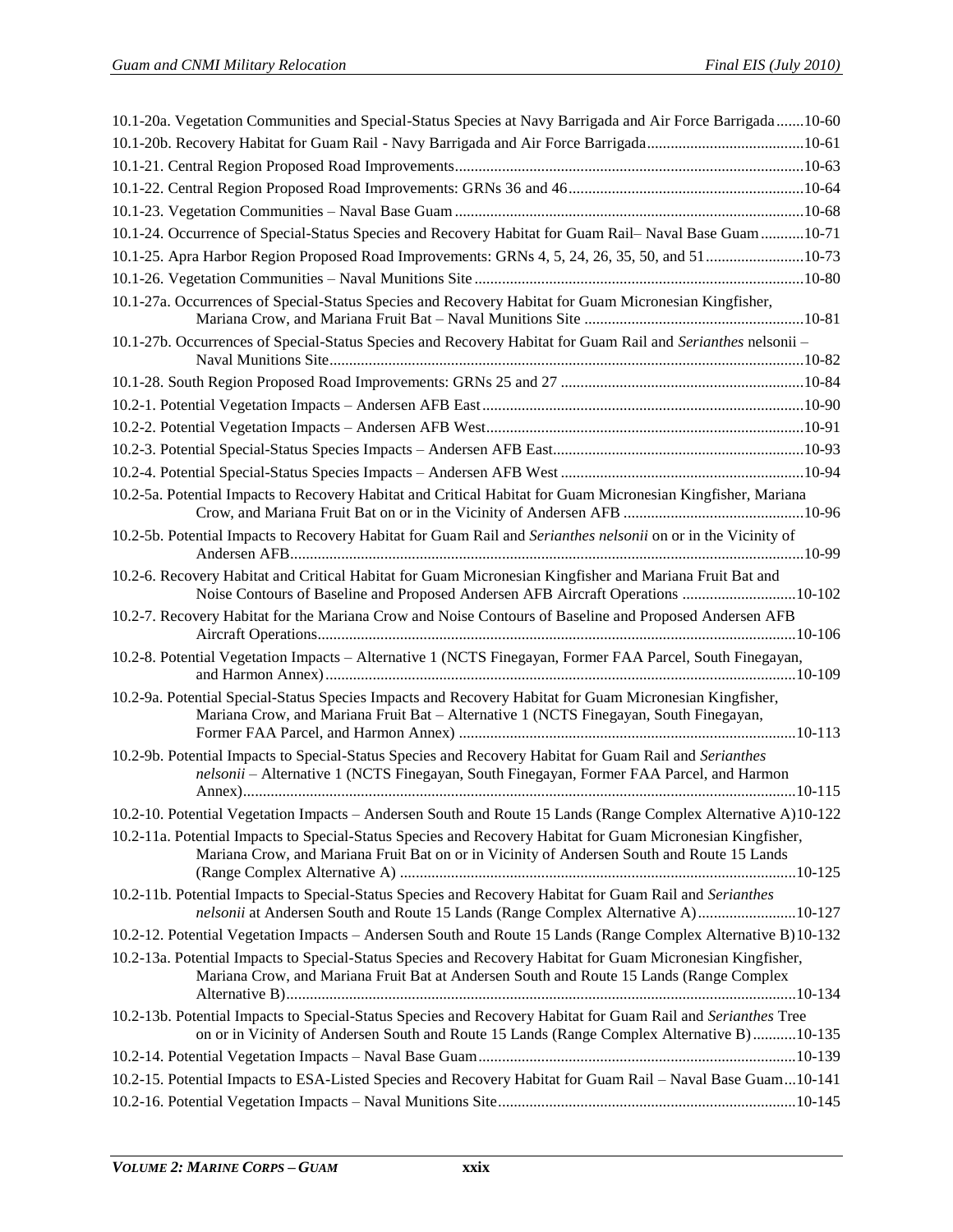| 10.2-17a. Potential Special-Status Species and Recovery Habitat for Guam Micronesian Kingfisher, Mariana                                                                                                   |  |
|------------------------------------------------------------------------------------------------------------------------------------------------------------------------------------------------------------|--|
|                                                                                                                                                                                                            |  |
| 10.2-17b. Potential Ipmacts to Special-Status Species and Recovery Habitat for Guam Rail and Serianthes                                                                                                    |  |
|                                                                                                                                                                                                            |  |
|                                                                                                                                                                                                            |  |
|                                                                                                                                                                                                            |  |
| 10.2-18. Potential Vegetation Impacts - Alternative 2 (NCTS Finegayan, Former FAA Parcel, and South                                                                                                        |  |
| 10.2-19a. Potential Impacts to Special-Status Species and Recovery Habitat for Guam Micronesian Kingfisher,<br>Mariana Crow, and Mariana Fruit Bat - Alternative 2 (NCTS Finegayan, Former FAA Parcel, and |  |
| 10.2-19b. Potential Impacts to Special-Status Species and Recovery Habitat for Guam Rail and Serianthes<br>nelsonii - Alternative 2 (NCTS Finegayan, Former FAA Parcel, and South Finegayan)10-174         |  |
| 10.2-20. Potential Vegetation Impacts - Alternative 3 (NCTS Finegayan, South Finegayan, Navy Barrigada,                                                                                                    |  |
| 10.2-21a. Potential Impacts to Special-Status Species and Recovery Habitat for Guam Micronesian Kingfisher,<br>Mariana Crow, and Mariana Fruit Bat - Alternative 3 (NCTS Finegayan, South Finegayan, Navy  |  |
| 10.2-21b. Potential Impacts to Special-Status Species and Recovery Habitat for Guam Rail and Serianthes<br>nelsonii - Alternative 3 (NCTS Finegayan, South Finegayan, Navy Barrigada, and Air Force        |  |
| 10.2-22. Potential Vegetation Impacts - Alternative 8 (NCTS Finegayan, Former FAA Parcel, South Finegayan,                                                                                                 |  |
| 10.2-23a. Potential Impacts to Special-Status Species and Recovery Habitat for Guam Micronesian Kingfisher,<br>Mariana Crow, and Mariana Fruit Bat - Alternative 8 (NCTS Finegayan, Former FAA Parcel,     |  |
|                                                                                                                                                                                                            |  |
| 10.2-23b. Potential Impacts to Special-Status Species and Recovery Habitat for Guam Rail and Serianthes<br>nelsonii - Alternative 8 (NCTS Finegayan, Former FAA Parcel, South Finegayan, and Air Force     |  |
| 11.1-1. Overview of Sensitive Marine Biological Resources and Nearshore Habitat Associated with Andersen                                                                                                   |  |
| 11.1-2. Overview of Sensitive Marine Biological Resources and Nearshore Habitat Associated with Andersen                                                                                                   |  |
| 11.1-3. Overview of Sensitive Marine Biological Resources and Nearshore Habitats Associated with the Study                                                                                                 |  |
| 11.1-4. Overview of Sensitive Marine Biological Resources and Nearshore Habitats Associated with the Study                                                                                                 |  |
|                                                                                                                                                                                                            |  |
| 11.1-6. EFH and HAPC Designated within Guam Waters for Various Life Stages of CHCRT and PHCRT 11-27                                                                                                        |  |
| 11.1-7. EFH Designated within Guam Waters for Egg, Larval, Juvenile, and Adult Life Stages of Bottomfish11-30                                                                                              |  |
| 11.1-8. EFH Designated within Guam Waters for Egg, Larval, Juvenile, and Adult Life Stages of Crustaceans11-32                                                                                             |  |
| 11.1-9. EFH and HAPC Designated within Guam Waters for all Life Stages of Pelagic Fish11-34                                                                                                                |  |
|                                                                                                                                                                                                            |  |
| 11.1-11. Sensitive Marine Biological Resources and Habitats Associated with Route 15 Range Lands 11-53                                                                                                     |  |
| 11.1-12. Sensitive Marine Biological Resources and Habitats Associated with the Proposed Road Projects in the                                                                                              |  |
| 11.1-13. Sensitive Marine Biological Resources and Habitats Associated with Apra Harbor 11-58                                                                                                              |  |
|                                                                                                                                                                                                            |  |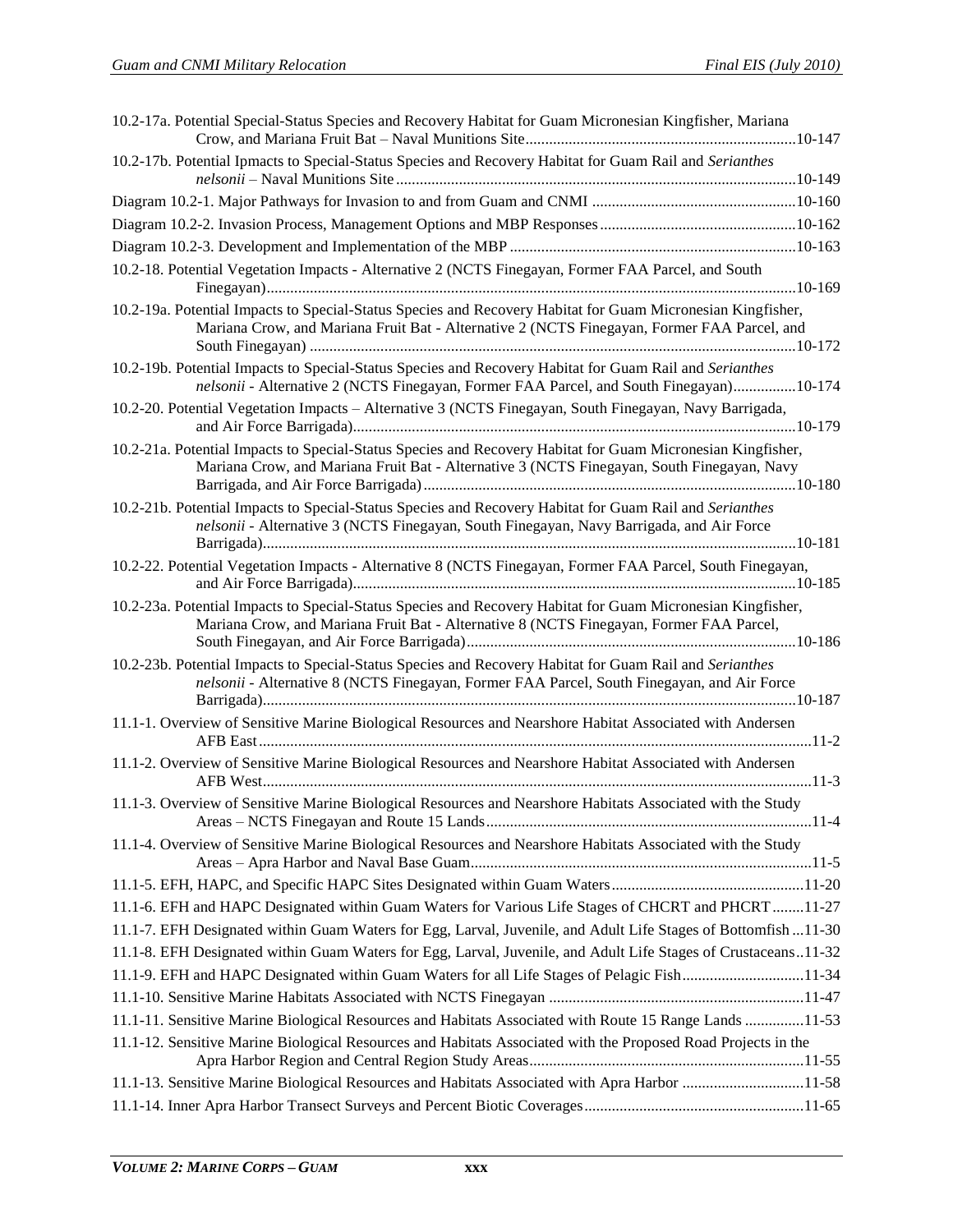| 11.1-15. Photographs of Marine Environmental Features along Route 11 (Commercial Port) 11-67                                                                                                      |  |
|---------------------------------------------------------------------------------------------------------------------------------------------------------------------------------------------------|--|
| 11.2-1. Sensitive Marine Biological Resources and Nearshore Habitat Associated with Andersen AFB East 11-75                                                                                       |  |
| 11.2-2. Sensitive Marine Biological Resources and Nearshore Habitat Associated with Andersen AFB West11-76                                                                                        |  |
| 11.2-3. Sensitive Marine Biological Resources and Habitat Impacts Associated with NCTS Finegayan 11-81                                                                                            |  |
| 11.2-4. Sensitive Marine Biological Resources and Habitat Impacts Associated with Route 15 Range Lands,                                                                                           |  |
|                                                                                                                                                                                                   |  |
| 11.2-5. Sensitive Marine Biological Resources and Habitats Impacts Associated with Apra Harbor11-95                                                                                               |  |
|                                                                                                                                                                                                   |  |
|                                                                                                                                                                                                   |  |
|                                                                                                                                                                                                   |  |
|                                                                                                                                                                                                   |  |
|                                                                                                                                                                                                   |  |
|                                                                                                                                                                                                   |  |
|                                                                                                                                                                                                   |  |
| 12.2-3. Alternative A Impacts on or in the Vicinity of Andersen South and Route 15 Parcels12-46                                                                                                   |  |
| 12.2-4. Alternative B Impacts on or in Vicinity of Andersen South and Route 15 Parcels12-48                                                                                                       |  |
| 12.2-5. Firing Range Alternative A, Profile of Elevation from Firing Range to Pagat Site 12-49                                                                                                    |  |
|                                                                                                                                                                                                   |  |
|                                                                                                                                                                                                   |  |
|                                                                                                                                                                                                   |  |
|                                                                                                                                                                                                   |  |
|                                                                                                                                                                                                   |  |
|                                                                                                                                                                                                   |  |
|                                                                                                                                                                                                   |  |
| 13.1-2. Aerial View of the North Ramp Area looking from the Northeast to the Southwest with Heavily                                                                                               |  |
|                                                                                                                                                                                                   |  |
|                                                                                                                                                                                                   |  |
|                                                                                                                                                                                                   |  |
| 13.1-5. A View at the Palm Tree Golf Course Looking North Toward the Pacific Ocean and Pati Point 13-5                                                                                            |  |
|                                                                                                                                                                                                   |  |
|                                                                                                                                                                                                   |  |
|                                                                                                                                                                                                   |  |
|                                                                                                                                                                                                   |  |
|                                                                                                                                                                                                   |  |
|                                                                                                                                                                                                   |  |
| 13.1-12. A South-Looking Aerial View of NCTS Finegayan with the Philippine Sea in the Distance and Route                                                                                          |  |
|                                                                                                                                                                                                   |  |
|                                                                                                                                                                                                   |  |
|                                                                                                                                                                                                   |  |
|                                                                                                                                                                                                   |  |
|                                                                                                                                                                                                   |  |
| 13.1-18. View from Route 3 Looking Northward with South Finegayan Water Tower in Foreground and NCTS<br>Finegayan Water Tower in Background as Seen from Route 3 Looking North (Former FAA Parcel |  |
|                                                                                                                                                                                                   |  |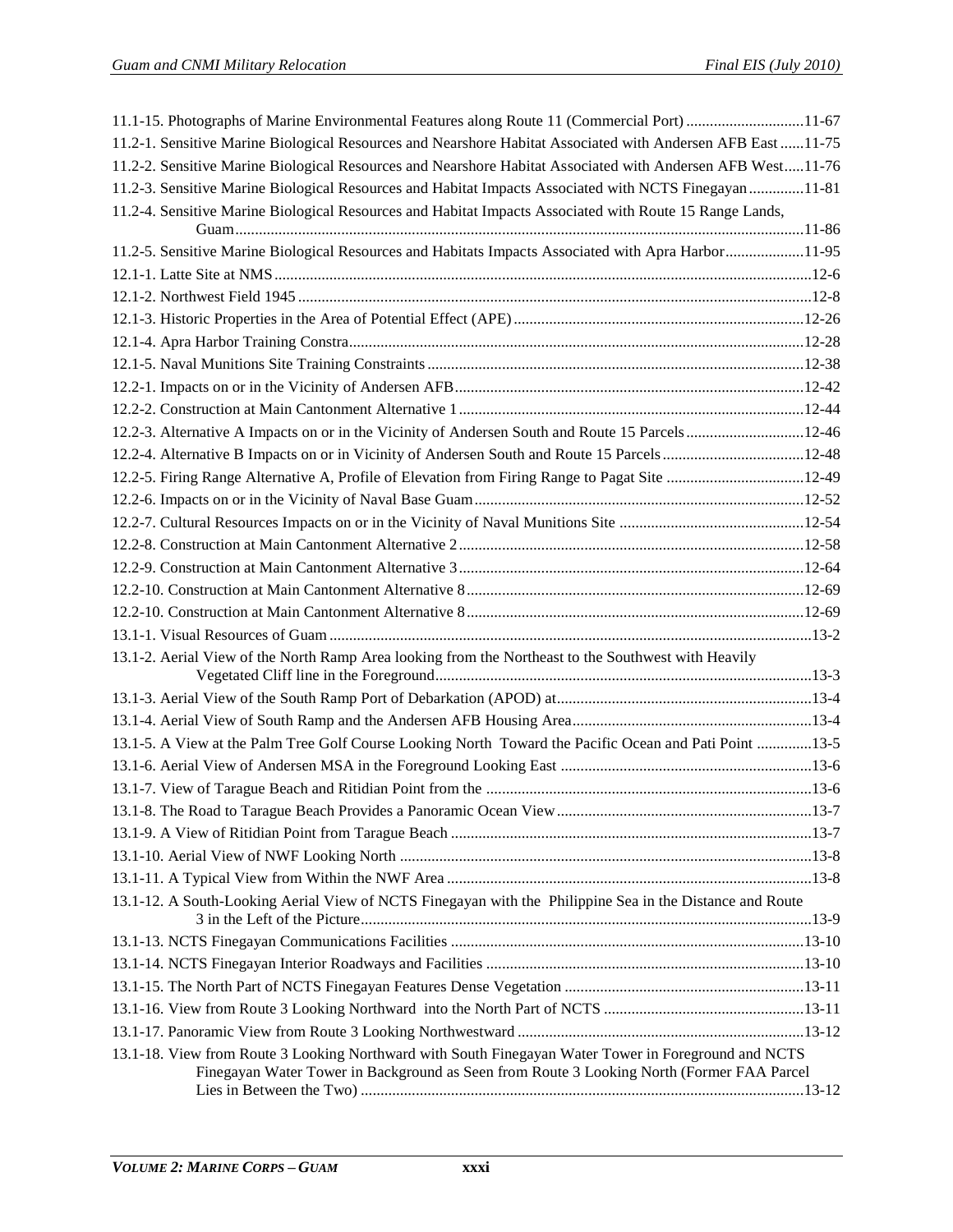| 13.1-25. A View of Andersen AFB and Pati Point from Mount Santa Rosa Scenic Vista13-18           |  |
|--------------------------------------------------------------------------------------------------|--|
|                                                                                                  |  |
| 13.1-27. Typical Views for Roadway and Intersection Widening Projects - North Region 13-23       |  |
| 13.1-28. Typical Views for Road Realignment and New Road Projects – North Region 13-25           |  |
|                                                                                                  |  |
|                                                                                                  |  |
|                                                                                                  |  |
|                                                                                                  |  |
|                                                                                                  |  |
|                                                                                                  |  |
|                                                                                                  |  |
|                                                                                                  |  |
|                                                                                                  |  |
|                                                                                                  |  |
|                                                                                                  |  |
|                                                                                                  |  |
|                                                                                                  |  |
|                                                                                                  |  |
|                                                                                                  |  |
|                                                                                                  |  |
| 13.1-46. Typical Views for Roadway and Intersection widening Projects – Central Region13-39      |  |
| 13.1-47. Typical Views for Road Realignment and New Road Projects - Central Region13-41          |  |
|                                                                                                  |  |
|                                                                                                  |  |
|                                                                                                  |  |
|                                                                                                  |  |
|                                                                                                  |  |
|                                                                                                  |  |
|                                                                                                  |  |
|                                                                                                  |  |
| 13.1-56. Typical Views for Roadway and Intersection Widening Projects – Apra Harbor Region 13-53 |  |
|                                                                                                  |  |
|                                                                                                  |  |
|                                                                                                  |  |
|                                                                                                  |  |
|                                                                                                  |  |
|                                                                                                  |  |
|                                                                                                  |  |
|                                                                                                  |  |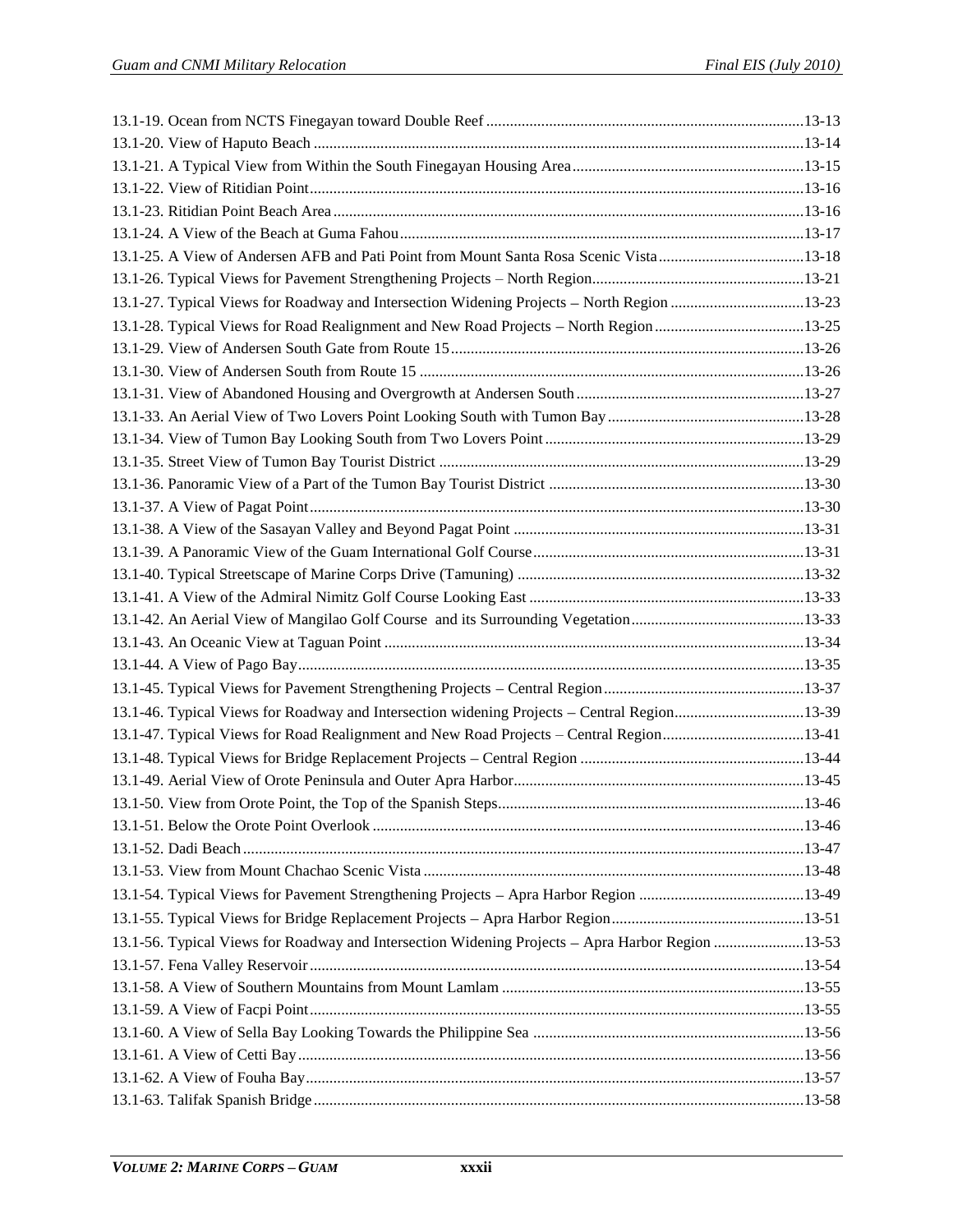| 13.1-65. Typical Views for Roadway and Intersection Widening Projects – South Region 13-61                                                                                                         |  |
|----------------------------------------------------------------------------------------------------------------------------------------------------------------------------------------------------|--|
| 13.2-1. Aerial View of the North Ramp Area with Depiction of Where Most New Development would be                                                                                                   |  |
| 13.2-2. Aerial View Looking East South with Depiction of Where the Proposed New AMC Campus Would be                                                                                                |  |
| 13.2-3. Aerial View Looking Northwest Northeast With Depiction of Where the Proposed New AMC Campus                                                                                                |  |
| 13.2-4. Alternative 1: View from Route 3 Looking Northward with New Family Housing in the Foreground and<br>Middle Ground and the Main Cantonment and Water Tower/Tank in the Background           |  |
| 13.2-5. Alternative 1: Panoramic View from Route 3 Looking Northwestward into the Central Part of NCTS<br>with New Warehouse in the Foreground and Water Tower/Tank in the Middle Ground           |  |
| 13.2-6. Alternative 1: View from Route 3 Looking Northward into the North Part of NCTS (RESULTING                                                                                                  |  |
| 13.2-8. Alternative 2: View from Route 3 Looking Northward with New Family Housing in the Foreground and<br>Middle Ground and the Main Cantonment in the Background (RESULTING VIEW) 13-71         |  |
| 13.2-9. Alternative 2: Panoramic View from Route 3 Looking Northwestward into the Central Part of NCTS<br>with New Warehouse in the Foreground and Water Tower/Tank in the Background (RESULTING   |  |
| 13.2-10. Alternative 2: View from Route 3 Looking Northward into the North Part of NCTS with New<br>Facilities in the Foreground and Water Tower/Tank in the Background (RESULTING VIEW) 13-72     |  |
| 13.2-11. Alternative 2: View from Route 3 Looking Westward into the South Part of NCTS and Water                                                                                                   |  |
| 13.2-12. Alternative 3: View from Route 3 Looking Northward with New Family Housing in the Foreground,<br>Undeveloped Former FAA Parcel in the Middle Ground and Main Cantonment in the Background |  |
| 13.2-13. Alternative 3: Panoramic View from Route 3 Looking Northwestward into the Central Part of NCTS<br>with New Warehouse in the Foreground and Water Tower/Tank in the Background (RESULTING  |  |
| 13.2-14. Alternative 3: View from Route 3 Looking Northward into the North Part of NCTS with New<br>Facilities in the Foreground and Water Tower/Tank in the Background (RESULTING VIEW) 13-74     |  |
| 13.2-15. Alternative 3: View from Route 3 Looking Westward into the South Part of NCTS with Water                                                                                                  |  |
| 13.2-16. Alternative 8: View from Route 3 Looking Northward with New Family Housing in the Foreground<br>and Middle Ground, and Main Cantonment and Water Tower/Tank in the Background             |  |
| 13.2-17. Alternative 8: Panoramic View from Route 3 Looking Northwestward into the Central Part of NCTS<br>with New Warehouse in the Foreground and Water Tower/Tank in the Middle Ground          |  |
| 13.2-18. Alternative 8: View from Route 3 Looking Northward into the North Part of NCTS with New                                                                                                   |  |
| 13.2-19. Alternative 8: View from Route 3 Looking Westward into the South Part of NCTS (RESULTING                                                                                                  |  |
|                                                                                                                                                                                                    |  |
|                                                                                                                                                                                                    |  |
|                                                                                                                                                                                                    |  |
|                                                                                                                                                                                                    |  |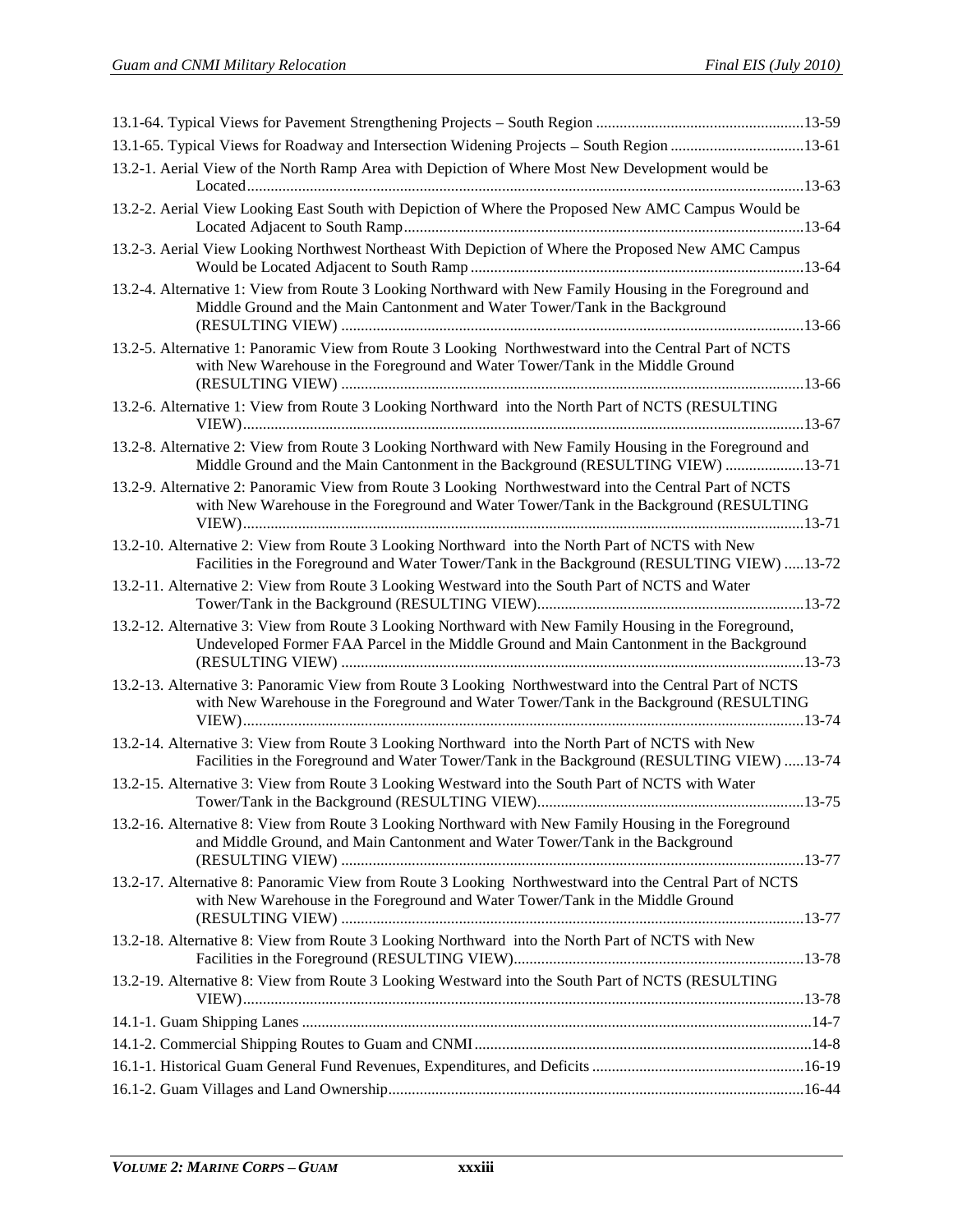| 17.1-8. PWC Site 2810: CB Landfill, Finegayan Landfill #1, Finegayan Landfill #2, and Trap and Skeet Range 17-23 |  |
|------------------------------------------------------------------------------------------------------------------|--|
|                                                                                                                  |  |
|                                                                                                                  |  |
|                                                                                                                  |  |
|                                                                                                                  |  |
|                                                                                                                  |  |
|                                                                                                                  |  |
|                                                                                                                  |  |
| 17.1-16. Hazardous Material Locations in the Apra Harbor Region-Roadway Projects17-36                            |  |
|                                                                                                                  |  |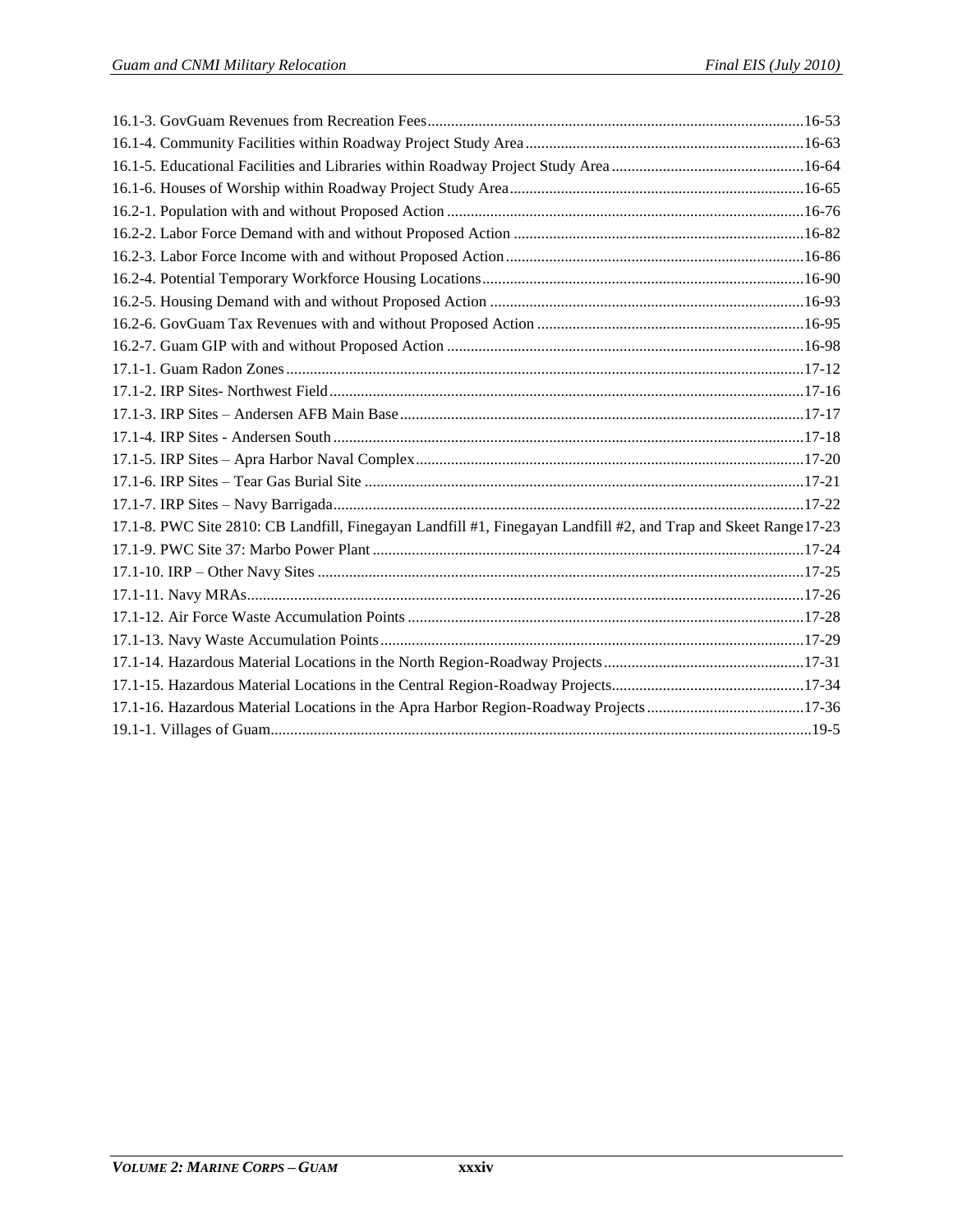## **List of Tables**

| <b>Table</b>                                                                                                  | Page |
|---------------------------------------------------------------------------------------------------------------|------|
|                                                                                                               |      |
|                                                                                                               |      |
|                                                                                                               |      |
|                                                                                                               |      |
|                                                                                                               |      |
|                                                                                                               |      |
|                                                                                                               |      |
|                                                                                                               |      |
|                                                                                                               |      |
|                                                                                                               |      |
|                                                                                                               |      |
|                                                                                                               |      |
|                                                                                                               |      |
|                                                                                                               |      |
| 2.3-7. Estimated Annual Training Sortie Activity in Military Flight Corridors, Routes, or Tactical Navigation |      |
|                                                                                                               |      |
|                                                                                                               |      |
|                                                                                                               |      |
|                                                                                                               |      |
|                                                                                                               |      |
|                                                                                                               |      |
|                                                                                                               |      |
|                                                                                                               |      |
|                                                                                                               |      |
|                                                                                                               |      |
|                                                                                                               |      |
|                                                                                                               |      |
|                                                                                                               |      |
|                                                                                                               |      |
|                                                                                                               |      |
|                                                                                                               |      |
|                                                                                                               |      |
|                                                                                                               |      |
|                                                                                                               |      |
|                                                                                                               |      |
|                                                                                                               |      |
|                                                                                                               |      |
|                                                                                                               |      |
|                                                                                                               |      |
|                                                                                                               |      |
|                                                                                                               |      |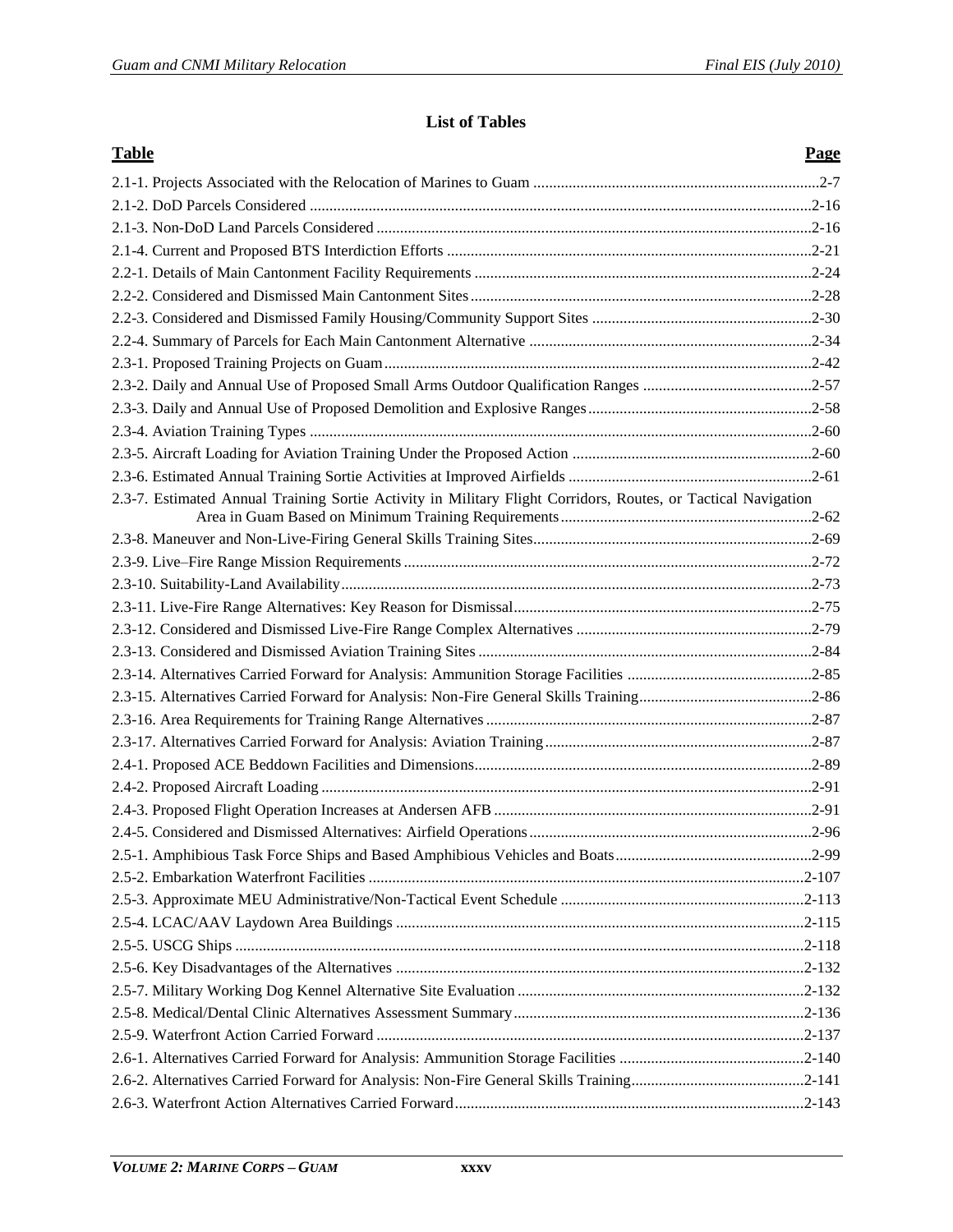| 4.1-1. DoD Activities Subject to NPDES Stormwater Permitting - Federal and Local Guam Regulations4-6     |  |
|----------------------------------------------------------------------------------------------------------|--|
|                                                                                                          |  |
| 4.1-3 Summary of Delineated and NWI-Indicated Wetland Areas in and adjacent to Air Force Barrigada 4-38  |  |
|                                                                                                          |  |
| 4.1-5. Results of 2007 Apra Harbor Bulk Sediment Chemistry Analysis Sampling Summary 4-59                |  |
|                                                                                                          |  |
|                                                                                                          |  |
|                                                                                                          |  |
|                                                                                                          |  |
|                                                                                                          |  |
|                                                                                                          |  |
|                                                                                                          |  |
|                                                                                                          |  |
|                                                                                                          |  |
|                                                                                                          |  |
|                                                                                                          |  |
| 4.2-9. Summary of Potential Impacts to Wetlands and Waters of the U.S. under All Alternatives to Support |  |
|                                                                                                          |  |
|                                                                                                          |  |
|                                                                                                          |  |
|                                                                                                          |  |
|                                                                                                          |  |
|                                                                                                          |  |
|                                                                                                          |  |
|                                                                                                          |  |
|                                                                                                          |  |
|                                                                                                          |  |
|                                                                                                          |  |
|                                                                                                          |  |
|                                                                                                          |  |
|                                                                                                          |  |
|                                                                                                          |  |
|                                                                                                          |  |
|                                                                                                          |  |
|                                                                                                          |  |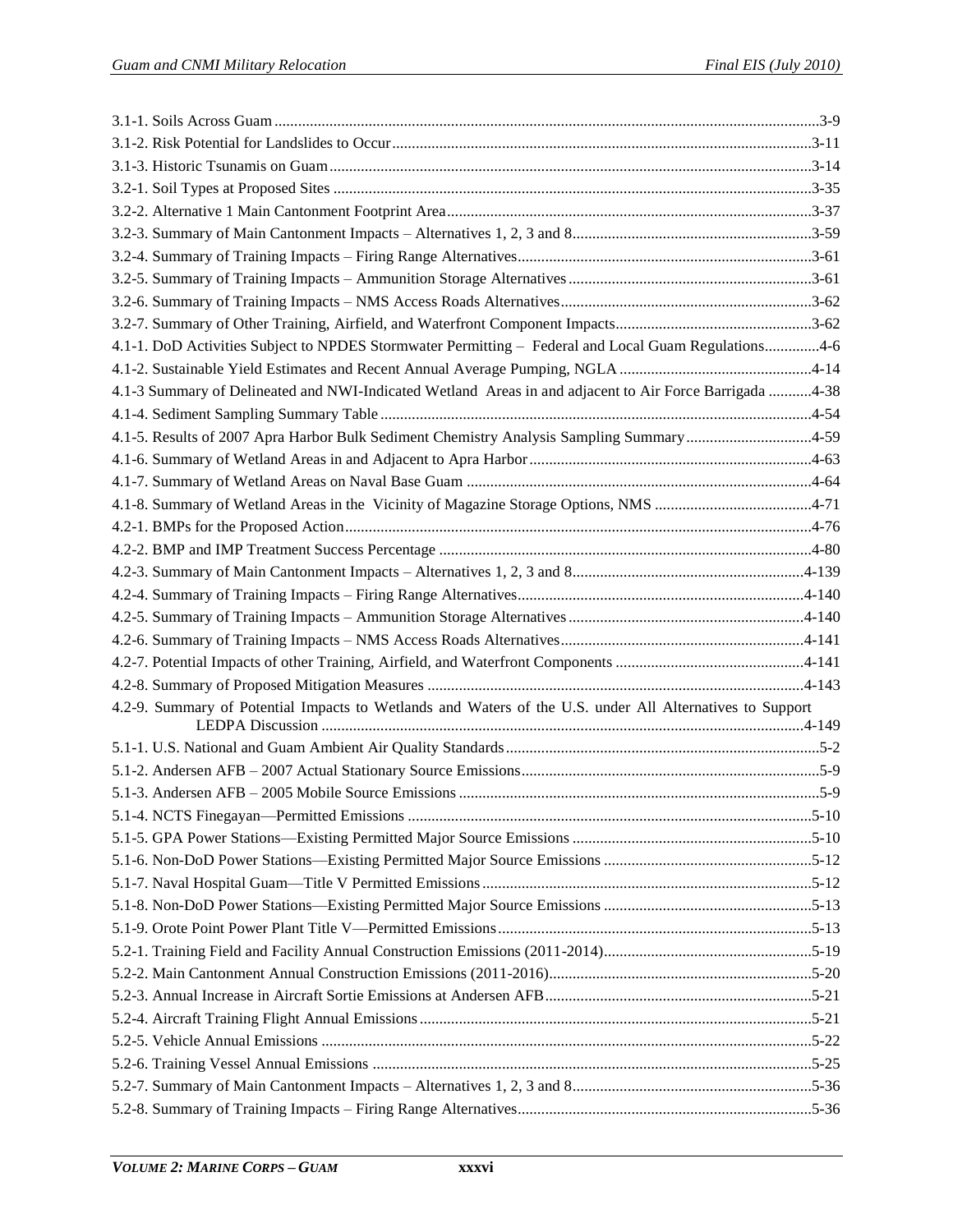| 6.2-2. Baseline and Projected Noise Contour Acreage for Andersen AFB and Vicinity (Onshore)6-26                        |  |
|------------------------------------------------------------------------------------------------------------------------|--|
|                                                                                                                        |  |
| 6.2-4. Sound Levels (SEL and L <sub>max</sub> [dBA]) for Proposed Aircraft Associated with Marine Corps Relocation for |  |
|                                                                                                                        |  |
|                                                                                                                        |  |
|                                                                                                                        |  |
|                                                                                                                        |  |
|                                                                                                                        |  |
|                                                                                                                        |  |
|                                                                                                                        |  |
|                                                                                                                        |  |
|                                                                                                                        |  |
|                                                                                                                        |  |
|                                                                                                                        |  |
|                                                                                                                        |  |
|                                                                                                                        |  |
|                                                                                                                        |  |
|                                                                                                                        |  |
|                                                                                                                        |  |
|                                                                                                                        |  |
|                                                                                                                        |  |
|                                                                                                                        |  |
|                                                                                                                        |  |
|                                                                                                                        |  |
|                                                                                                                        |  |
|                                                                                                                        |  |
|                                                                                                                        |  |
|                                                                                                                        |  |
|                                                                                                                        |  |
|                                                                                                                        |  |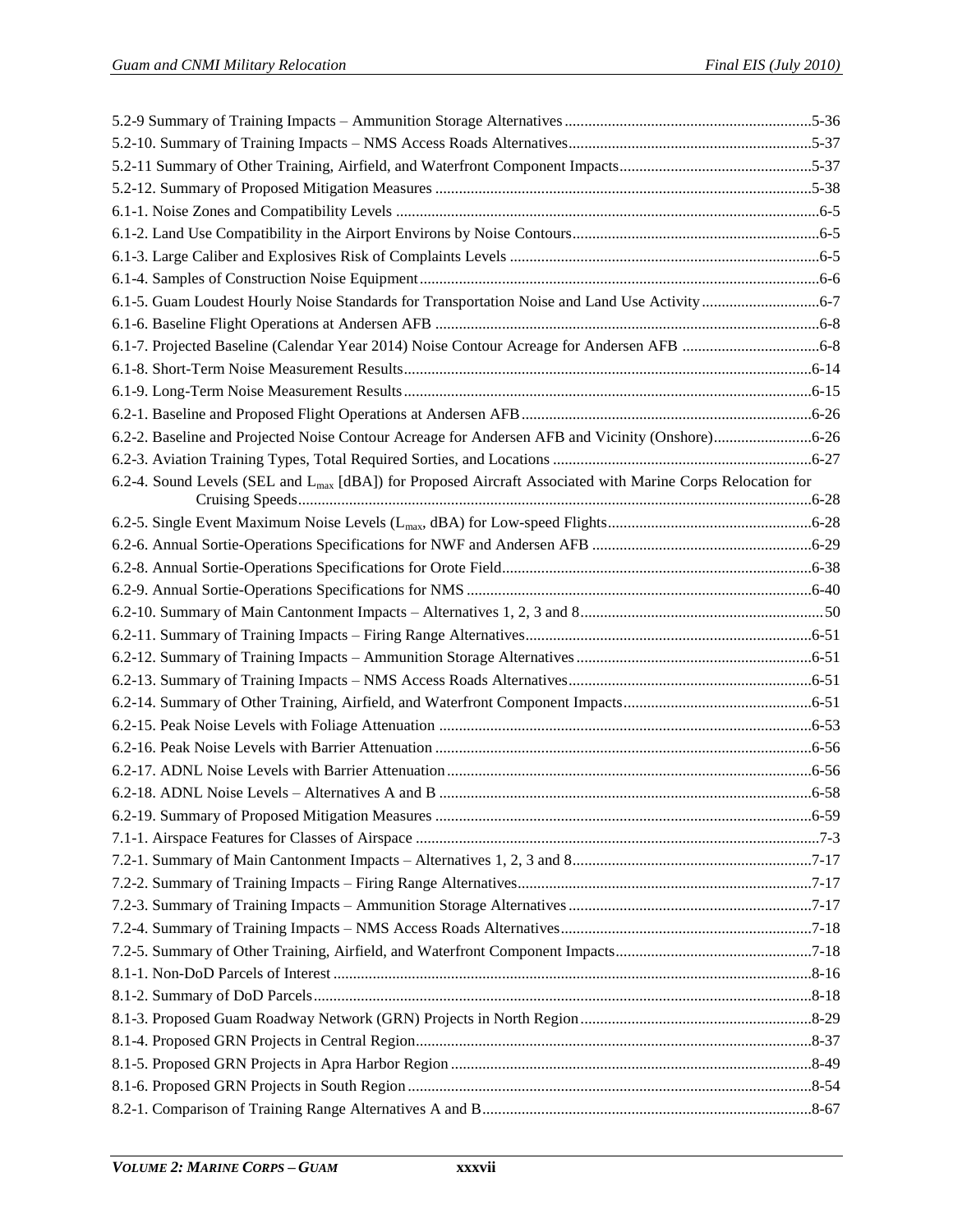| 9.1-2. Recreational Resources and Public Access on NCTS Finegayan and South Finegayan Housing Area 9-3         |  |
|----------------------------------------------------------------------------------------------------------------|--|
|                                                                                                                |  |
|                                                                                                                |  |
|                                                                                                                |  |
|                                                                                                                |  |
|                                                                                                                |  |
|                                                                                                                |  |
|                                                                                                                |  |
|                                                                                                                |  |
|                                                                                                                |  |
|                                                                                                                |  |
|                                                                                                                |  |
|                                                                                                                |  |
| 10.1-1. Known or Potential Occurrence of ESA-listed, Candidate, and Guam-listed Species on Guam 10-8           |  |
| 10.1-2. Project-specific Terrestrial Biological Resources Field Studies within Proposed Project Locations10-16 |  |
|                                                                                                                |  |
| 10.1-4. Known or Potential Occurrence of ESA-listed, Guam-Listed, and Candidate Species at Andersen AFB 10-25  |  |
|                                                                                                                |  |
| 10.1-6. Known or Potential Occurrence of ESA-listed, Guam-listed, and Candidate Species at NCTS Finegayan10-36 |  |
|                                                                                                                |  |
|                                                                                                                |  |
| 10.1-9. Known or Potential Occurrence of ESA-listed, Candidate, and Guam-listed Species at the Former FAA      |  |
| 10.1-10. Vegetation Communities within North Region BRSA for the Proposed GRN Projects (ac [ha])10-45          |  |
| 10.1-11. Known or Potential Occurrence of ESA-listed, Candidate, and Guam-listed Species within North          |  |
|                                                                                                                |  |
|                                                                                                                |  |
| 10.1-14. Known or Potential Occurrence of ESA-listed, Candidate, and Guam-listed Species at the                |  |
|                                                                                                                |  |
| 10.1-17. Vegetation Communities within the Central Region for the Proposed GRN Projects (ac [ha]) 10-65        |  |
| 10.1-18. Known or Potential Occurrence of ESA-listed, Candidate, and Guam-listed Species within the Central    |  |
|                                                                                                                |  |
| 10.1-20. Known or Potential Occurrence of ESA- and Guam-Listed and Candidate Species at Naval Base             |  |
| 10.1-21. Vegetation Communities within the Proposed GRN Projects Boundaries in the Apra Harbor Region (ac      |  |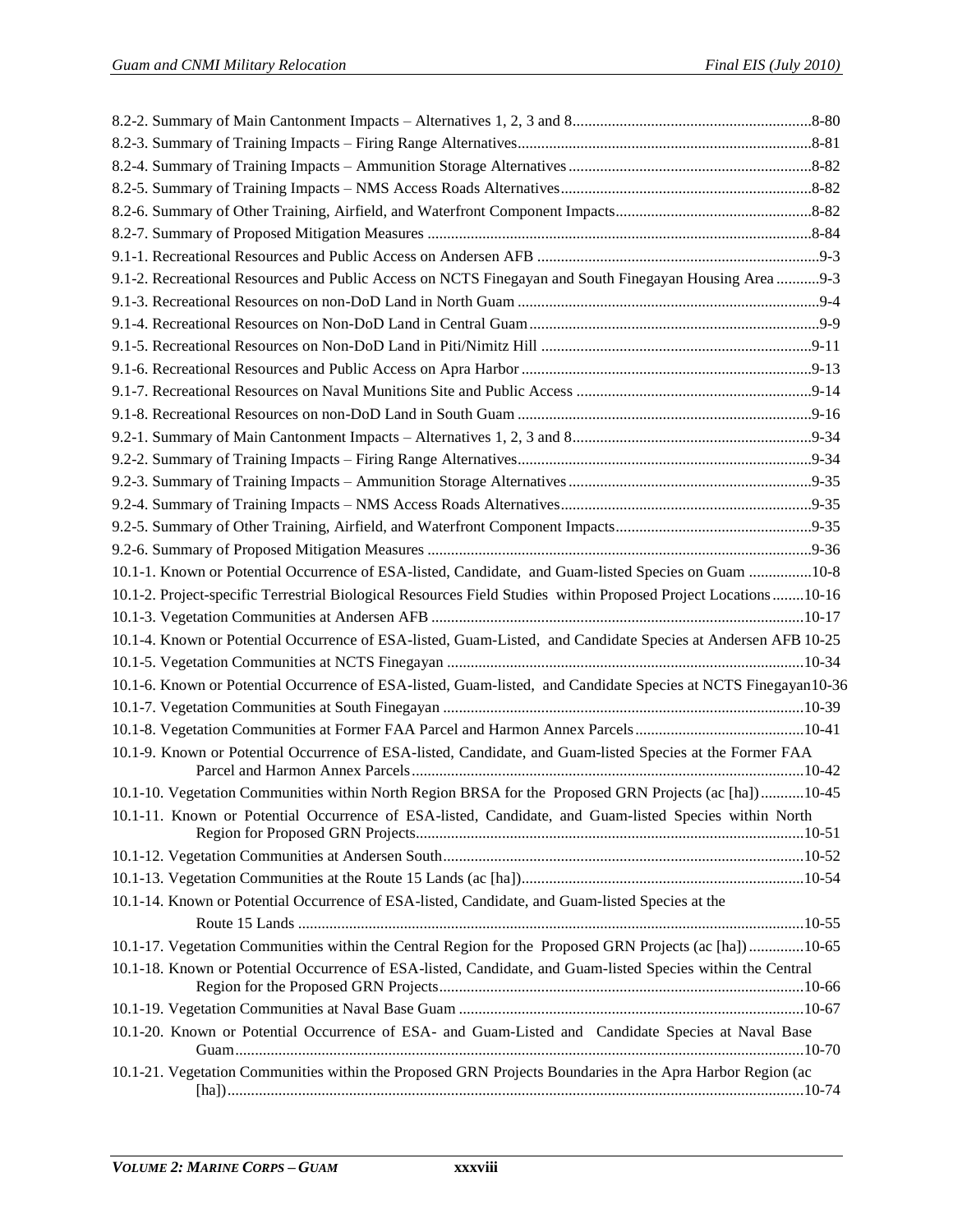| 10.1-22. Known or Potential Occurrence of ESA-listed, Candidate, and Guam-listed Species within the Apra                                                                                     |  |
|----------------------------------------------------------------------------------------------------------------------------------------------------------------------------------------------|--|
|                                                                                                                                                                                              |  |
|                                                                                                                                                                                              |  |
| 10.1-24. Native and Non-native Aquatic Species Distribution in NMS Streams Based on Visual Surveys 10-76                                                                                     |  |
| 10.1-25. Known or Potential Occurrence of ESA-listed, Guam-listed, and Candidate Species at NMS10-78                                                                                         |  |
|                                                                                                                                                                                              |  |
| 10.1-27. Known or Potential Occurrence of ESA-listed, Guam-listed, and Candidate Species within the                                                                                          |  |
| 10.2-1. Potential Impacts to Vegetation Communities at Andersen AFB with Implementation of Alternative 1                                                                                     |  |
| 10.2-2. Potential Impacts to Special-Status Species Habitat at Andersen AFB with Implementation of                                                                                           |  |
| 10.2-3. Baseline and Projected Noise Contour Acreages over Recovery Habitat for Mariana Fruit Bat and Guam<br>Micronesian Kingfisher from Andersen AFB Aircraft Operations (ac [ha])10-101   |  |
| 10.2-4. Baseline and Projected Noise Contour Acreages over Mariana Crow Recovery Habitat from Andersen                                                                                       |  |
| 10.2-5. Potential Impacts to Vegetation Communities at Finegayan, Former FAA Parcel, and Harmon Annex                                                                                        |  |
| 10.2-6. Potential Impacts to Special-Status Species Habitat at NCTS Finegayan, Former FAA Parcel, South<br>Finegayan, and Harmon Annex with Implementation of Alternative 1 (ac [ha]) 10-112 |  |
| 10.2-7. Potential Impacts to Vegetation Communities at Andersen South and Route 15 Lands with                                                                                                |  |
| 10.2-8. Potential Impacts to Recovery Habitat at Andersen South and Route 15 Range Complex with                                                                                              |  |
| 10.2-9. Potential Impacts to Vegetation Communities at Apra Harbor with Implementation of Alternative 1 (ac                                                                                  |  |
| 10.2-10. Potential Impacts to Vegetation Communities at NMS with Implementation of Alternative 1 (ac [ha])10-144                                                                             |  |
| 10.2-11. Potential Impacts to Special-Status Species Habitat at NMS with Implementation of Alternative 1 (ac                                                                                 |  |
| 10.2-12. Potential Impacts to Vegetation Communities at NCTS Finegayan, South Finegayan, and Former FAA                                                                                      |  |
| 10.2-13. Potential Impacts to Special-Status Species Habitat at NCTS Finegayan, South Finegayan, and Former                                                                                  |  |
| 10.2-14. Potential Impacts to Special-Status Species Habitat at NCTS Finegayan, South Finegayan, and Former                                                                                  |  |
| 10.2-15. Potential Impacts to Vegetation Communities at Navy and Air Force Barrigada with Implementation of                                                                                  |  |
| 10.2-16. Potential Impacts to Special-Status Species Habitat at NCTS Finegayan, South Finegayan, and Former                                                                                  |  |
|                                                                                                                                                                                              |  |
|                                                                                                                                                                                              |  |
|                                                                                                                                                                                              |  |
|                                                                                                                                                                                              |  |
|                                                                                                                                                                                              |  |
|                                                                                                                                                                                              |  |
|                                                                                                                                                                                              |  |
| 11.1-2. Summary of Previous and Current Marine Biological Surveys within the Study Areas 11-10                                                                                               |  |
|                                                                                                                                                                                              |  |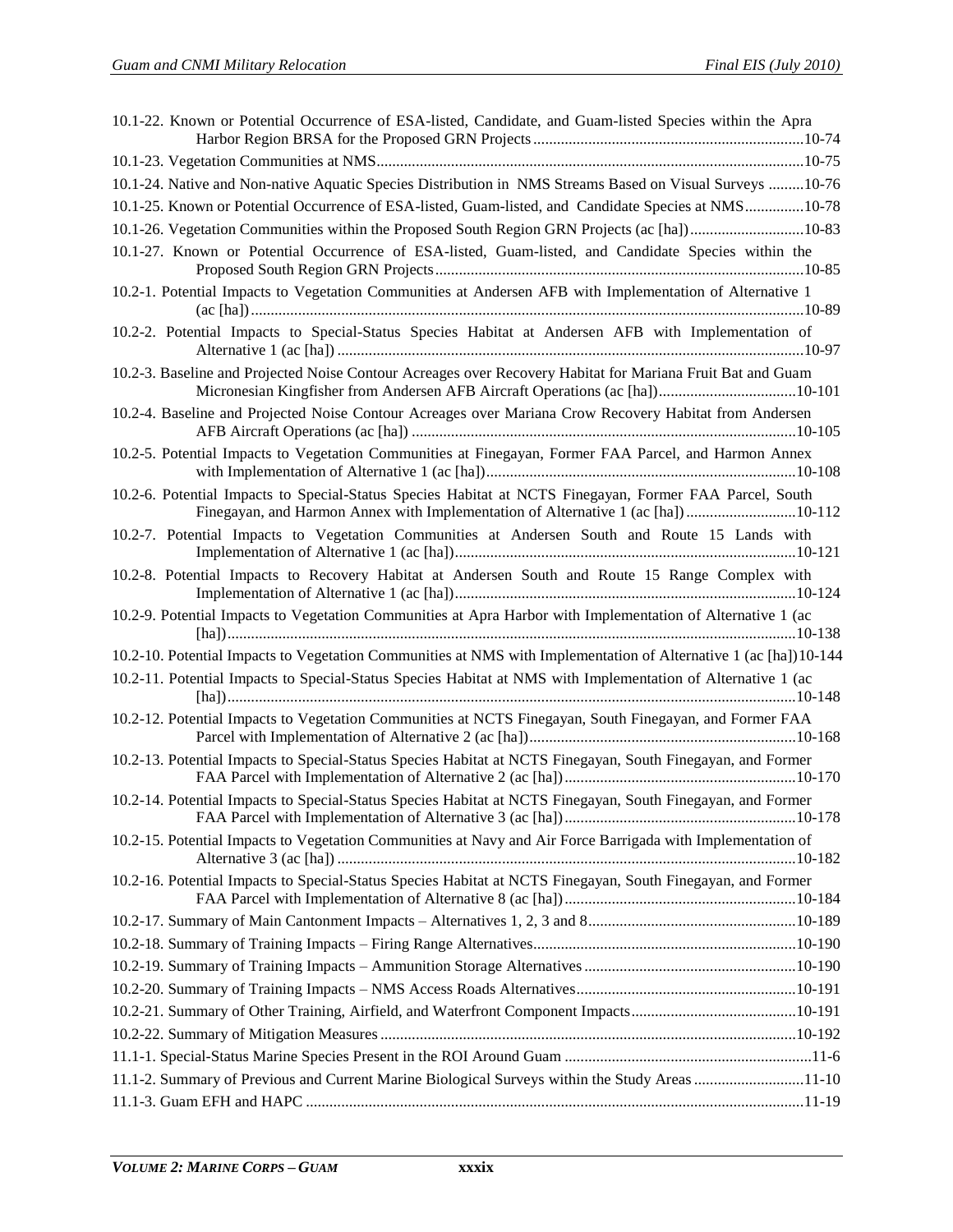| 11.2-5. Daily and Annual Use of Proposed Small Arms Outdoor Qualification Ranges 11-89 |  |
|----------------------------------------------------------------------------------------|--|
|                                                                                        |  |
|                                                                                        |  |
|                                                                                        |  |
|                                                                                        |  |
|                                                                                        |  |
|                                                                                        |  |
|                                                                                        |  |
|                                                                                        |  |
|                                                                                        |  |
|                                                                                        |  |
|                                                                                        |  |
|                                                                                        |  |
|                                                                                        |  |
|                                                                                        |  |
|                                                                                        |  |
|                                                                                        |  |
|                                                                                        |  |
|                                                                                        |  |
|                                                                                        |  |
|                                                                                        |  |
|                                                                                        |  |
|                                                                                        |  |
|                                                                                        |  |
|                                                                                        |  |
|                                                                                        |  |
|                                                                                        |  |
|                                                                                        |  |
|                                                                                        |  |
|                                                                                        |  |
|                                                                                        |  |
|                                                                                        |  |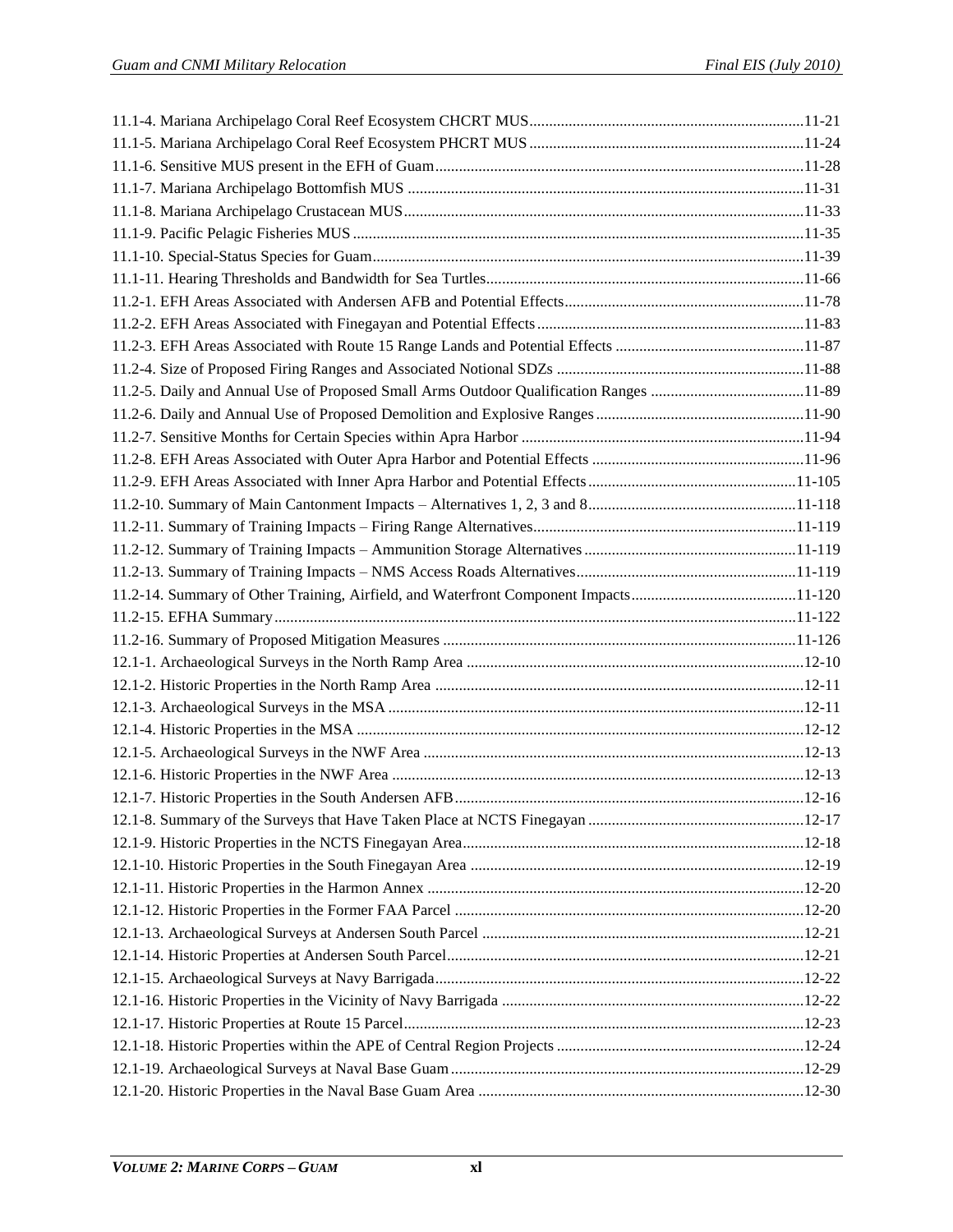| 13.1-3. Existing Visual Quality for Roadway and Intersection Widening Projects - North Region 13-22        |  |
|------------------------------------------------------------------------------------------------------------|--|
| 13.1-4. Existing Visual Quality for Road Realignment and New Road Projects - North Region 13-24            |  |
|                                                                                                            |  |
| 13.1-6. Existing Visual Quality for Pavement Strengthening Projects - Central Region13-38                  |  |
|                                                                                                            |  |
| 13.1-8. Existing Visual Quality for Roadway and Intersection Widening Projects – Central Region 13-42      |  |
| 13.1-9. Existing Visual Quality for Road Realignment and New Road Projects – Central Region 13-43          |  |
|                                                                                                            |  |
| 13.1-11. Existing Visual Quality for Pavement Strengthening Projects - Apra Harbor Region 13-50            |  |
| 13.1-12. Existing Visual Quality for Bridge Replacement Projects - Apra Harbor Region13-50                 |  |
|                                                                                                            |  |
|                                                                                                            |  |
| 13.1-13. Existing Visual Quality for Roadway and Intersection Widening Projects - Apra Harbor Region 13-52 |  |
|                                                                                                            |  |
| 13.1-15. Existing Visual Quality for Pavement Strengthening Projects – South Region 13-60                  |  |
| 13.1-16. Existing Visual Quality for Roadway and Intersection Widening Projects - South Region 13-60       |  |
|                                                                                                            |  |
|                                                                                                            |  |
|                                                                                                            |  |
|                                                                                                            |  |
|                                                                                                            |  |
|                                                                                                            |  |
|                                                                                                            |  |
|                                                                                                            |  |
|                                                                                                            |  |
|                                                                                                            |  |
|                                                                                                            |  |
|                                                                                                            |  |
|                                                                                                            |  |
|                                                                                                            |  |
|                                                                                                            |  |
| 16-2. Combined Military and their Dependents Population on Guam, Selected Years16-2                        |  |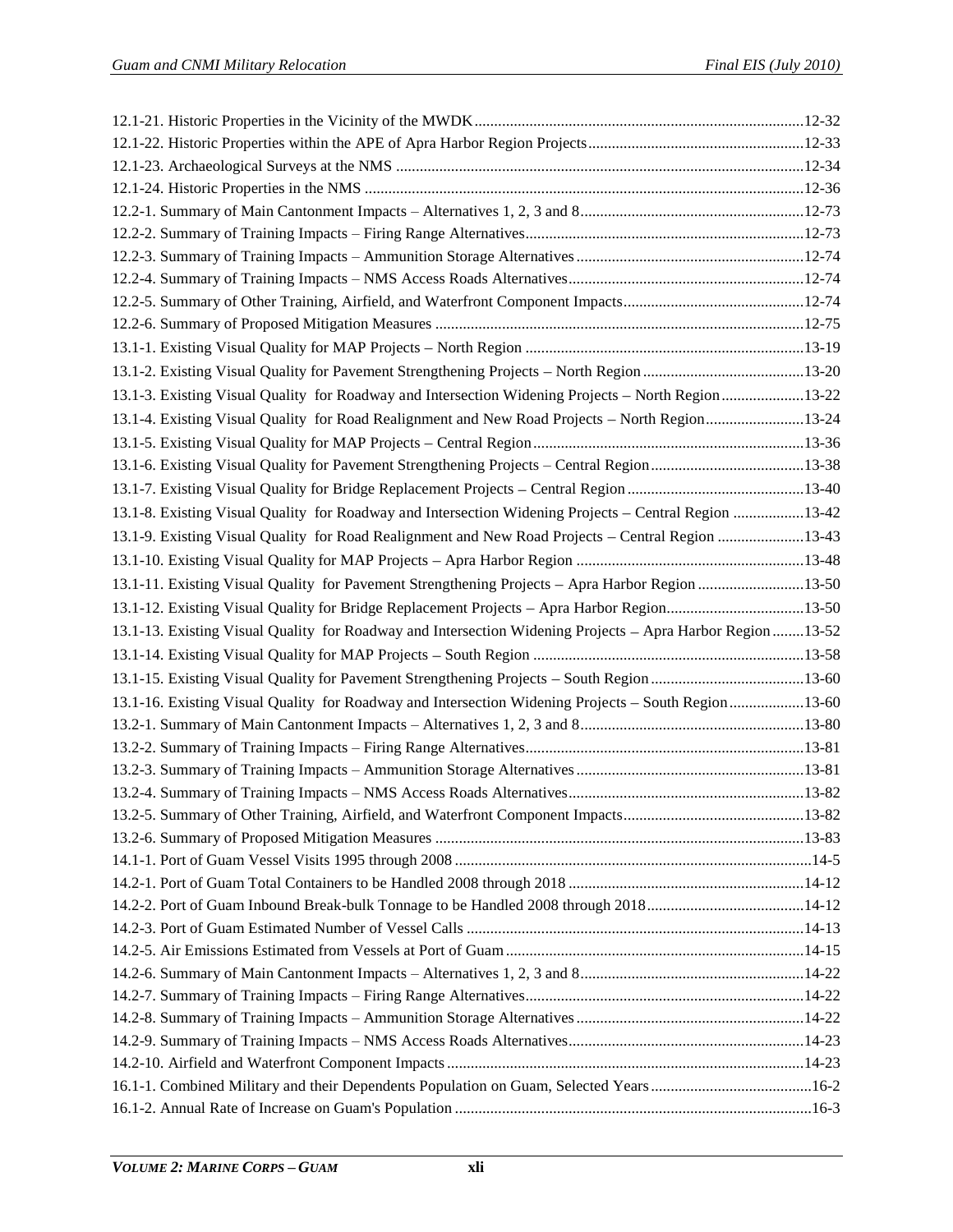| 16-8. Active Duty Military and Military Dependent Demographic Characteristics, 2000 16-8                |  |
|---------------------------------------------------------------------------------------------------------|--|
|                                                                                                         |  |
|                                                                                                         |  |
|                                                                                                         |  |
|                                                                                                         |  |
| 16.1-12. Guam and U.S. Consumer Price Index (CPI) Comparison, (All Items, Index, Year 2000 = 100) 16-11 |  |
|                                                                                                         |  |
|                                                                                                         |  |
|                                                                                                         |  |
|                                                                                                         |  |
|                                                                                                         |  |
|                                                                                                         |  |
|                                                                                                         |  |
|                                                                                                         |  |
|                                                                                                         |  |
| 16.1-22. Comparison of Violent and Property Crime Rates, Guam Versus U.S., 2002-2006 16-27              |  |
|                                                                                                         |  |
|                                                                                                         |  |
|                                                                                                         |  |
|                                                                                                         |  |
|                                                                                                         |  |
|                                                                                                         |  |
|                                                                                                         |  |
|                                                                                                         |  |
|                                                                                                         |  |
| 16.2-1. Summary of Marine Corps-Related Population Increase - Peak and Steady-State Levels 16-74        |  |
| 16.2-2. Construction Component Assumptions for Marine Corps-Related Population Impacts 16-74            |  |
| 16.2-3. Operational Component Assumptions for Marine Corps-Related Population Impacts16-75              |  |
| 16.2-4. Estimated Population Increase Associated with Proposed Marine Corps Action 16-75                |  |
| 16.2-5 Employment Component Assumptions for Demographic Characteristic Impacts 16-76                    |  |
|                                                                                                         |  |
|                                                                                                         |  |
|                                                                                                         |  |
|                                                                                                         |  |
|                                                                                                         |  |
|                                                                                                         |  |
| 16-212. Intermediate Operations-Related Calculations for Civilian Labor Force Demand16-81               |  |
|                                                                                                         |  |
|                                                                                                         |  |
| 16.2-15. Assumptions for Origins (On vs. Off-Island) of Labor Force Supply for Employment Other Than    |  |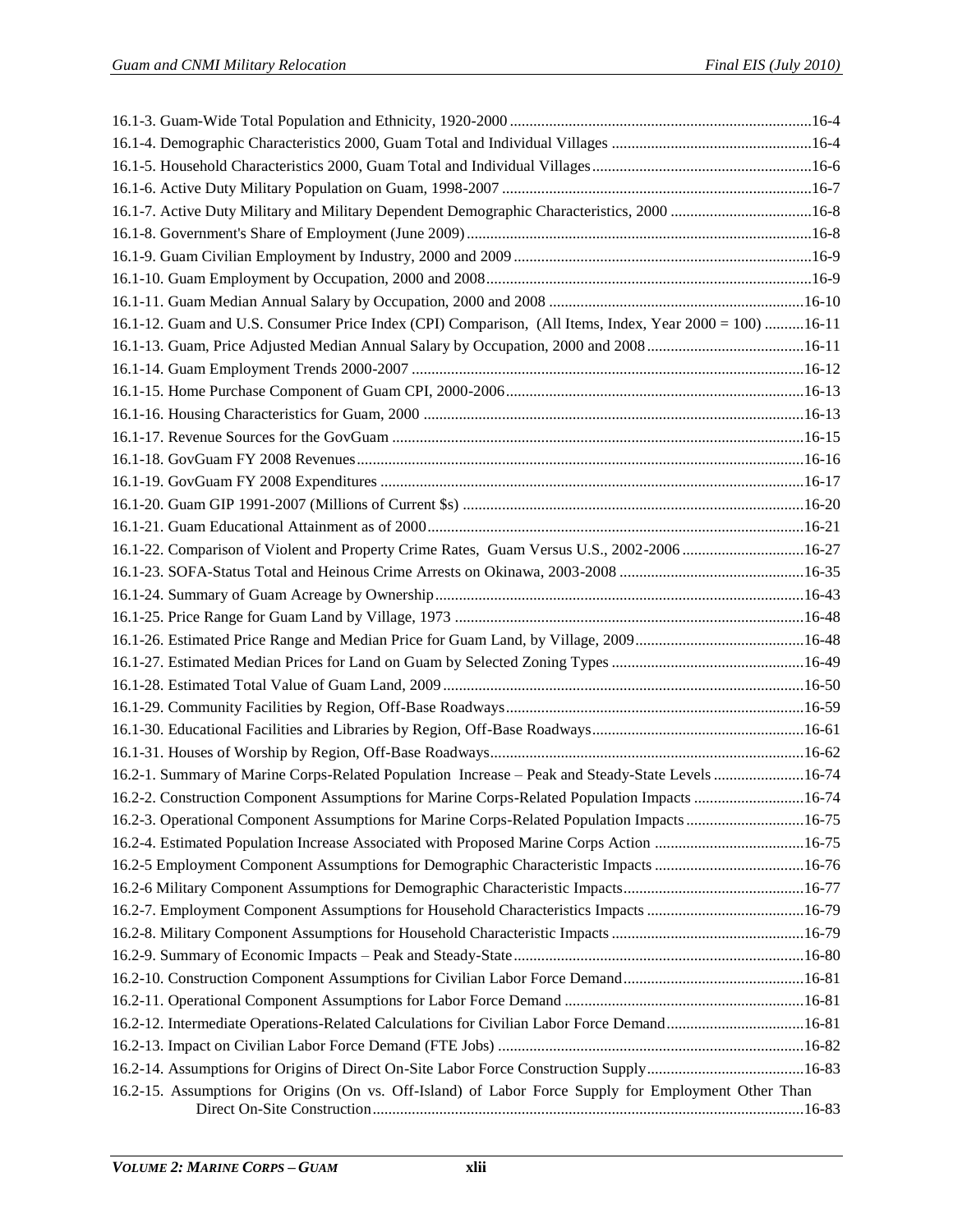| 16.2-17. Estimated Numbers of On-Island Workers for Various Job Categories Excluding Direct On-Site     |  |
|---------------------------------------------------------------------------------------------------------|--|
| 16.2-18. Estimated Numbers of Off-Island Numbers of Workers for Various Job Categories Excluding Direct |  |
|                                                                                                         |  |
|                                                                                                         |  |
|                                                                                                         |  |
| 16.2-22. Temporary Workforce Housing Locations and Attributes (Map Key for Figure 16.2-4)16-89          |  |
|                                                                                                         |  |
|                                                                                                         |  |
|                                                                                                         |  |
|                                                                                                         |  |
|                                                                                                         |  |
|                                                                                                         |  |
|                                                                                                         |  |
|                                                                                                         |  |
|                                                                                                         |  |
|                                                                                                         |  |
| 16.2-33. Construction Component Assumptions for Public Education Agency Impacts 16-102                  |  |
|                                                                                                         |  |
|                                                                                                         |  |
| 16.2-36. Primary and Secondary Education Teacher Requirements Impacts Summary16-104                     |  |
|                                                                                                         |  |
|                                                                                                         |  |
|                                                                                                         |  |
|                                                                                                         |  |
|                                                                                                         |  |
|                                                                                                         |  |
|                                                                                                         |  |
|                                                                                                         |  |
|                                                                                                         |  |
|                                                                                                         |  |
|                                                                                                         |  |
|                                                                                                         |  |
|                                                                                                         |  |
|                                                                                                         |  |
|                                                                                                         |  |
|                                                                                                         |  |
|                                                                                                         |  |
|                                                                                                         |  |
|                                                                                                         |  |
|                                                                                                         |  |
|                                                                                                         |  |
|                                                                                                         |  |